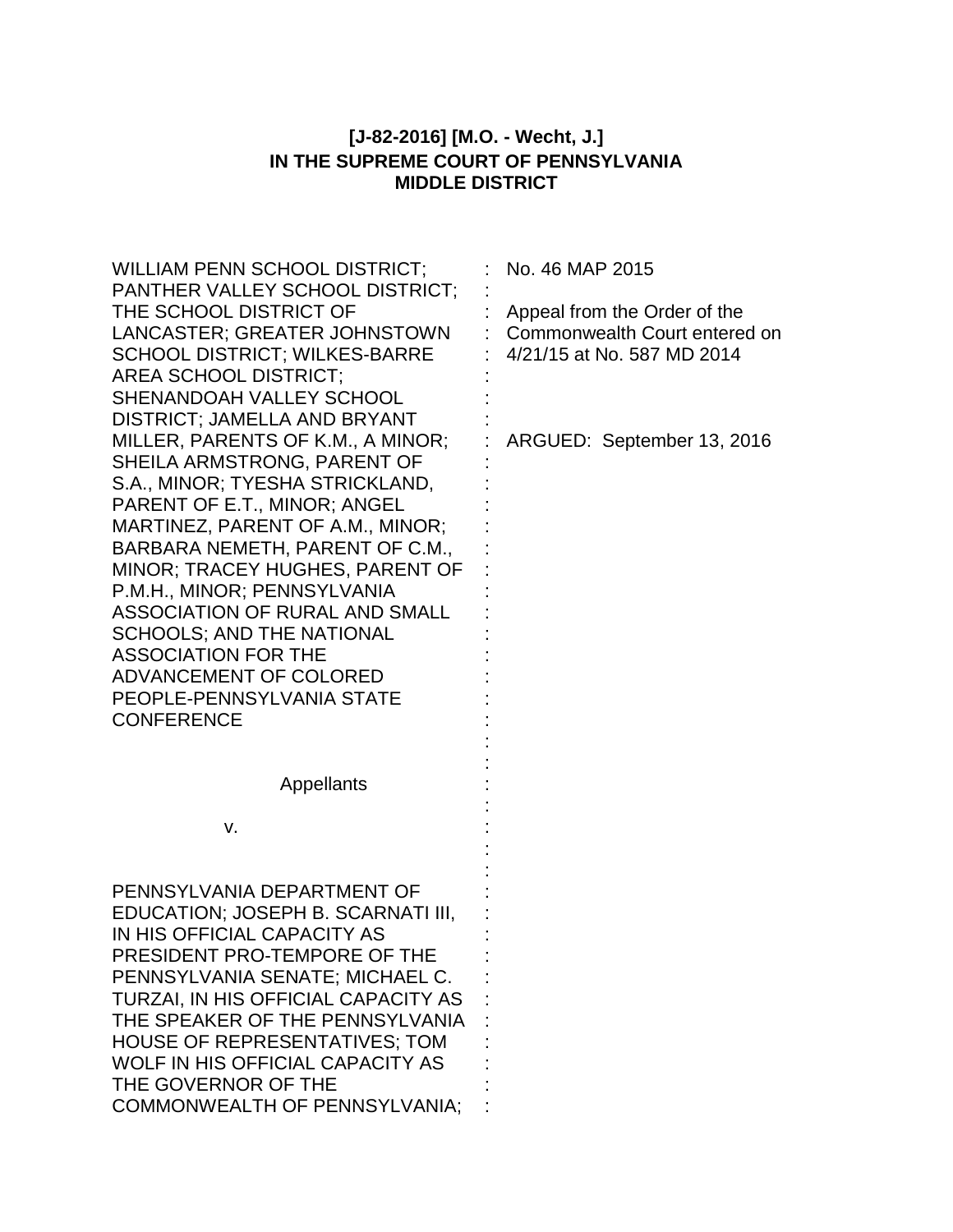## PENNSYLVANIA STATE BOARD OF EDUCATION; AND PEDRO A. RIVERA, IN HIS OFFICIAL CAPACITY AS THE SECRETARY OF EDUCATION

Appellees

### **DISSENTING OPINION**

: : : : : :

#### **CHIEF JUSTICE SAYLOR DECIDED: September 28, 2017**

I respectfully dissent, as I would find that, per this Court's prior decisions, resolution of the claim asserted under the Education Clause is entrusted to the political branches, and that the issue is, accordingly, non-justiciable. Notably, the parties do not ask that we overrule binding precedent in this regard.

Separately, I would conclude that the Petition fails to make out a viable cause of action under the equal protection requirement of the state charter.

Therefore, I would affirm the Commonwealth Court's order sustaining the Respondents' demurrers and dismissing the Petition.

#### **I. Background**

As the majority notes, several school districts, parents of children attending public schools, the Pennsylvania Association of Rural and Small Schools ("PARSS"), and the Pennsylvania State Conference of the NAACP (collectively, "Plaintiffs") filed a petition for review in the nature of an action for declaratory and injunctive relief (the "Petition") in the Commonwealth Court's original jurisdiction. They named as respondents Pennsylvania's Governor, Department of Education (the "Department"), acting Secretary of Education, and Board of Education (the "Board") (collectively, the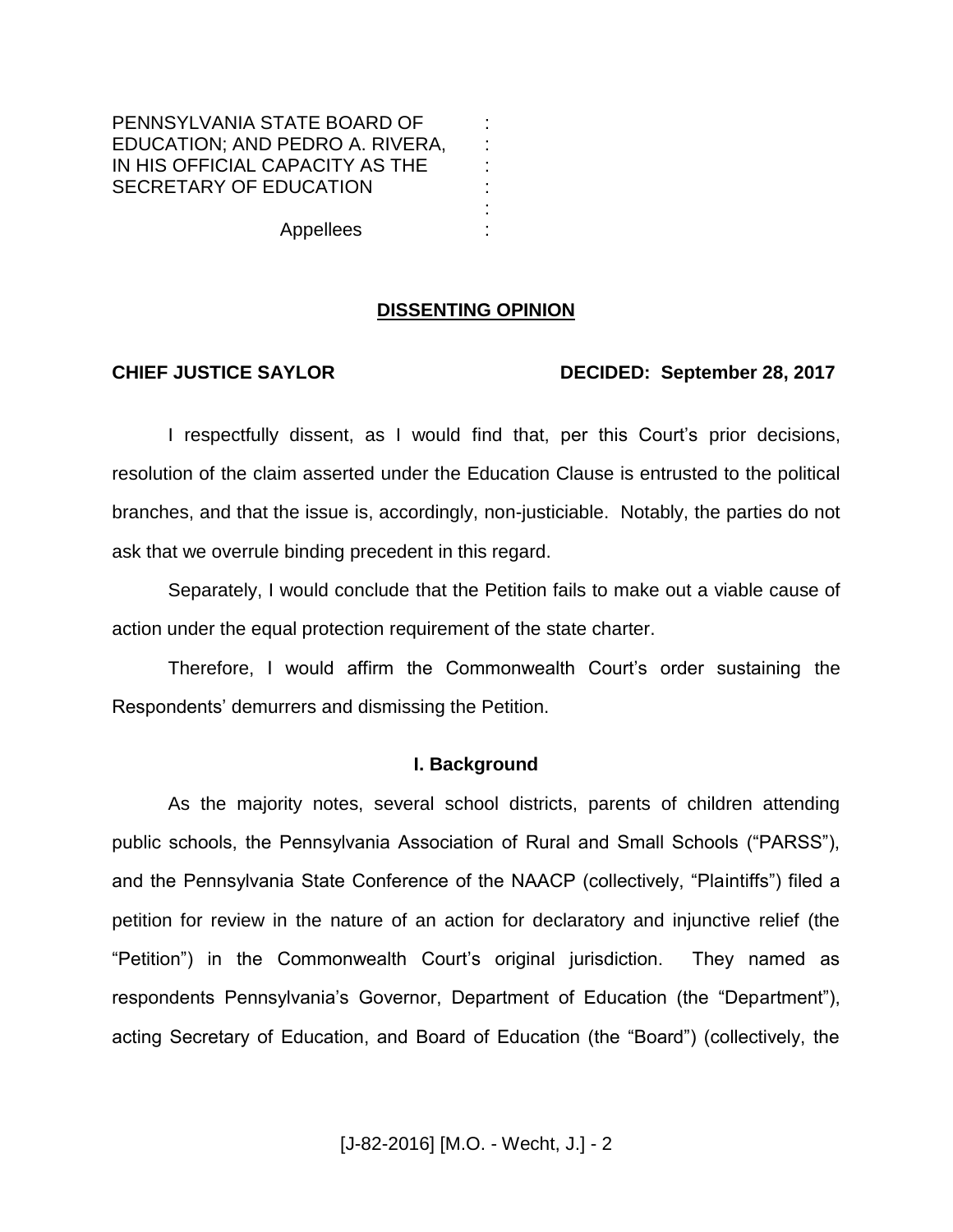"Executive Defendants"), as well as the Speaker of the Pennsylvania House and the President Pro Tempore of the Pennsylvania Senate (the "Legislative Defendants").<sup>1</sup>

The majority sets out the background to this litigation in some detail. To summarize, according to the Petition Pennsylvania school districts are supported by a combination of local, state, and federal funds, with local sources contributing the greatest portion. In one recent fiscal year, for example, local sources provided 53% of public-education funding, state appropriations accounted for 34%, and the remaining 13% was furnished by the federal government. Because local school tax revenues depend on the total value of the real estate in a school district, wealthier districts can raise more money locally than poorer ones. The state contribution is calculated using a formula designed to moderate this disparity by providing more money to poor districts than to wealthy ones. Significant discrepancies in per-pupil spending nonetheless persist due to substantial wealth disparities among school districts and the overall scheme's heavy reliance on local taxation, even though many less-affluent districts expend greater tax effort (*i.e.*, impose higher tax rates) than wealthier ones.

In 2006 the Legislature directed the Board to determine the cost of providing students with the basic instruction necessary to achieve baseline educational standards as set forth by the state.<sup>2</sup> The resulting costing-out study, conducted by a private

 $1$  As the Petition was dismissed on a demurrer, the facts as summarized below are drawn from it and developed favorably to Plaintiffs. *See Gresik v. PA Partners*, 613 Pa. 303, 304 n.1, 33 A.3d 594, 595 n.1 (2011). We accept all well-pleaded facts in the Petition and all reasonable inferences drawn from them. *See Small v. Horn*, 554 Pa. 600, 608, 722 A.2d 664, 668 (1998).

 $2$  The Board is the Department's regulatory and policy-making entity for basic and higher education. It adopts standards to facilitate improved student achievement and issues reports and recommendations giving guidance to the governor and school districts. *See* 24 P.S. §26-2603-B; 22 Pa. Code §4.2.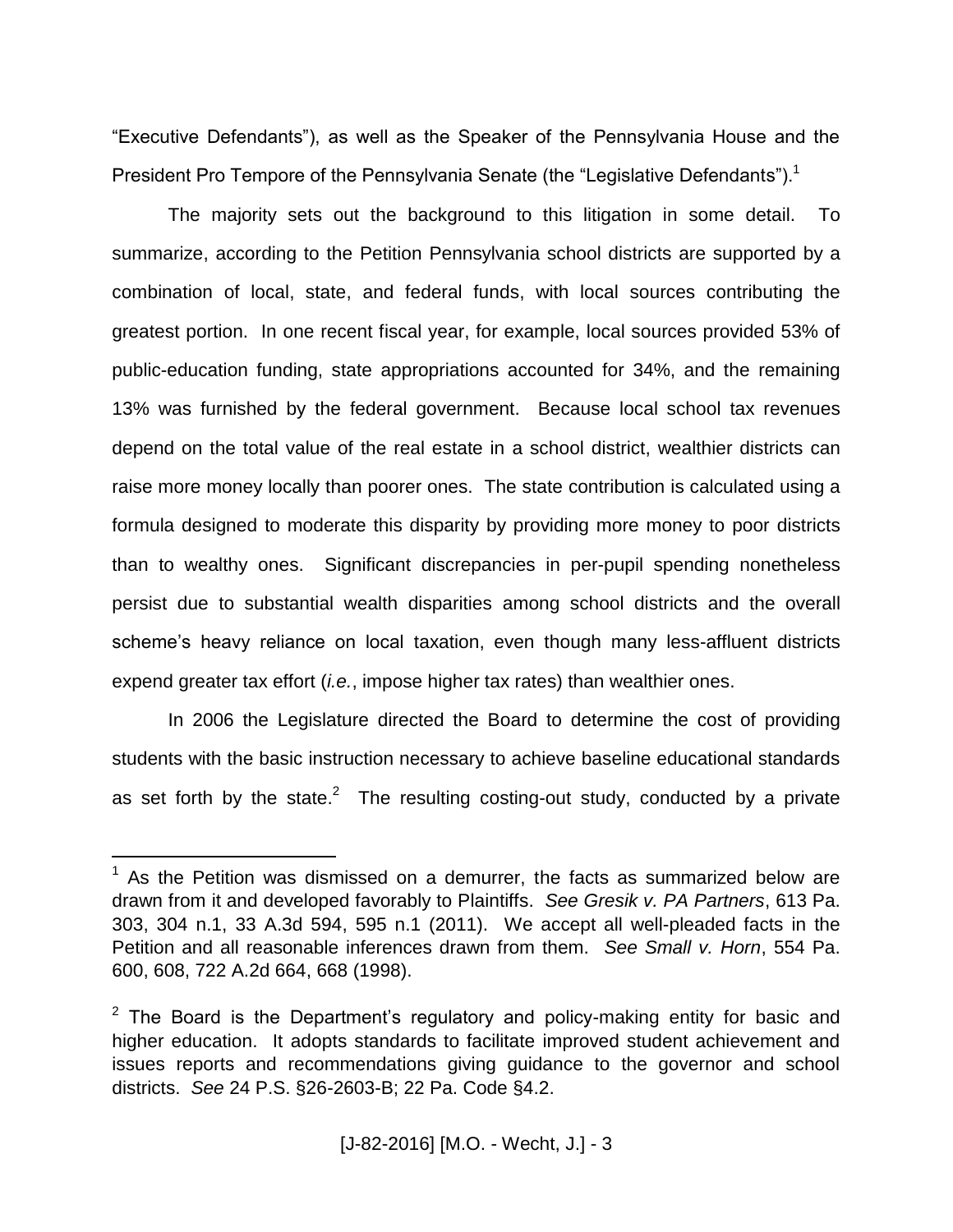contractor with Board oversight, estimated that the per-student cost to attain these mandates was approximately \$11,900, whereas the average amount being spent was about \$9,500. The aggregate cost to meet the standards was determined to be \$21.6 billion – 25% more than the amount being spent. The study also found that 94% of Pennsylvania's 500 school districts were spending less than their costing-out estimate and that the poorest 20% of school districts needed to increase spending by 38%, whereas the wealthiest 20% of school districts only needed to increase spending by 7%.

To address these shortfalls, the General Assembly passed Act 61 of 2008, which increased funding for basic education and implemented a new formula for determining the amount of state funding to be disbursed to each school district. Act 61 also increased monies for basic education by \$275 million in 2008 and was intended to be the first step of a six-year plan to assist school districts in meeting the state's adequacy objectives. The formula was used in 2009 and 2010 to determine both the aggregate state appropriation and its distribution among school districts. Overall state education funding increased by \$655 million between 2008 and 2010. To supply this increase, the Commonwealth began relying on federal stimulus dollars available under the American Recovery and Reinvestment Act of 2009, and it used these funds to replace state-raised revenue that had previously been appropriated to education.

The stimulus money expired in 2011. By that time the state had substituted \$480 million in federal funds for state revenues targeted to basic education. By June 2011, Pennsylvania faced the prospect of finding a replacement for approximately \$1 billion in federal stimulus monies in its overall fiscal-year 2011-12 budget. Instead of supplying \$1 billion in new state funds, however, the Legislature implemented \$860 million in budget cuts which encompassed reductions for programs supporting public education. At this juncture, Act 61's multi-year funding formula was abandoned in favor of a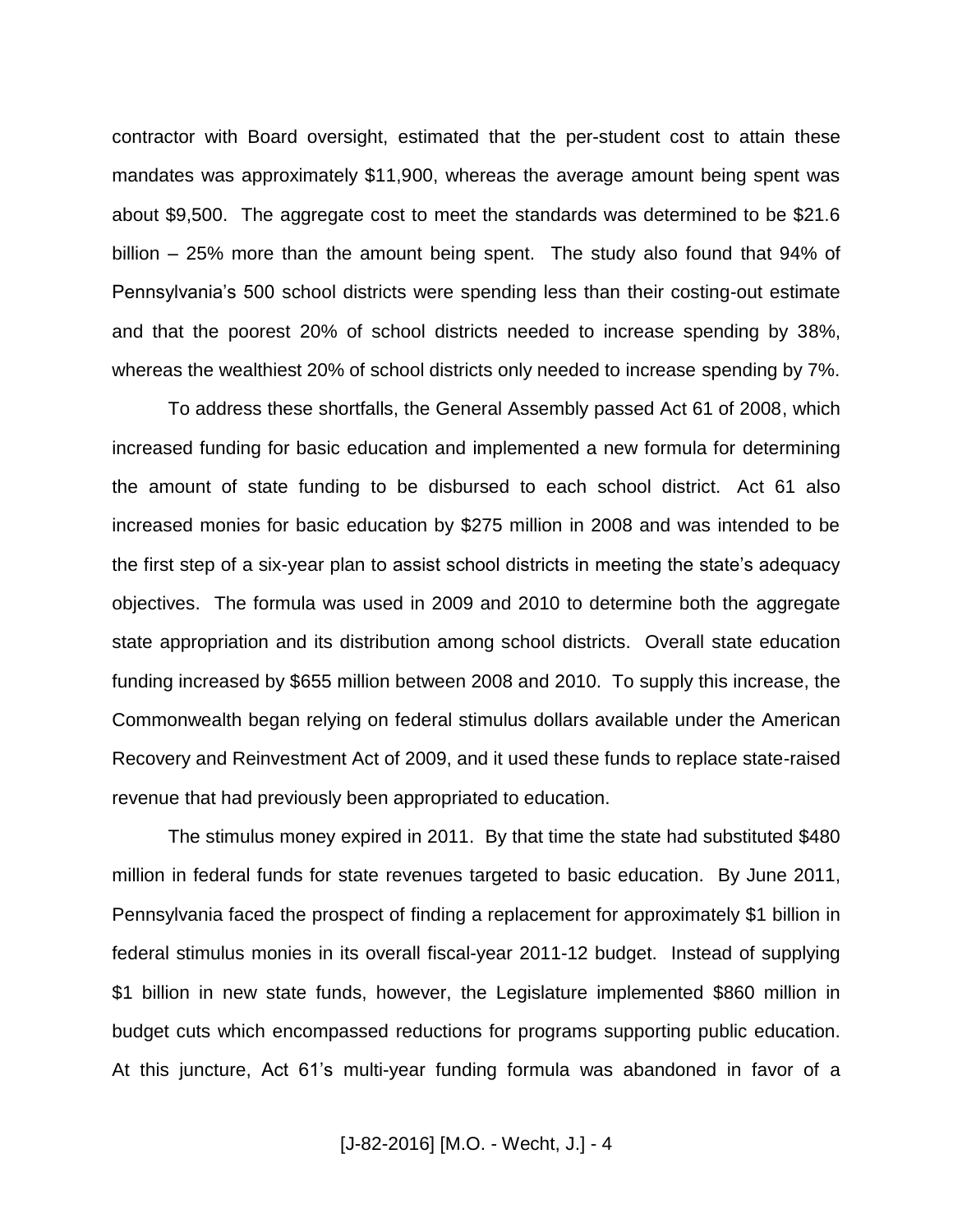formula to be decided upon annually going forward. Although later spending increases ameliorated some of the 2011 budget cuts, the present budget reflects a \$580-million reduction in state education spending as compared to the period ending in June 2011, which is well below the levels reflected in the costing-out study. At the same time, school districts' ability to raise new local taxes to fill the void has been limited under the Taxpayer Relief Act of 2006. Pursuant to that legislation, school districts are generally precluded from raising real-estate taxes beyond a cost-of-living index as calculated by the Department. Because the index is expressed as a percentage, such potential increases are lower in low-wealth districts than in high-wealth districts.

Meanwhile, beginning in 1999 and pursuant to legislative authorization, the Board promulgated regulations setting forth, and ultimately expanding upon, statewide academic standards which specify what schoolchildren should be taught in a variety of subjects. Additionally, statewide standardized testing was established in the form of the Pennsylvania System of School Assessment ("PSSA") and the Keystone exams. Although PSSA and other standardized exams had existed before 1999, the 1999 changes made the standards more concrete. Later, in 2014, the Board implemented the Pennsylvania Common Core Standards, which replaced the academic standards in math, English, language arts, and literacy, but left in place the pre-existing standards for other subject areas. The standards are not merely aspirational, as students may have to retake exams they fail as a requirement for graduation, and school districts, as well as their teachers and administrators, are evaluated on whether students are meeting state standards.

As a result, the gap between state adequacy targets and academic achievement in the subject school districts (*i.e.*, the plaintiff school districts, PARSS member districts, and districts containing schools attended by children of individual plaintiffs) has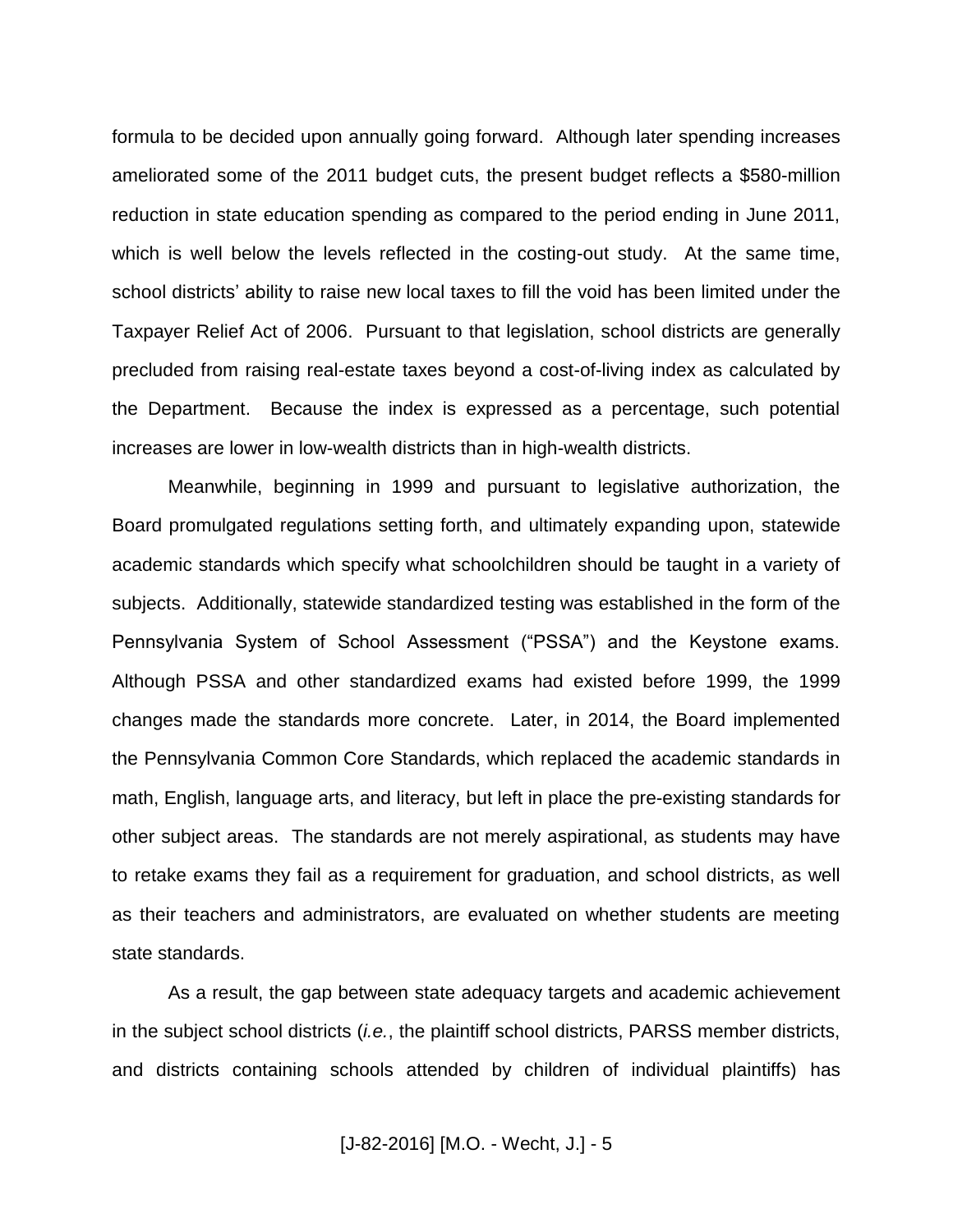widened. In particular, many students in these low-wealth districts are unable to meet state proficiency standards on the Keystone and PSSA tests, and some districts have eliminated courses and programs that would otherwise have helped improve student performance on those exams. Also, some pupils in poor districts require higher-thanaverage funding due to conditions associated with poverty or the fact that English is not their first language. School districts with significant monetary shortfalls, moreover, have insufficient and undertrained staff, as well as inferior equipment, facilities, and materials. In these districts, there is often inadequate pre-kindergarten program funding, meaning that the district must choose between spending less or using general operating funds to provide such pre-kindergarten programs.

Based on these allegations, the Petition set forth two counts. In Count I, Plaintiffs claimed Defendants had violated their duties under the Education Clause, which requires that the General Assembly "provide for the maintenance and support of a thorough and efficient system of public education to serve the needs of the Commonwealth." PA. CONST. art. III,  $§14.<sup>3</sup>$  In this regard, they alleged that Defendants had defined the content of an adequate education – *i.e.*, one that will "serve the needs of the Commonwealth" – via the promulgation of academic standards assessed pursuant to the PSSA and Keystone exams. They added that the state Common Core standards "set forth a prescribed course of study and a uniform educational progression from grade to grade, and form a core, fundamental element of the Commonwealth's current system of public education." Petition ¶303. Plaintiffs averred that Defendants

 $3$  The Education Clause first appeared substantially in its present form in the 1874 Constitution, at which time it directed the Legislature to "provide for the maintenance and support of a thorough and efficient system of public schools, wherein all the children of this Commonwealth above the age of six years may be educated, and [to] appropriate at least one million dollars each year for that purpose." PA. CONST. art. X, §1 (1874).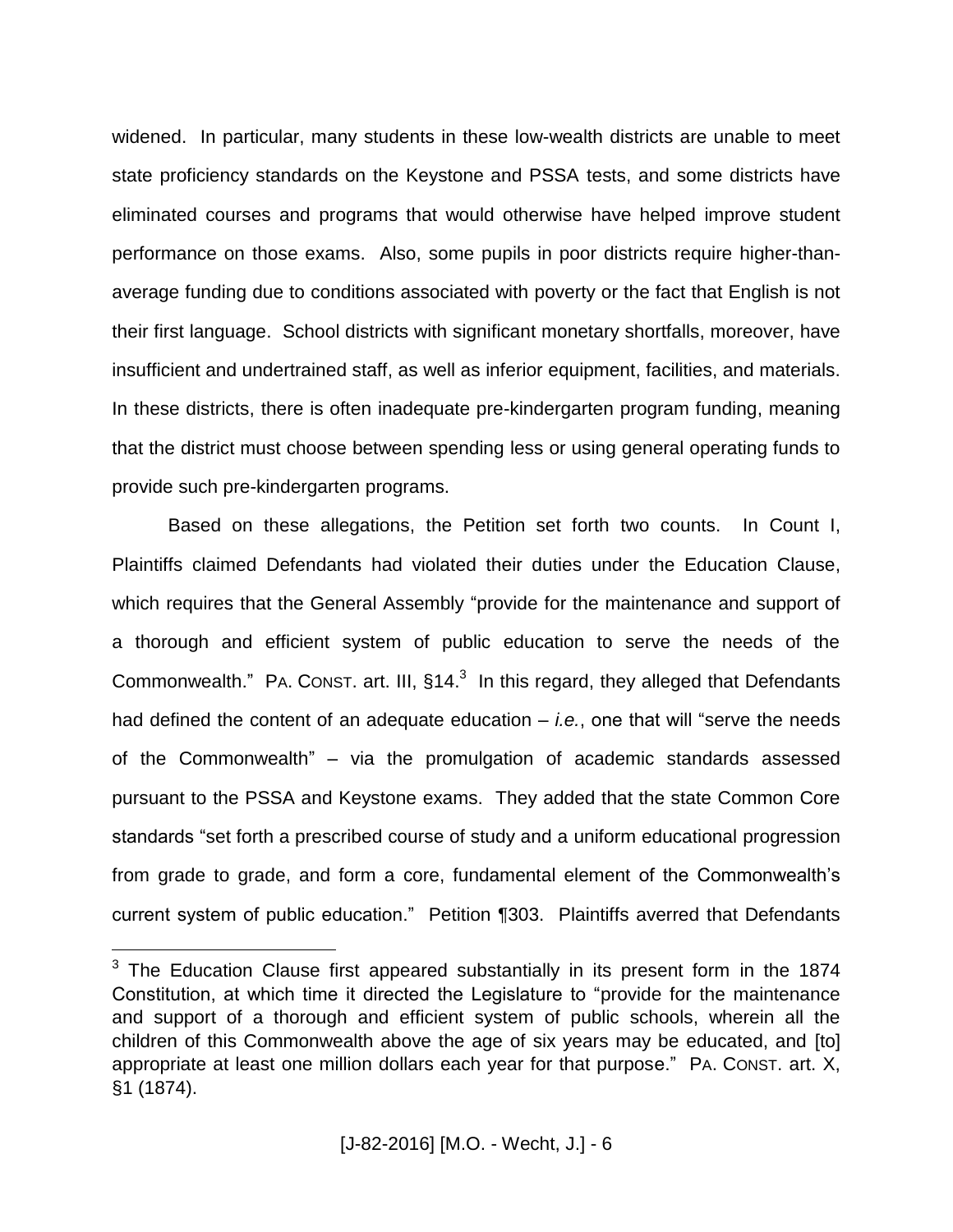failed to provide the school districts in question with enough funding to ensure that all students have an opportunity to receive an adequate education – where adequacy is measured by whether the students are prepared to "meet state academic standards" and to achieve "civic, economic, and social success" beyond school. *Id.* ¶304. Plaintiffs maintained that the current levels and allocation of school funding "are irrational, arbitrary, and not reasonably calculated to ensure that all Pennsylvania schoolchildren have access to an adequate education[.]" *Id.* ¶305.

In Count II, Plaintiffs relied on Pennsylvania's Equal Protection Clause as a basis for relief. See PA. Const. art. III, §32.<sup>4</sup> They asserted that education is a fundamental right and, as a corollary, the state government has an obligation to ensure all students have an equal opportunity to obtain an adequate education. Thus, Plaintiffs alleged that the state charter prohibits the Legislative Defendants from enacting laws that benefit a select few. In this respect, Plaintiffs contended that many funding methodologies exist which would support the state's interest in preserving local control of public education without discriminating against students in low-wealth school districts. Plaintiffs alleged that Defendants had violated Section 32 by adopting a school funding program that discriminates against students living in such districts by denying them an equal opportunity to obtain an adequate education. *See id.* ¶¶308-311.

In terms of relief, Plaintiffs asked the court to declare that: public education is a fundamental right of all schoolchildren in Pennsylvania; the Education Clause imposes on Defendants an obligation to adopt a school-financing arrangement which (i) is

 $4$  Section 32 prohibits local or special laws in cases that can be provided for by general laws, and it expressly precludes local or special laws regulating the affairs of school districts. This Court has stated that Section 32 is substantially coterminous with the federal Equal Protection Clause. *See Balt. & Ohio R. Co. v. Dep't of Labor & Indus.*, 461 Pa. 68, 83, 334 A.2d 636, 643 (1975). In this opinion, all subsequent references to the Equal Protection Clause pertain to Article III, Section 32, unless otherwise noted.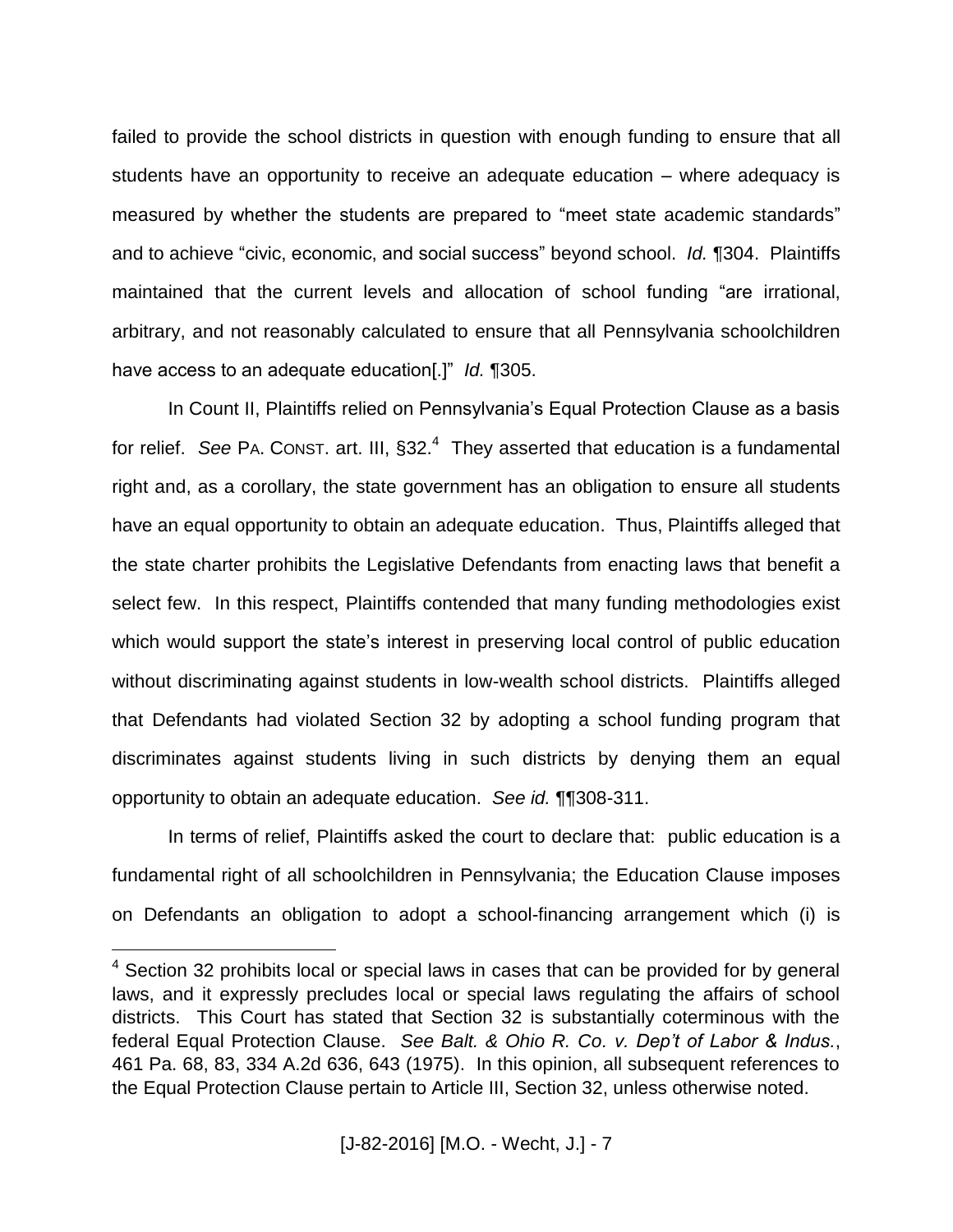reasonably calculated to ensure – and does ensure – that all schoolchildren can obtain an education which enables them to meet state academic standards and participate meaningfully in society, and (ii) does not discriminate against students who live in lowincome, low-property-value school districts; the present arrangement violates the Education Clause as well as Plaintiffs' rights under the Equal Protection Clause by giving students in high-wealth districts an opportunity to attain an adequate education while denying the same opportunity to students in low-wealth districts; and no compelling state interest justifies the existing funding disparity between those two categories of school districts. *See id.* ¶¶312-19.

Plaintiffs also requested injunctive relief, specifically, permanent injunctions directing Respondents to develop and maintain a system which provides an equal opportunity to all students to obtain an education meeting academic standards and societal participation. Finally, Plaintiffs asked the Commonwealth Court to retain jurisdiction to ensure Defendants' ultimate compliance with the contemplated injunctions. *See id.* ¶¶320-24.

The Legislative and Executive Defendants each filed preliminary objections in the nature of a demurrer. *See* Pa.R.C.P. No. 1028(a)(4). Defendants averred primarily that Plaintiffs' claims present non-justiciable political questions. They maintained, in this respect, that there are no judicially manageable standards for granting relief. Defendants also argued that Plaintiffs failed to state a claim for which relief may be granted because the existing statutory scheme rationally serves the state's interest, per the Education Clause, in maintaining and supporting a thorough and efficient system of public education. As well, Defendants suggested that Plaintiffs' claims under the Equal Protection Clause were legally insufficient because education is not a fundamental right subject to strict scrutiny, and the present funding system rationally serves the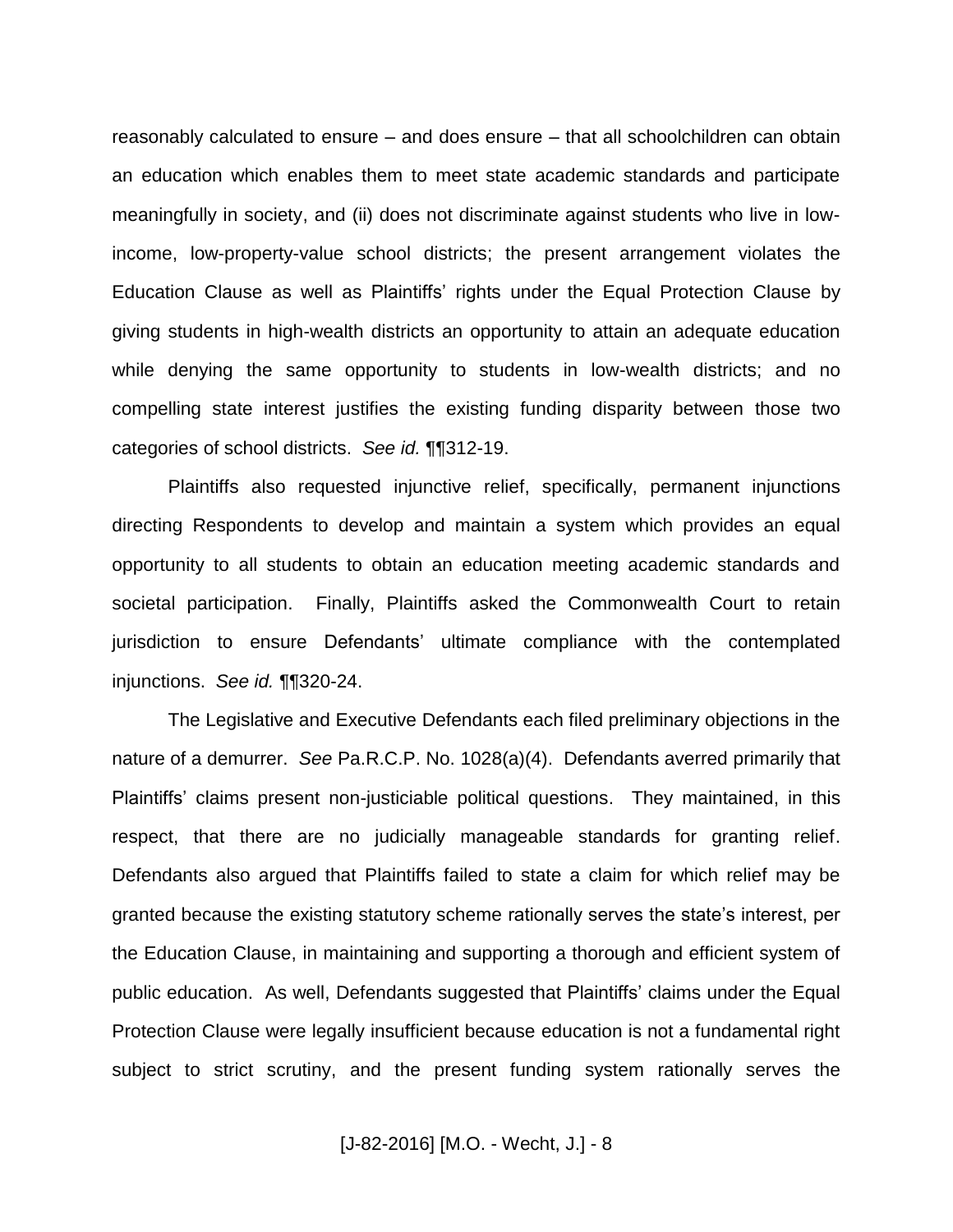government's interest in preserving local control over public education. Finally, Defendants averred that Plaintiffs' causes of action were barred by sovereign immunity – to the extent they sought mandatory injunctive relief – as well as the separation of powers doctrine insofar as they were asking the judicial branch to compel action by the General Assembly and to subject it to ongoing court supervision.

In a unanimous, published decision, the Commonwealth Court sustained the preliminary objections and dismissed the Petition on the grounds that, pursuant to this Court's precedent, the claims under both the Education and Equal Protection Clauses raised non-justiciable political questions. *See William Penn Sch. Dist. v. Pa. Dep't of Educ.*, 114 A.3d 456, 464 & n.15 (Pa. Cmwlth. 2015) (*en banc*).

Initially, the Commonwealth Court observed that this Court has referenced the considerations listed in *Baker v. Carr*, 369 U.S. 186, 82 S. Ct. 691 (1962), to ascertain whether the political question doctrine counsels in favor of abstention in a given case. *See William Penn Sch. Dist.*, 114 A.3d at 462 (citing *Sweeney v. Tucker*, 473 Pa. 493, 375 A.2d 698 (1977), and quoting *Robinson Twp. v. Commonwealth*, 623 Pa. 564, 608- 09, 83 A.3d 901, 928 (2013)).<sup>5</sup> Rather than analyzing the *Baker* factors, however, the Commonwealth Court stated that the justiciability issue was decided in *Marrero v. Commonwealth*, 559 Pa. 14, 739 A.2d 110 (1999) ("Marrero II"), where this Court held that the political question doctrine precluded review of an Education Clause challenge to the state's public school funding scheme, and *Danson v. Casey*, 484 Pa. 415, 399 A.2d 360 (1979), in which the Court determined that claims under the Education and Equal Protection Clauses failed to state a justiciable cause of action. The Commonwealth Court rejected Plaintiffs' attempt to distinguish *Marrero II* based on subsequently-

<sup>5</sup> *See also* Majority Opinion, *slip op.* at 29 n.28 (enumerating the *Baker* factors and observing that the presence of any one factor is sufficient for abstention under the political question doctrine).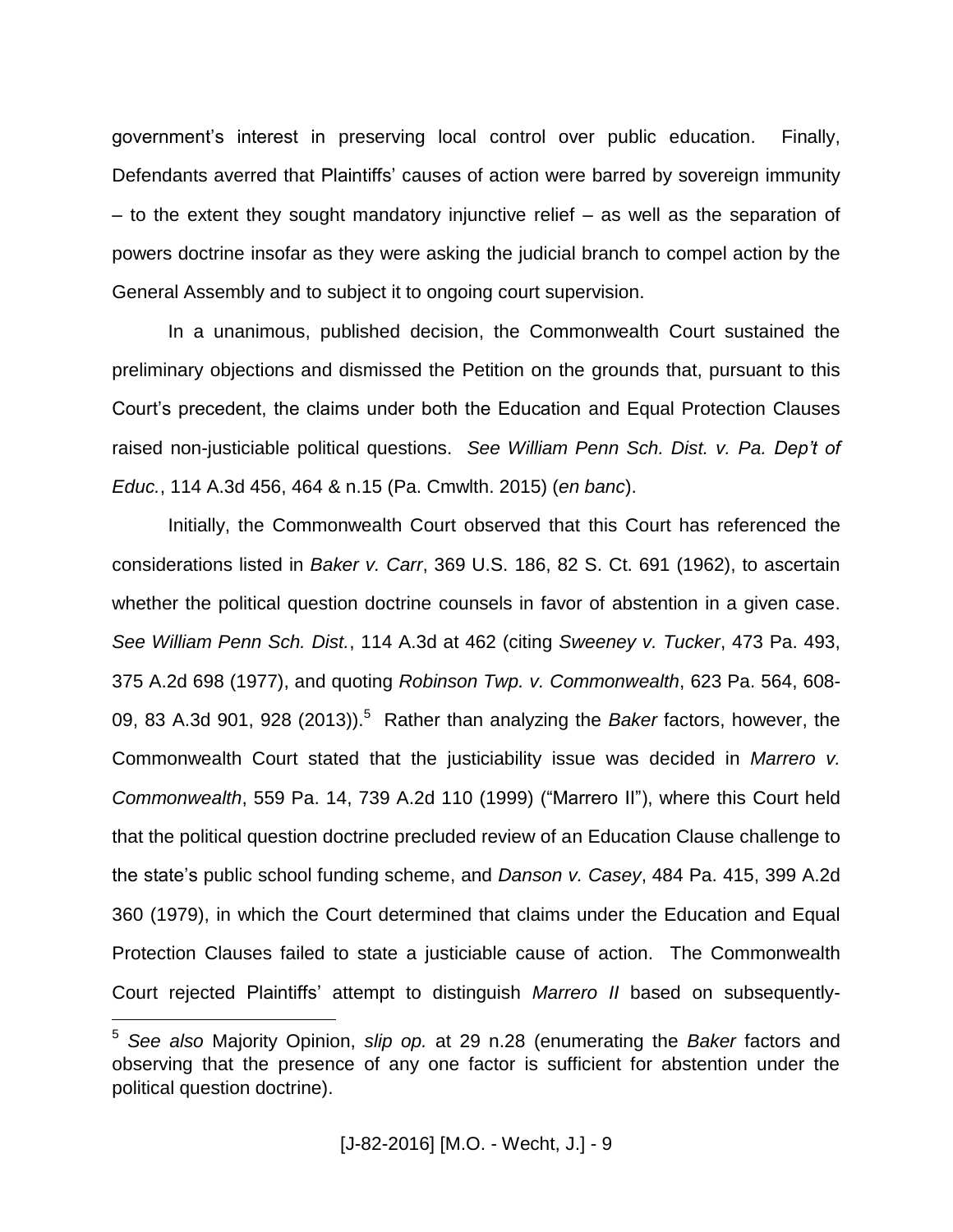adopted education standards and assessments, reasoning that such factors may establish policy-related benchmarks, but they cannot supply courts with judicially manageable standards to determine whether the Legislature has fulfilled its constitutional duties. *See William Penn Sch. Dist.*, 114 A.3d at 463.

Plaintiffs appealed, primarily questioning whether the political question doctrine should be understood to preclude a merits disposition of a petition which: alleges that the state government is in violation of the Education Clause because its school-funding scheme "bears no relationship" to the cost of preparing students to meet state academic standards; and avers, as well, that the existing funding system violates the Equal Protection Clause due to "gross and irrational disparities" in funding between low-wealth and high-wealth school districts. Brief for Appellants at 2.<sup>6</sup>

This Court has exclusive appellate jurisdiction. *See* 42 Pa.C.S. §723(a). We undertake *de novo* review, assessing whether the law says with certainty that relief is unavailable. *See Bruno v. Erie Ins. Co.*, 630 Pa. 79, 91, 106 A.3d 48, 56 (2014).

## **II. The Education Clause Claim**

Plaintiffs contend that the Commonwealth Court's decision should be reversed because this Court has never adopted a *per se* rule that Education Clause claims are non-justiciable, and hence, the Commonwealth Court erred by interpreting *Marrero II* as establishing such a rule. They suggest that the *Baker* factors do not support abstention in this case, and even if they did, any separation-of-powers concerns are overridden by

 $6$  The City of Philadelphia, as well as several individuals and organizations have filed *amicus* briefs supporting Plaintiffs' position, including: the Philadelphia Federation of Teachers, Local 3, of the American Federation of Teachers, AFL-CIO, together with the American Federation of Teachers Pennsylvania AFT, AFL-CIO; two separate groups of youth, education, and civil rights advocacy associations led, respectively, by Public Citizens for Children and Youth and the Consortium for Public Education; and a group of individual law professors.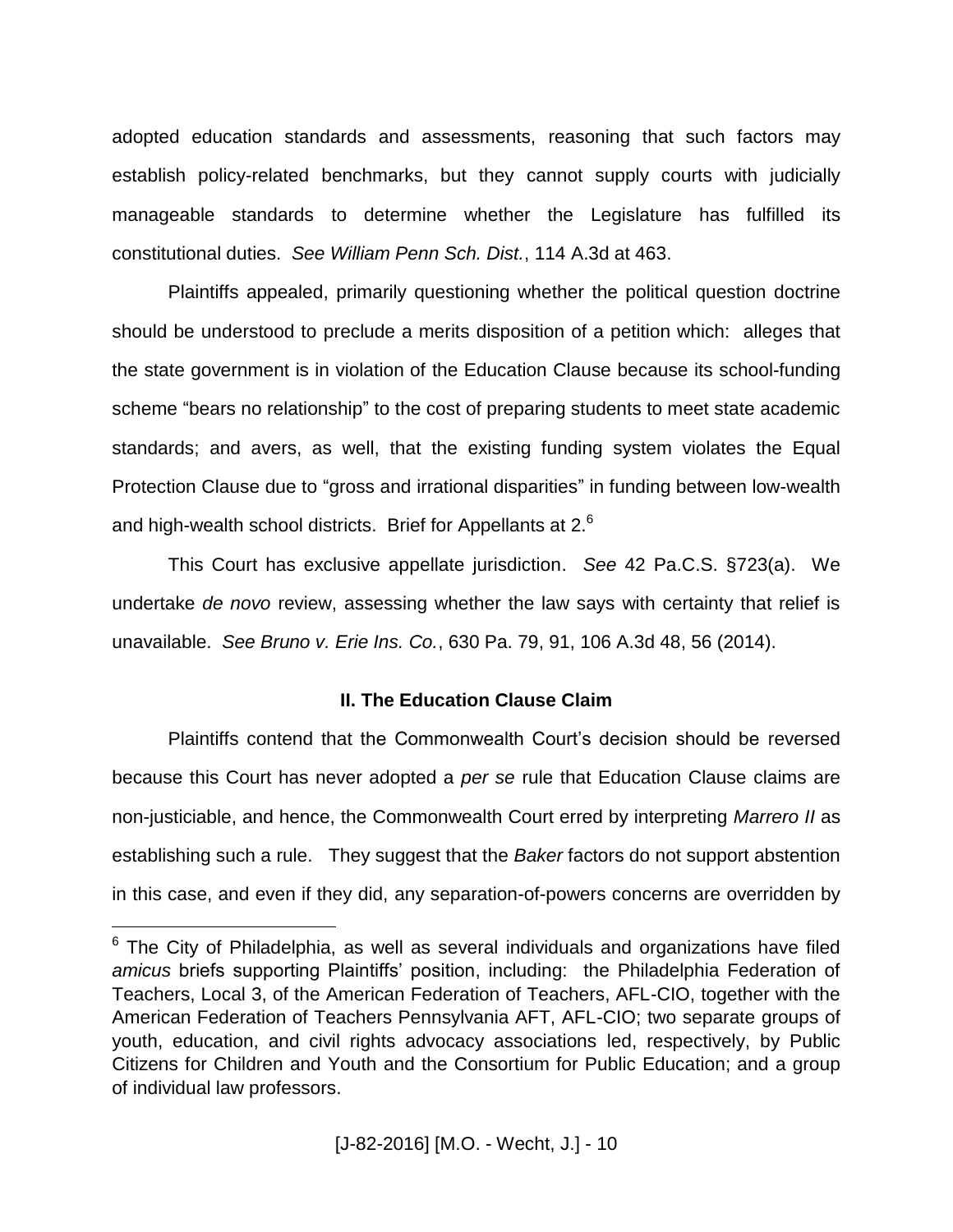the need to vindicate what they describe as the fundamental right of schoolchildren to receive an adequate public education. *See* Brief for Appellants at 27, 43-44.

As to the *Baker* factors specifically, Plaintiffs make three arguments.<sup>7</sup> Regarding the first factor – whether there is a "textually demonstrable constitutional commitment of the issue to a coordinate political department" – Plaintiffs assert that the wording of the Education Clause does not authorize the General Assembly to monitor the propriety of its own education-funding scheme. Plaintiffs also posit that the history underlying the Clause does not support such self-monitoring because its language was developed in response to public discontent with the lack of state support for schools in poor communities, which was having an adverse effect on the quality of education delivered in those geographical areas. *See id.* at 29-32.

Addressing the second *Baker* factor – whether there are "judicially manageable standards for resolving" the constitutional challenge – Plaintiffs argue that, unlike when *Marrero II* was decided, academic criteria and assessments now supply judicial standards to determine whether education funding levels bear a reasonable relation to satisfying the Education Clause's dictates. They note that other states have used similar educational benchmarks in determining whether their respective legislatures have complied with their constitutional duties. Acknowledging that a small number of underperforming school districts could reflect local mismanagement or ineffective teachers, Plaintiffs reason that the systemic failure of Pennsylvania's school districts to satisfy established academic criteria proves that the current funding scheme violates the Education Clause. *See id.* at 14-15, 36 (providing student pass-rates on the Keystone and PSSA exams). Plaintiffs also reference the costing-out study as evidence that the

<sup>7</sup> Generally, only the first three *Baker* factors are at issue in Education Clause cases.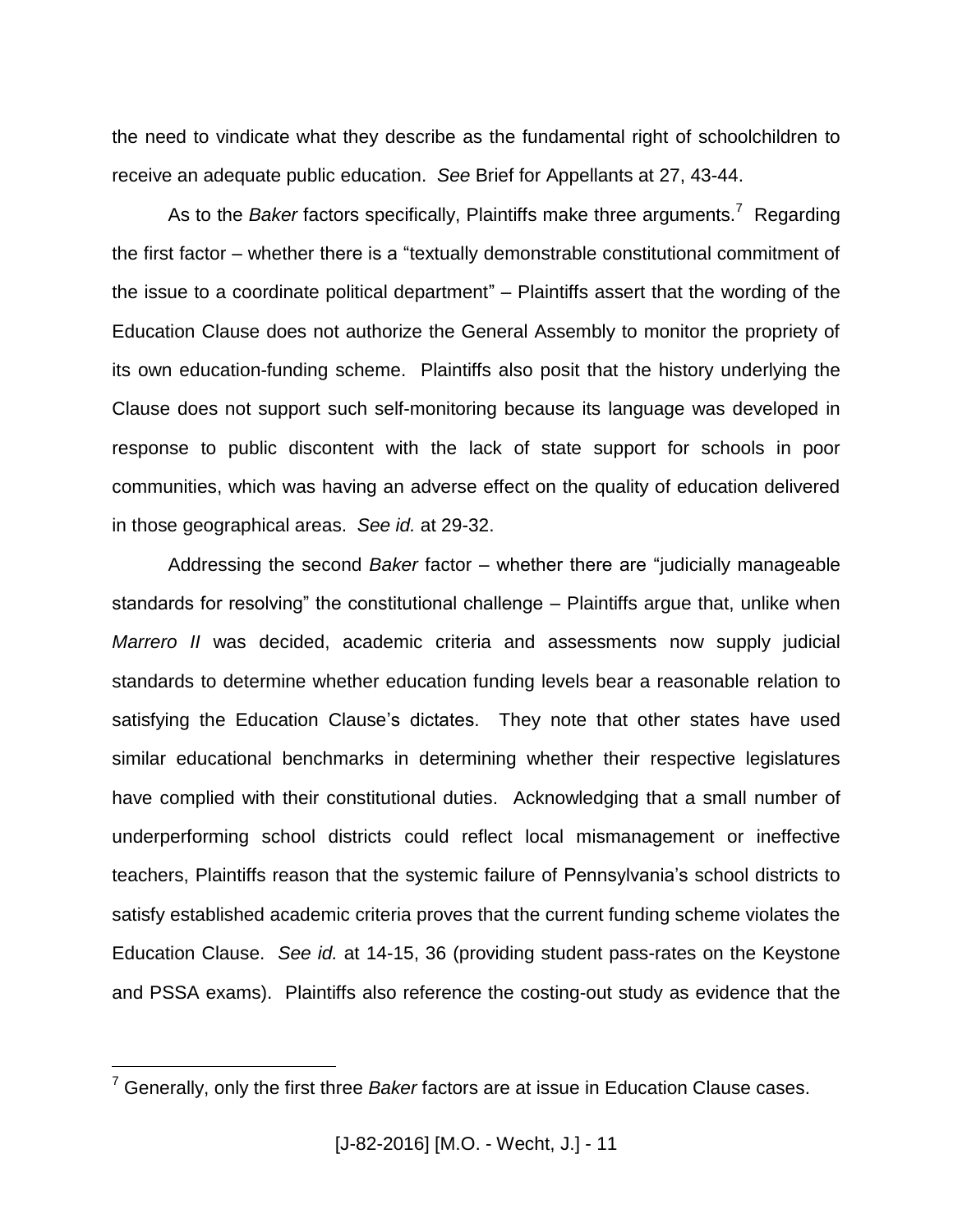cost of providing each student with an opportunity to meet state standards is now measurable. *See id.* at 32-39.

With respect to the third *Baker* factor – whether it is "impossibl[e]" for the court to decide the issue "without an initial policy determination of a kind clearly for nonjudicial discretion" – Plaintiffs argue that resolving their claim would not require this Court to make a policy judgment as to what constitutes an adequate education since Defendants have already done so by adopting the referenced standards and assessments. Further, they advance that the type of declaration they are seeking would not immerse the judiciary in the minutiae of educational policy choices such as class sizes or textbook requirements. Rather, in Plaintiffs' view, since they are seeking a declaratory judgment that Defendants have failed to meet their obligations under the Education Clause, the Court can simply decide whether the public school funding scheme Defendants have adopted is constitutional – an inherently judicial task. *See id.* at 39-41.

Insofar as Plaintiffs are also seeking injunctive relief, they propose that this Court follow the lead of other state courts which have imposed deadlines for compliance, as well as consequences, such as large daily fines levied against the legislative body for failure to comply in a timely manner, and required ongoing judicial monitoring of that body. They contend that, in a number of cases, the judicial finding of a constitutional violation has itself motivated the political branches to formulate and implement a solution within a reasonable timeframe. *See id.* at 41-43.

In response, the Executive Defendants reference pronouncements from the United States Supreme Court and this Court reflecting that the judicial branch is institutionally ill-suited to formulate or evaluate policy choices relating to local public schools, as it is unable to gauge what constitutes an adequate education or what funds are necessary to meet educational goals. *See* Brief for Executive Appellees at 17-20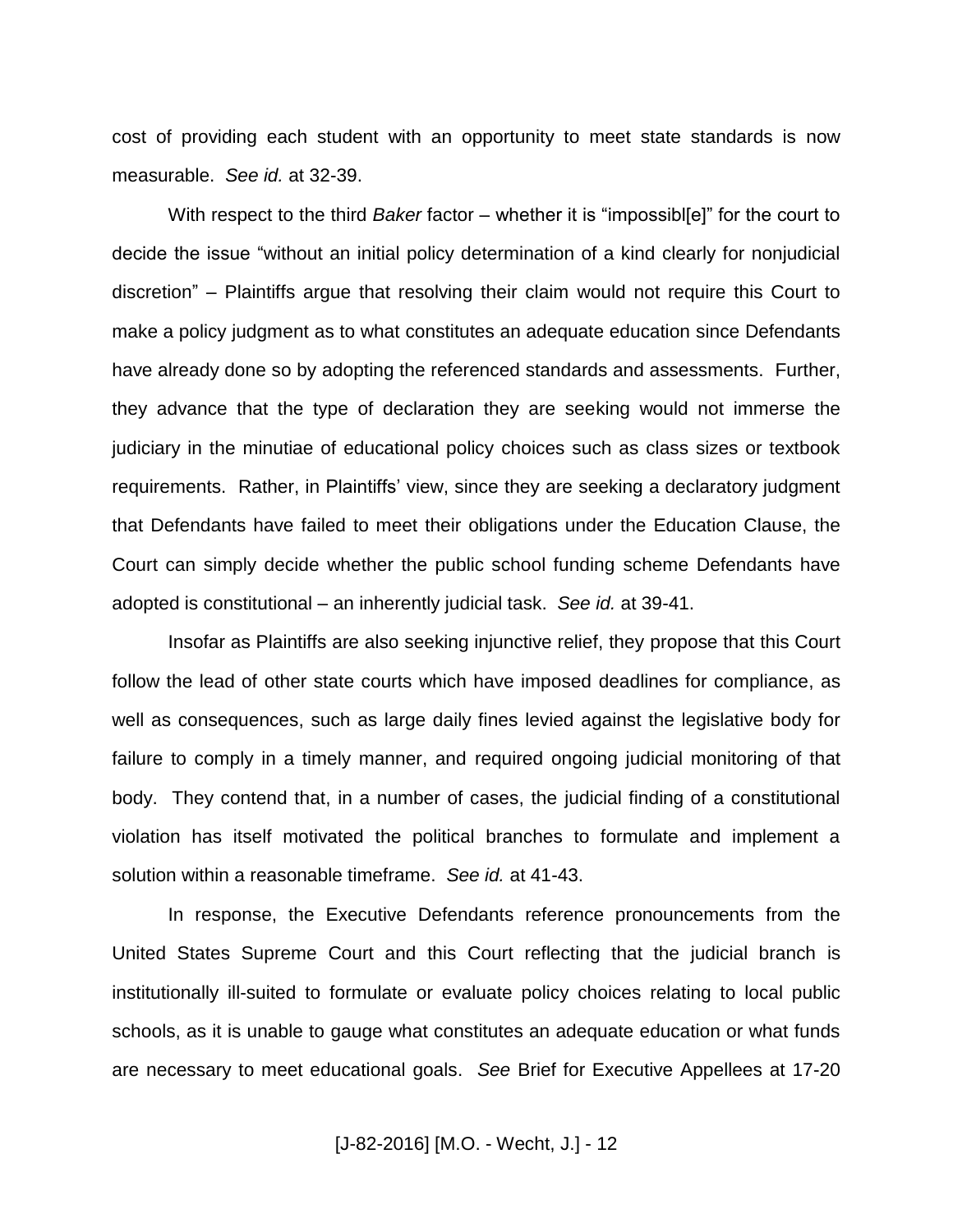(quoting, *inter alia*, *San Antonio Indep. Sch. Dist. v. Rodriguez*, 411 U.S. 1, 41, 93 S. Ct. 1278, 1301 (1973), and *Wilson v. Sch. Dist. of Phila.*, 328 Pa. 225, 236-37, 195 A. 90, 97 (1937)). Based on *Danson* and *Marrero II*, they reason, more particularly, that issues implicating the design and funding of the public education system are committed solely to the General Assembly. The Executive Defendants observe that, unlike some of the *amici*, Plaintiffs do not ask that *Marrero II* be reconsidered, but rather, attempt to distinguish it based on educational assessments and standards adopted after 1999. They therefore posit that reconsidering *Marrero II* is not before this Court, as arguments made by *amici* do not comprise party arguments. *See id.* at 20-22.

With regard to Plaintiffs' contention that this case may be distinguished from *Danson* and *Marrero II* because the latest educational assessments and the monetary amounts in the costing-out study can serve as judicially manageable standards, the Executive Defendants note that, as reflected in administrative regulations, statewide assessments and standards have existed since the late 1960s, well before *Danson* and *Marrero II*. According to the Executive Defendants, such items are imbued with political judgments subject to change by future policymakers – and this includes the costing-out study, which incorporates policy choices regarding acceptable proficiency levels in various academic subjects. *See id.* at 25 (quoting *Hancock v. Comm'r of Educ.*, 822 N.E.2d 1134, 1136 (Mass. 2005) (plurality) (suggesting that costing-out studies are "rife with policy choices that are properly the Legislature's domain")).

More generally, the Executive Defendants reason that utilizing the most recent standards issued by the political branches as judicial guides would be unmanageable and would bind future legislators to current legislative thinking – contrary to the precept that the "essence" of the Education Clause is to enable free experimentation by the Legislature. *Teachers' Tenure Act Cases*, 329 Pa. 213, 224, 197 A. 344, 352 (1938);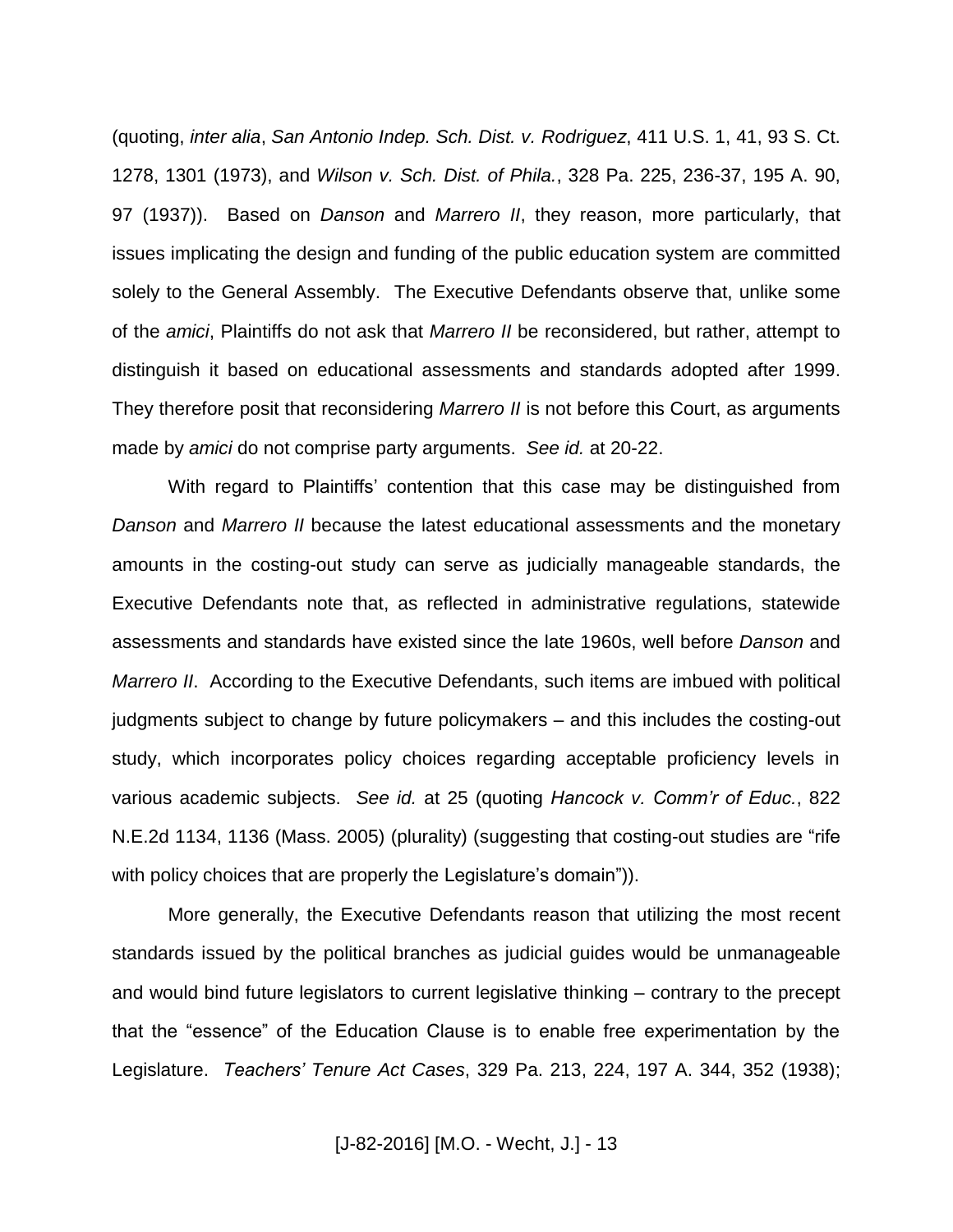*Danson*, 484 Pa. at 426, 399 A.2d at 366. They state that, in view of Plaintiffs' request for continuing court oversight, a failure to abstain would cause courts to supervise everchanging educational standards, thus entangling courts with policy matters such as exam cut-off scores and acceptable district-wide pass rates. *See* Brief for Executive Appellees at 23-29. Along these lines, the Executive Defendants contend that courts which have used educational assessments as judicial guides have become mired in education policy and have extended their reach beyond the constitutionality of publicschool funding schemes. *See id.* at 29-31 (discussing the experiences of courts in California, New Jersey, New Hampshire, Kansas, and Nebraska).

Alternatively, the Executive Defendants argue that the Petition fails to state a claim upon which relief can be granted, as there is no reasonable argument that the Commonwealth's public education scheme does not bear a reasonable relation to complying with the Education Clause. *See id.* at 37-39. They also contend that, because Plaintiffs seek a mandatory injunction compelling a new public education framework, their suit is barred under the doctrine of sovereign immunity. *See id.* at 39- 41. Finally, the Executive Defendants assert that granting Plaintiffs' request to compel the General Assembly to enact specific legislation would violate the separation-ofpowers doctrine. *See id.* at 41-42.

The Legislative Defendants add that the crux of Plaintiffs' complaint – *i.e.*, that Pennsylvania's public-education funding system is irrational and underfunded, and discriminates against certain students – is the same claim that *Danson* and *Marrero II* rejected. They view *Danson* and *Marrero II*, together, as standing for the position that, so long as the established funding scheme bears a reasonable relation to the provision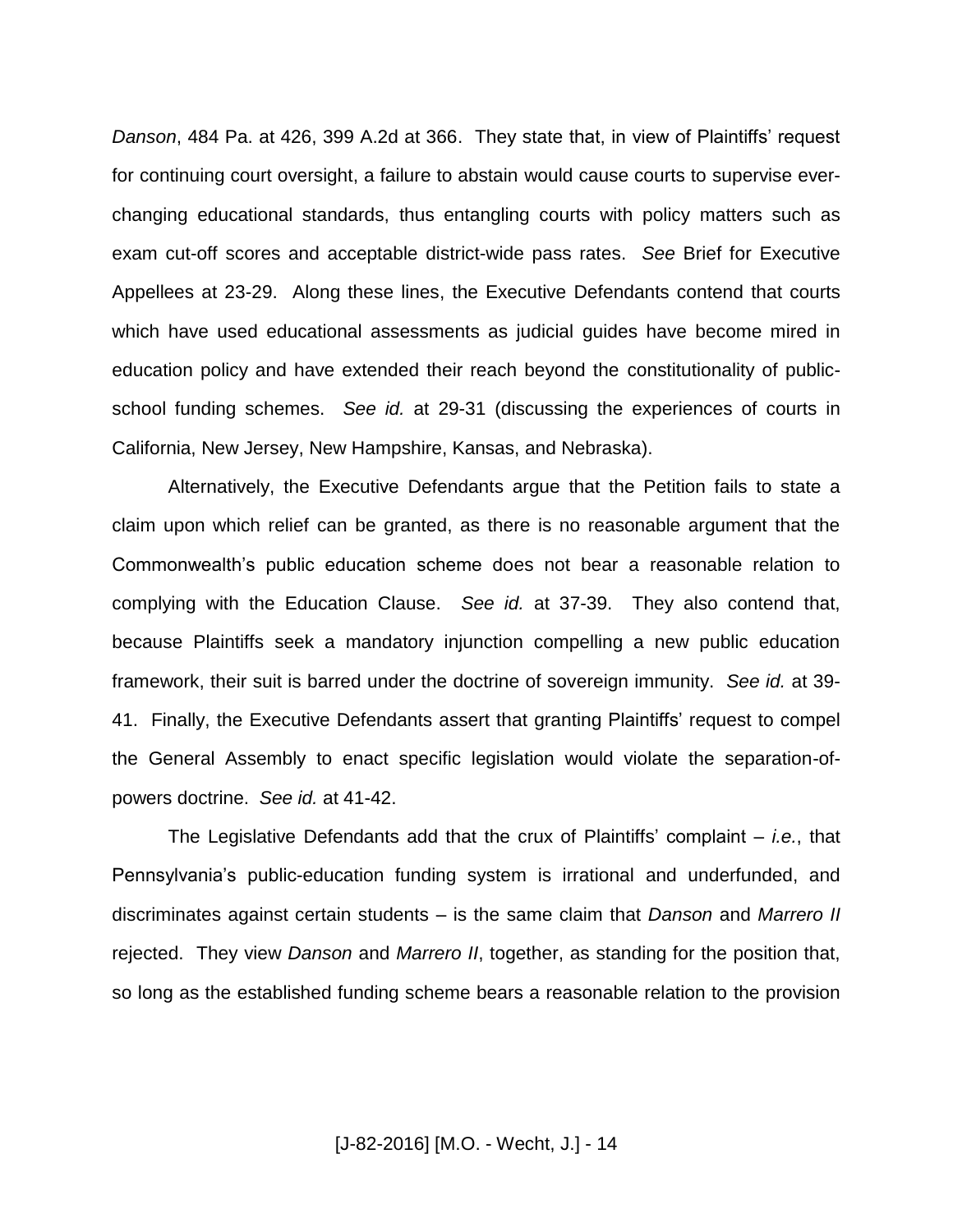of a thorough and efficient system of education, courts may not intrude on that scheme. $8$ Because *Marrero II*, which built upon *Danson*, concluded that a reasonable relation did, in fact, exist by virtue of the present system of funding schools via a combination of local taxes, state appropriations, and federal grants, the Legislative Branch Defendants contend Plaintiffs raise no new issue to consider.

The Legislative Defendants advance, in this regard, that the extra-jurisdictional judicial decisions which Plaintiffs reference are immaterial since *Danson* and *Marrero II* are dispositive in relation to Pennsylvania's system. To the degree Plaintiffs rely on such decisions to imply *Danson* and *Marrero II* should be reconsidered, the Legislative Defendants submit that the doctrine of *stare decisis* weighs against reconsideration. They indicate this is true generally, and in this case particularly so, since various education stakeholders have acted in reliance on *Danson* and *Marrero II*, and these actors would only have a voice concerning contemplated changes in a legislative forum. *See* Brief for Legislative Appellees at 10-27. Regardless, the Legislative Defendants maintain, in recent years a number of appellate courts in other jurisdictions have issued holdings in line with *Marrero II* because, although the text and history of their constitutional provisions may vary, they have developed a "keen awareness of the perils of supplanting [the] legislative process with judicial activism." *Id.* at 23.

Finally, the Legislative Defendants refute any suggestion that this Court has altered its analysis of political-question claims, asserting the *Baker* factors remain the central focus of such claims, and the circumstance that this Court has declined to

<sup>&</sup>lt;sup>8</sup> The Legislative Defendants fault Plaintiffs for allegedly attempting to change the issue to whether the funding scheme bears a reasonable relation to providing students with an opportunity to meet state standards, rather than providing for the maintenance and support of a thorough and efficient *system* of public schools. *See* Brief for Legislative Appellees at 12 n.6. In light of the treatment of the "reasonable relation" standard below, any such distinction is immaterial to the present appeal.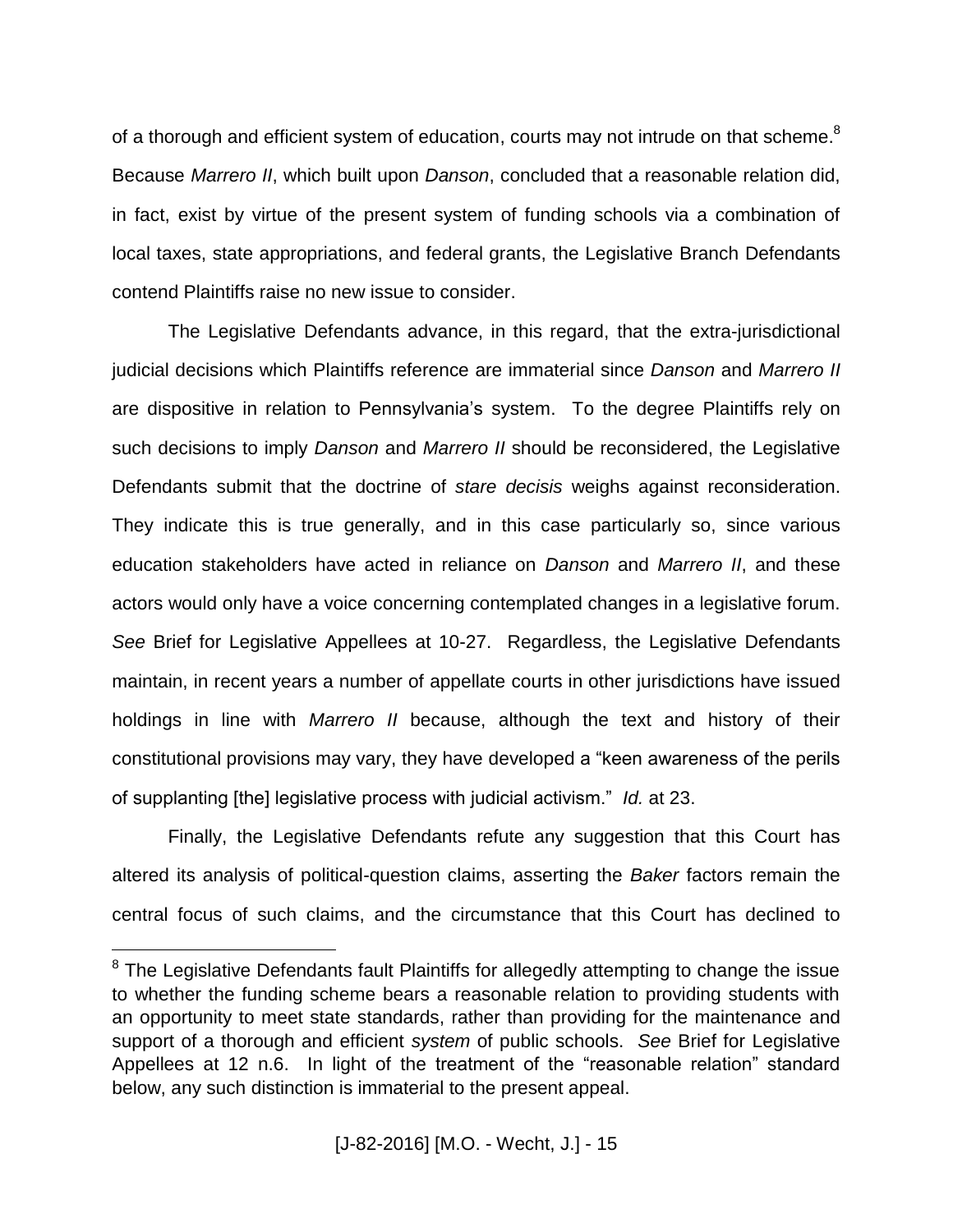abstain under the political-question doctrine in other contexts bears little relevance to the continuing vitality of *Danson* and *Marrero II*. They note that, except with respect to judicial funding issues, Pennsylvania courts have shown a strong predisposition against "second guessing" the General Assembly's budgetary decisions. *Id.* at 21 (citing *Pa. Envtl. Def. Found. v. Commonwealth*, 108 A.3d 140, 166 (Pa. Cmwlth. 2015)).

After oral argument Governor Wolf filed a supplemental brief addressing recent legislation, namely, the Act of June 1, 2016, P.L. 252, No. 35 ("Act 35"), which added provisions to the Public School Code of 1949, 9 *see* 24 P.S. §§1-124, 25-2502.53, 25- 2502.54, and appropriated supplemental funds for basic education. According to the Governor, Act 35 works a significant change to the school-funding landscape because school districts will now receive from the state both a basic subsidy and an additional substantial grant pursuant to a "fair-funding formula" which accounts for "district-specific factors, such as local taxing/revenue-generating capacity, student population size and density, and specific student-related indices, including the number of children . . . who live in poverty." Supplemental Brief for Governor Wolf at 3. He represents that every new dollar in state education funding going forward will be distributed per the fairfunding formula. The Governor concludes that Act 35 illustrates that appropriating and distributing education funds involves "inherently and necessarily political questions that are beyond the jurisdiction of this Court," and, as such, Plaintiffs seek relief which would intrude on the prerogatives of the government's political branches. *Id.* at 5.

In a responsive brief, Plaintiffs agree that the fair-funding formula distributes funds equitably, but they contend that the percentage of state education money subject to the formula is too small to remediate the underlying circumstance that public school

 $9$  Act of Mar. 10, 1949, P.L. 30 (as amended 24 P.S.  $\S$ §1-101 to 27-2702) (the "School Code").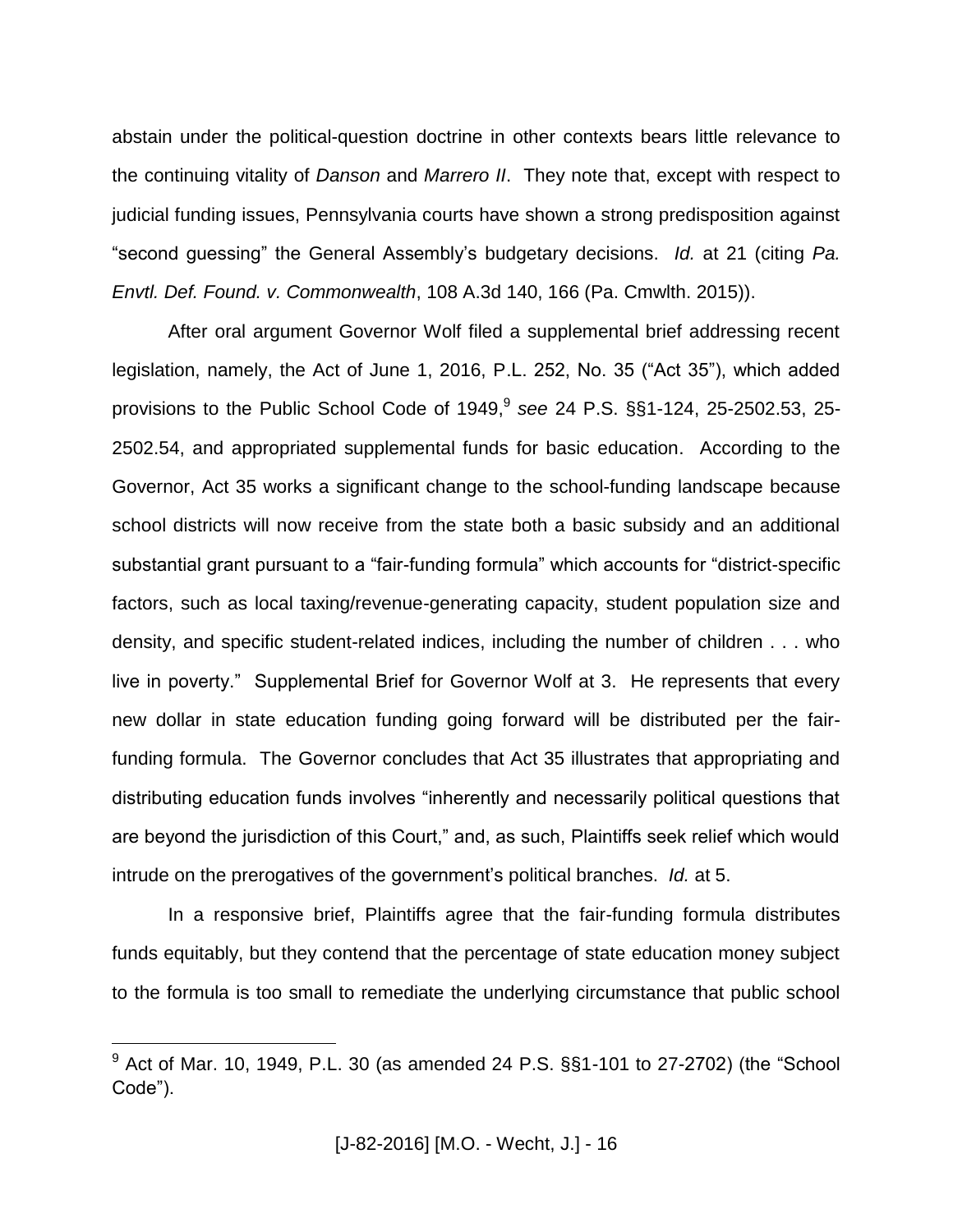funding is overly reliant on property taxes – with the result that such funding remains inequitable and inadequate even in the wake of Act 35. Overall, Plaintiffs argue that the Governor's advocacy shows that the needs of each school district are, in fact, capable of objective determination (thus undercutting Defendants' non-justiciability argument), and that the issue of whether Act 35 provides for an adequate education for the state's schoolchildren is fundamentally a question of fact to be resolved at trial.

"Ordinarily, the exercise of the judiciary's power to review the constitutionality of legislative action does not offend the principle of separation of powers," *Sweeney*, 473 Pa. at 508, 375 A.2d at 705 (citing *Marbury v. Madison*, 5 U.S. (1 Cranch) 137 (1803)), inasmuch as it is "emphatically the province and duty of the judicial department to say what the law is." *Marbury*, 5 U.S. (1 Cranch) at 177. "Sometimes, however, the law is that the judicial department has no business entertaining the claim of unlawfulness – because the question is entrusted to one of the political branches[.]" *Veith v. Jubelirer*, 541 U.S. 267, 277, 124 S. Ct. 1769, 1776 (2004) (plurality).<sup>10</sup>

Pennsylvania courts have historically been reluctant to intervene when faced with complaints alleging the General Assembly has failed to fulfill its Education Clause obligations. Abstention as to questions concerning the adequacy of public education generally dates as far back as the mid-1800s. The concept was invoked relative to the earlier version of the Education Clause which appeared in the Constitutions of 1790 and 1838 and directed that "[t]he legislature shall, as soon as conveniently may be, provide by law for the establishment of schools throughout the state, in such manner that the poor may be taught gratis." PA. CONST. art VII, §1 (1790, 1838). In *Commonwealth v.* 

 $10$  The political question doctrine is one of several that "have evolved to give body to the general notions of case or controversy and justiciability." *Rendell v. Pa. State Ethics Comm'n*, 603 Pa. 292, 307, 983 A.2d 708, 717 (2009). Others include standing, ripeness, and mootness. *See id.*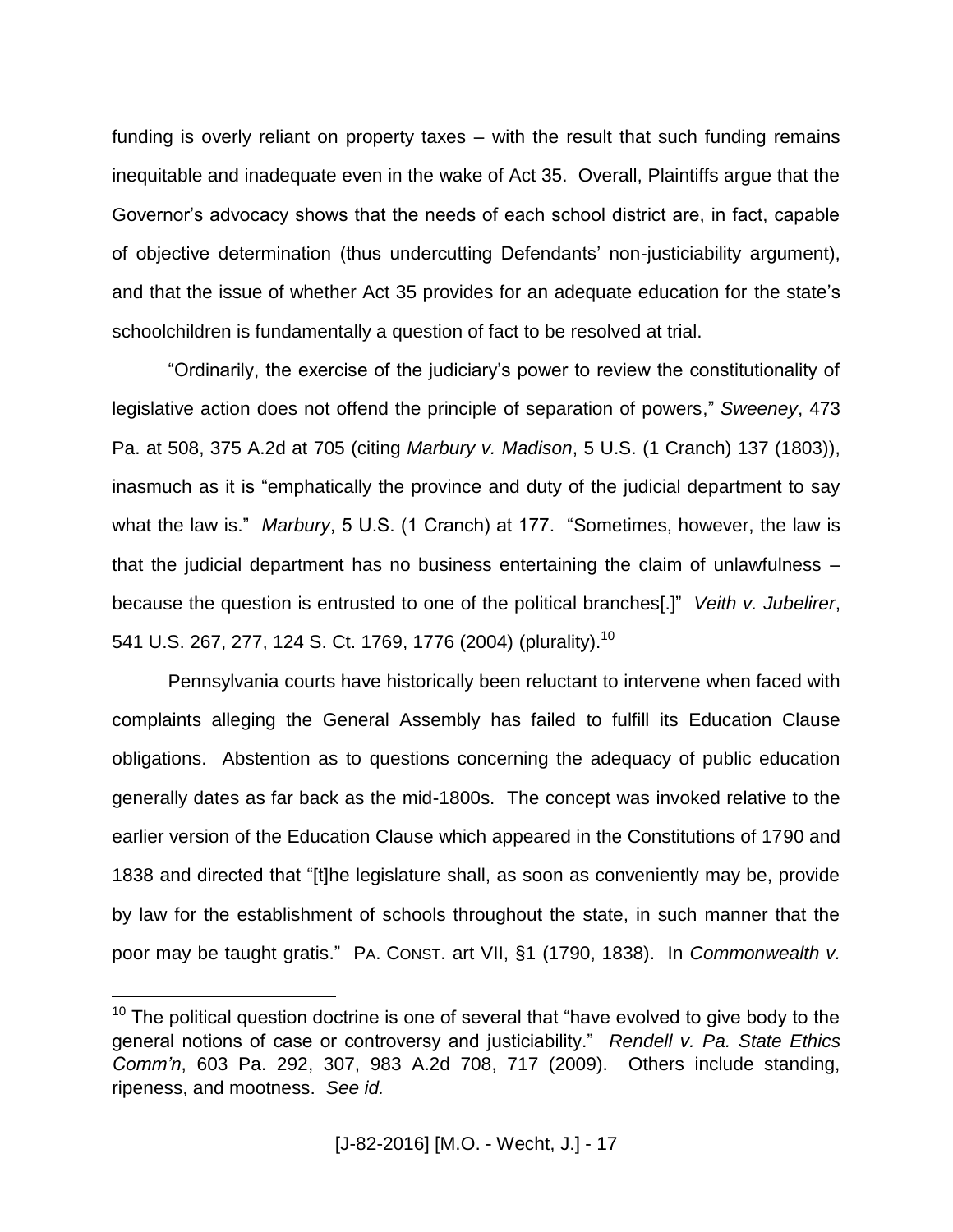*Hartman*, 17 Pa. (5 Harris) 118, (1851), the Court noted that the Constitution permitted the Legislature to "provide for a system of general education in any way which they, in their own wisdom, may think best," and added that even if an education-related statute was "unjust in its operation," "the remedy lies, not in an appeal to the judiciary, but to the people, who must apply the corrective themselves[.]" *Id.* at 119, *quoted in Marrero v. Commonwealth*, 709 A.2d 956, 966 n.21 (Pa. Cmwlth. 1998) ("Marrero I"), *aff'd*, 559 Pa. 14, 739 A.2d 110 (1999). 11

With regard to the 1874 Education Clause – the first version to require support for a "thorough and efficient" system, *see supra* note 3 – litigation initially focused on whether school board decisions were judicially reviewable, with the Court concluding that they were not, at least absent a gross abuse of discretion such as an unexcused failure to provide for any public education.<sup>12</sup> See Nicklas v. Kaltenbaugh, 146 Pa. 212, 220, 23 A. 316, 316 (1892); *see also Roth v. Marshall*, 158 Pa. 272, 273-74, 27 A. 945, 945 (1893) (expressing that a school board's exercise of its discretion is generally a

<sup>11</sup> *See also Pa. Ass'n of Rural & Small Schs. v. Ridge*, No. 11 M.D. 1991, *slip op.* at 118 n.70 (Pa. Cmwlth. July 9, 1998) ("PARSS") (single-judge opinion) (observing that the judiciary's reluctance to involve itself in the public school system "has a long history" (citing *Wharton v. Cass Twp. Sch. Dirs.*, 42 Pa. 358, 364 (1862))), *aff'd per curiam*, 558 Pa. 374, 737 A.2d 246 (1999), *reprinted in* Brief for Appellants at Addendum B.

The *PARSS* case and the *Marrero* litigation raised similar issues, and *PARSS* was also substantively similar to the present matter in that it raised Education Clause and Equal Protection Clause claims based on disparities in school funding. The Commonwealth Court in *PARSS* held a four-week trial, but it ultimately dismissed the claims as nonjusticiable based on the intervening decision in *Marrero I*. This Court summarily affirmed *PARSS* the same day it decided *Marrero II*.

<sup>&</sup>lt;sup>12</sup> Although the Education Clause places obligations upon the Legislature, school districts (which are legislatively created), including their governing boards, comprise an important means by which that body fulfills such obligations.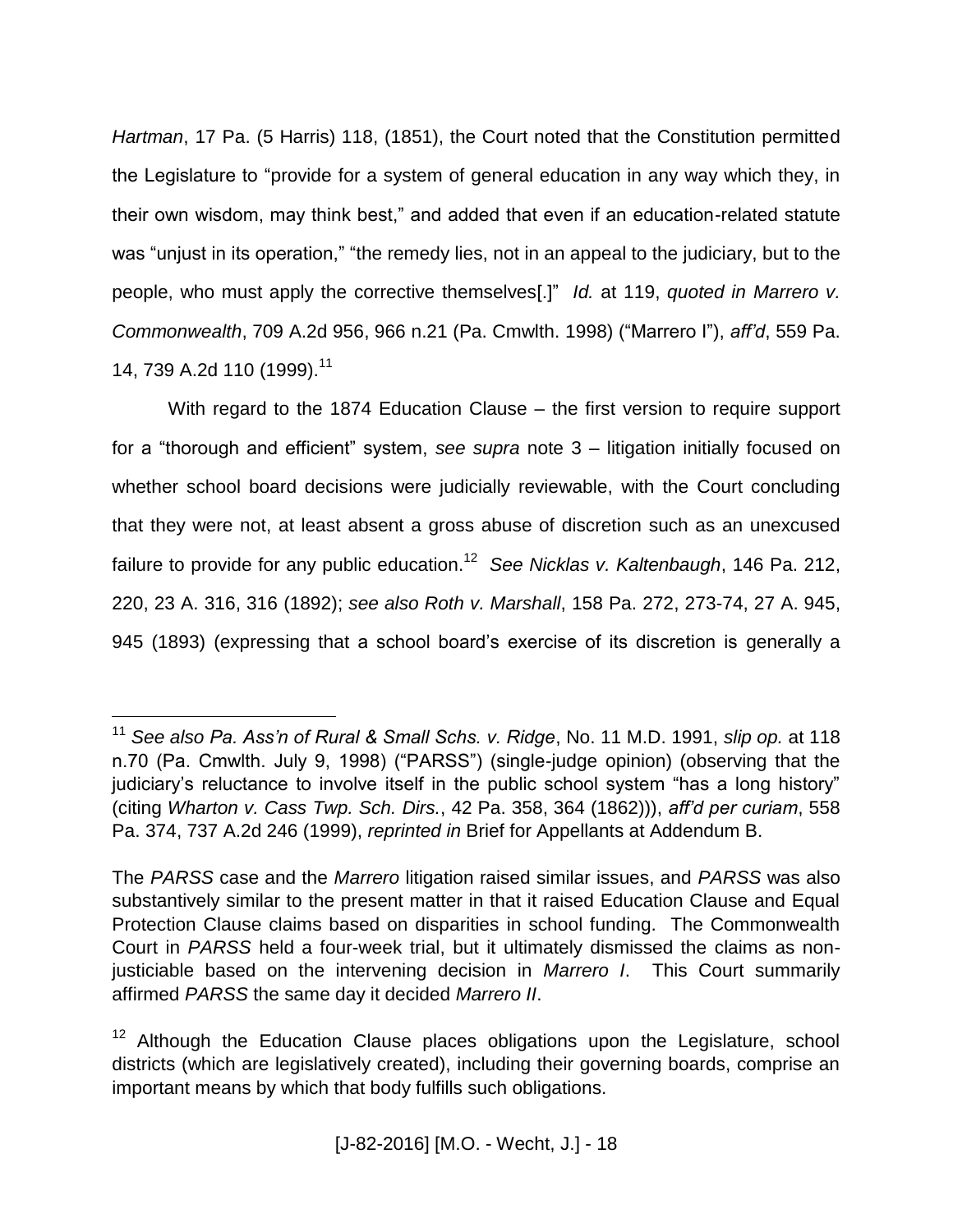political matter to be remedied, if necessary, at the ballot box). *See generally Wilson*, 328 Pa. at 236-37, 195 A. at 97 (elaborating on these observations).

Later, in *Teachers' Tenure Act*, several school districts challenged the validity of the Teachers' Tenure Act of 1937 as impairing, in violation of the Contracts Clause, the obligations of their existing contracts with professional school employees. This Court found that the Education Clause saved the statute because the Clause embodies the concept that public-school teacher contracts are impliedly qualified by the possibility of future legislative modification. *See Teachers' Tenure Act*, 329 Pa. at 228, 197 A. at 354. In reaching this holding, the Court discussed the nature of public education in Pennsylvania and the judiciary's role in evaluating statewide enactments (as opposed to local school board decisions) under the Education Clause. It explained initially that the electorate, in approving the Clause, had given an affirmative mandate to the Legislature which the latter had no discretion to ignore. The Court then developed that, by their nature, educational methodologies evolve over time, and any given General Assembly lacks the power to constrain future legislatures in matters of educational policy:

[E]verything directly related to the maintenance of a 'thorough and efficient system of public schools,' must at all times be subject to future legislative control. One Legislature cannot bind the hands of a subsequent one; otherwise we will not have a thorough and efficient system of public schools.

*Id.* at 225, 197 A. at 352.

Thus, in light of the need for "successive Legislatures to adopt a changing program to keep abreast of educational advances," *id.* at 224, 197 A. at 352, the Court reasoned that, rather than inquiring into the wisdom or expediency of existing policy in matters of public education, the judiciary should limit itself to assessing whether the Commonwealth's education laws bear a "reasonable relation" to the purpose of the Education Clause – namely, providing for a thorough and efficient system of public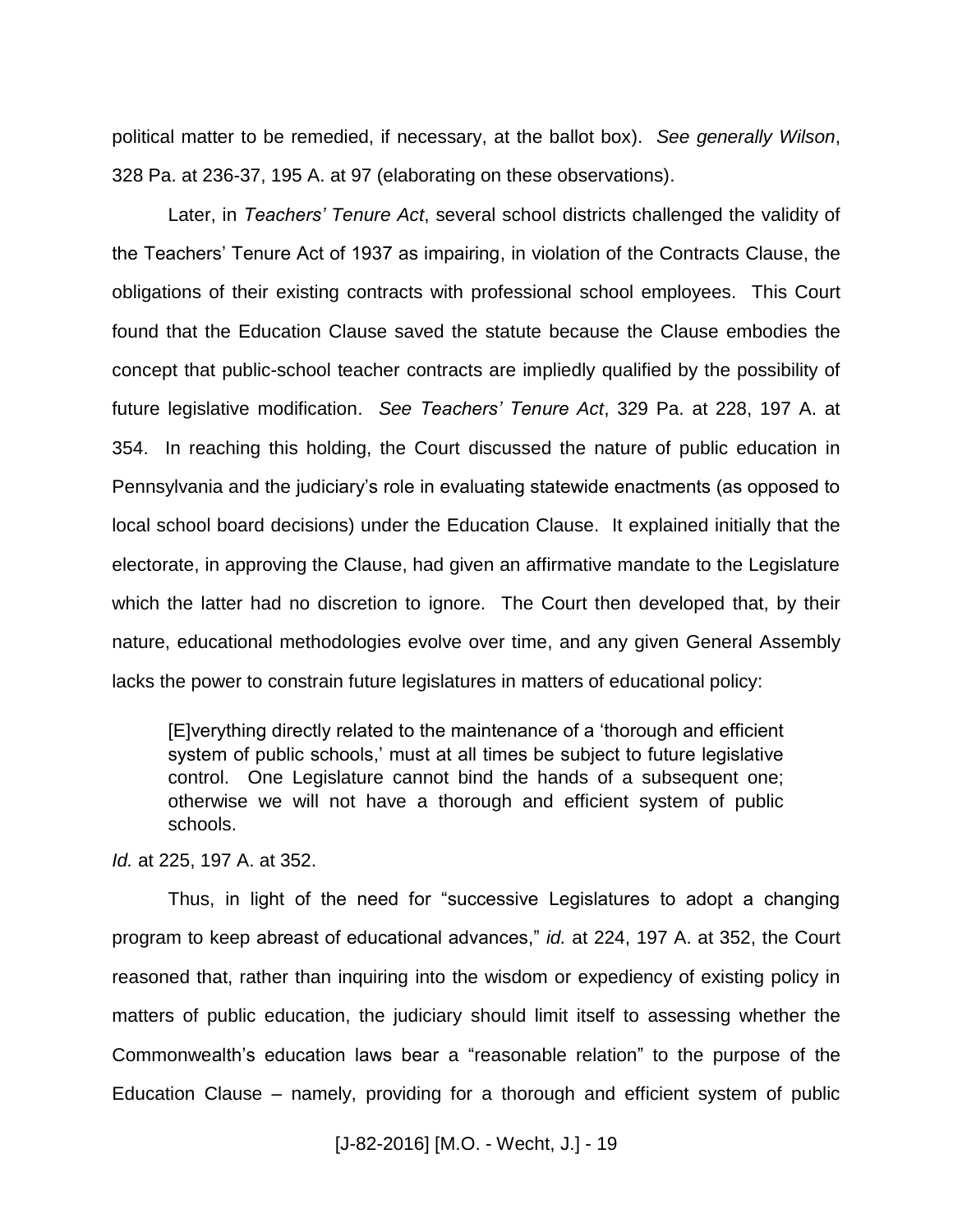schools – and whether the "fruits or effects" of such laws might limit the ability of future legislatures to modify the school system in an effort to make it thorough and efficient. *Id.*

With the above as background, this Court first addressed a challenge brought directly pursuant to the Education Clause in *Danson*. 13 There, the Philadelphia School District and several parents commenced an action against state education officials, alleging the district was underfunded to the point it would not be able to offer a "normal" educational program to its students. They argued the statutory formula for state-level educational funding was unconstitutional and that no state money should be distributed until the formula was revised to ensure the school district received the funds it needed to operate its schools. More broadly, the plaintiffs suggested that the state schoolfinancing system failed to provide Philadelphia's schoolchildren with a thorough and efficient education and denied them equal educational opportunities solely due to their residence in Philadelphia. *See Danson*, 484 Pa. at 420, 399 A.2d at 363.

The *Danson* Court responded by emphasizing that the Education Clause contemplates that future legislatures must always be free to experiment and adjust the state's public-education system, *see id.* at 426, 399 A.2d at 366 (describing this as "the very essence" of the Clause (quoting *Teachers' Tenure Act*, 329 Pa. at 224, 197 A. at 352)), and thus, it would be improper for a reviewing court to bind such legislatures to "a

<sup>13</sup> This description of *Danson* as constituting the first Education-Clause-based challenge is in tension with the majority's suggestion that *Teachers' Tenure Act* "implicitly and necessarily treat[ed] a claimed violation of the Education Clause as justiciable." Majority Opinion, *slip op.* at 51. Notably, *Teachers' Tenure Act* relied on the broad *authority* given to the legislative branch under the Education Clause as a basis for concluding that that branch remained free to alter education statutes in the future. As such, *Teachers' Tenure Act* does not constitute precedent indicating that the type of claim asserted here – dealing with the Legislature's alleged *failure to fulfill its affirmative obligations* under the Education Clause – is justiciable. *See infra* note 18.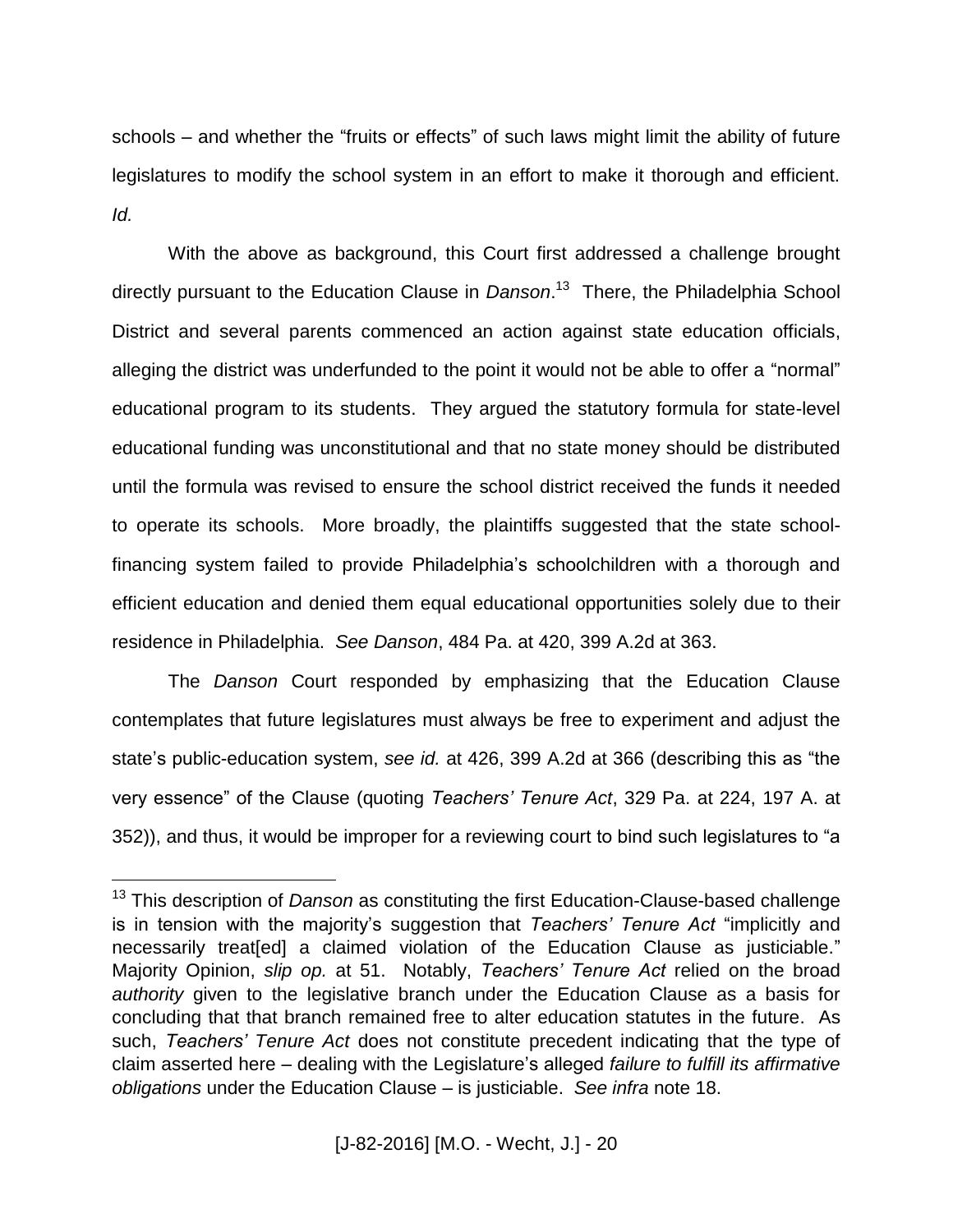present judicial view of a constitutionally required 'normal' program of educational services." *Id. Danson* added that, even if the Court were inclined to define a thorough and efficient education, the only judicially-manageable standard would be that the same dollar amount be expended on each student in the state. This, however, would read into the Education Clause a uniformity component which the framers expressly rejected in favor of local variation and control according to the needs of particular school districts, as well as the right of localities to raise additional taxes to expand their school offerings. *See id.* at 427, 399 A.2d at 366-67. *See generally Rodriguez*, 411 U.S. at 49- 50, 93 S. Ct. at 1305 (expounding on the historical importance of local control and noting that it promotes "experimentation, innovation, and a healthy competition for educational excellence").<sup>14</sup> The Court thus held that

the General Assembly has fulfilled its constitutional duty to the public school students of Philadelphia. The Legislature has enacted a financing scheme reasonably related to maintenance and support of a system of public education in the Commonwealth of Pennsylvania. The framework is neutral with regard to the School District of Philadelphia and provides it with its fair share of state subsidy funds.

*Danson*, 484 Pa. at 427-28, 399 A.2d at 367. Evidently applying the above reasonablerelation standard as a kind of minimal check as to legislative purpose (discussed in more detail below), *Danson* concluded that the plaintiffs had otherwise "failed to state a justiciable cause of action." *Id.* at 420, 399 A.2d at 363.

Twenty years later in *Marrero II*, another group of Philadelphia plaintiffs, again including the Philadelphia School District, lodged a similar complaint, asserting that the

<sup>14</sup> *See PARSS*, No. 11 M.D. 1991, *slip op.* at 98-100, 103-04 (discussing the proposed uniformity requirement and describing that the delegates at the 1873 Constitutional Convention rejected it in favor of a flexible system adaptable to the diverse local needs and conditions of Pennsylvania's school districts (citing and quoting II DEBATES OF THE CONVENTION TO AMEND THE CONSTITUTION OF PENNSYLVANIA 419-26 (1873))).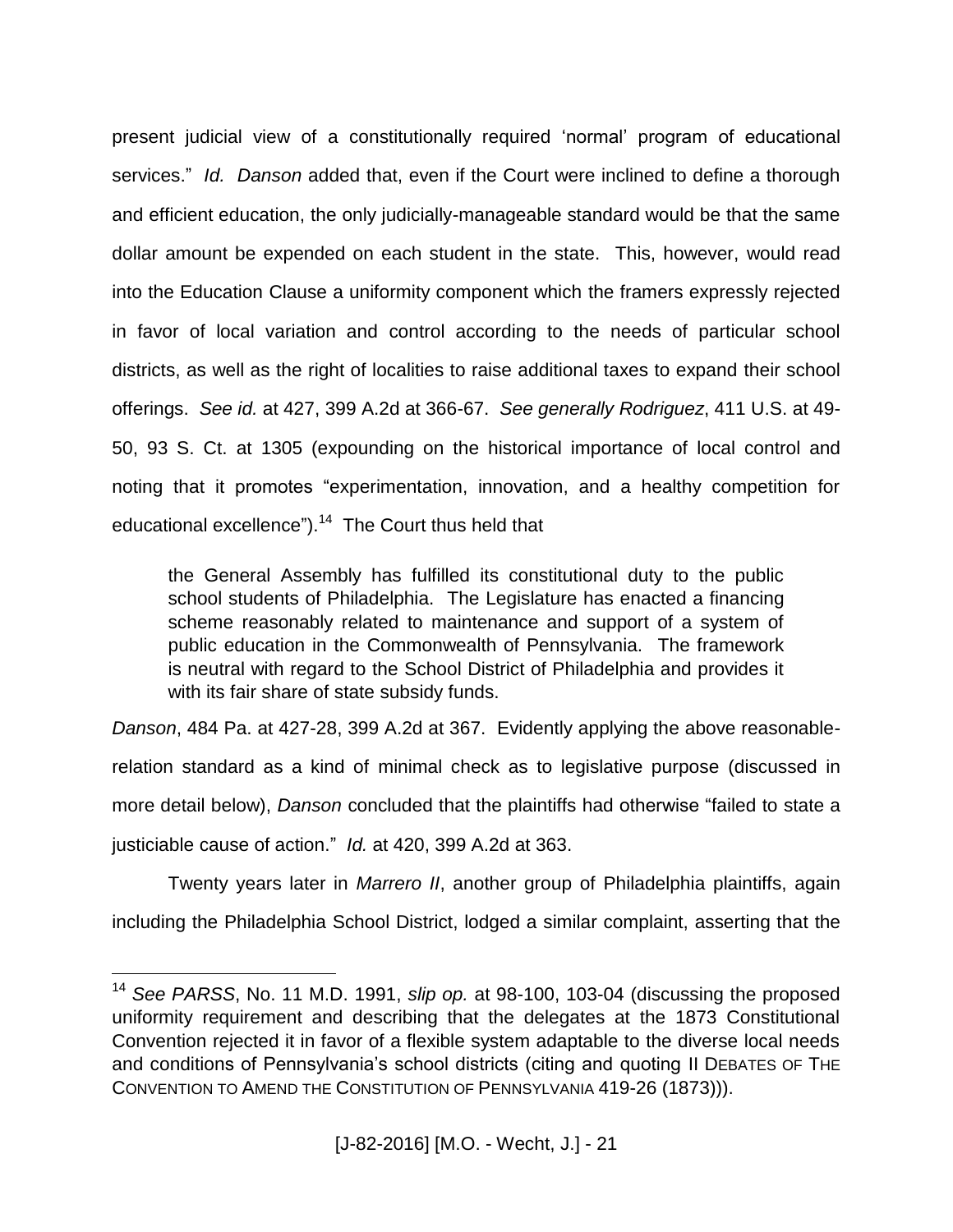state had violated the Education Clause by failing to provide enough funding to the district. They argued that, due to its urban setting, the district was already financially overburdened and it was required to educate a disproportionate number of students living in poverty – students whose unique needs were alleged to require additional expenditures above and beyond the statewide norm. The plaintiffs claimed that the school district had a weak tax base which it could not rely on to generate the extra monies needed for its students, and thus, the General Assembly should be directed pursuant to the Education Clause to appropriate more funding to the district.

Drawing on *Danson*, *Marrero II* expounded that the Education Clause is limited in scope in that it only requires the Legislature to provide for a thorough and efficient *system* of public education, but it does not give students an *individual right* to a particular level or quality of education. *See Marrero II*, 559 Pa. at 17, 739 A.2d at 112. *Marrero II* also reiterated that: successive legislatures must remain at liberty to alter educational policy; the only judicially-manageable standard would be to require the same dollar expenditure per student (which would improperly import into the Education Clause a uniformity mandate); the deferential reasonable-relation standard governs such challenges; and courts should refrain from involvement as long as that standard is met. *See id.* at 17-19, 739 A.2d at 112-13. *Marrero II* found that the standard was met because the General Assembly had enacted a number of laws governing the funding and operation of the public school system throughout the Commonwealth, including in Philadelphia. *See id.* at 20, 739 A.2d at 113.

As to the political question doctrine, *Marrero II* observed that the Commonwealth Court had held that the first three *Baker* factors all required abstention. In particular, the Commonwealth Court determined that the Education Clause places sole responsibility for maintaining the state's public school system in the hands of the Legislature and, as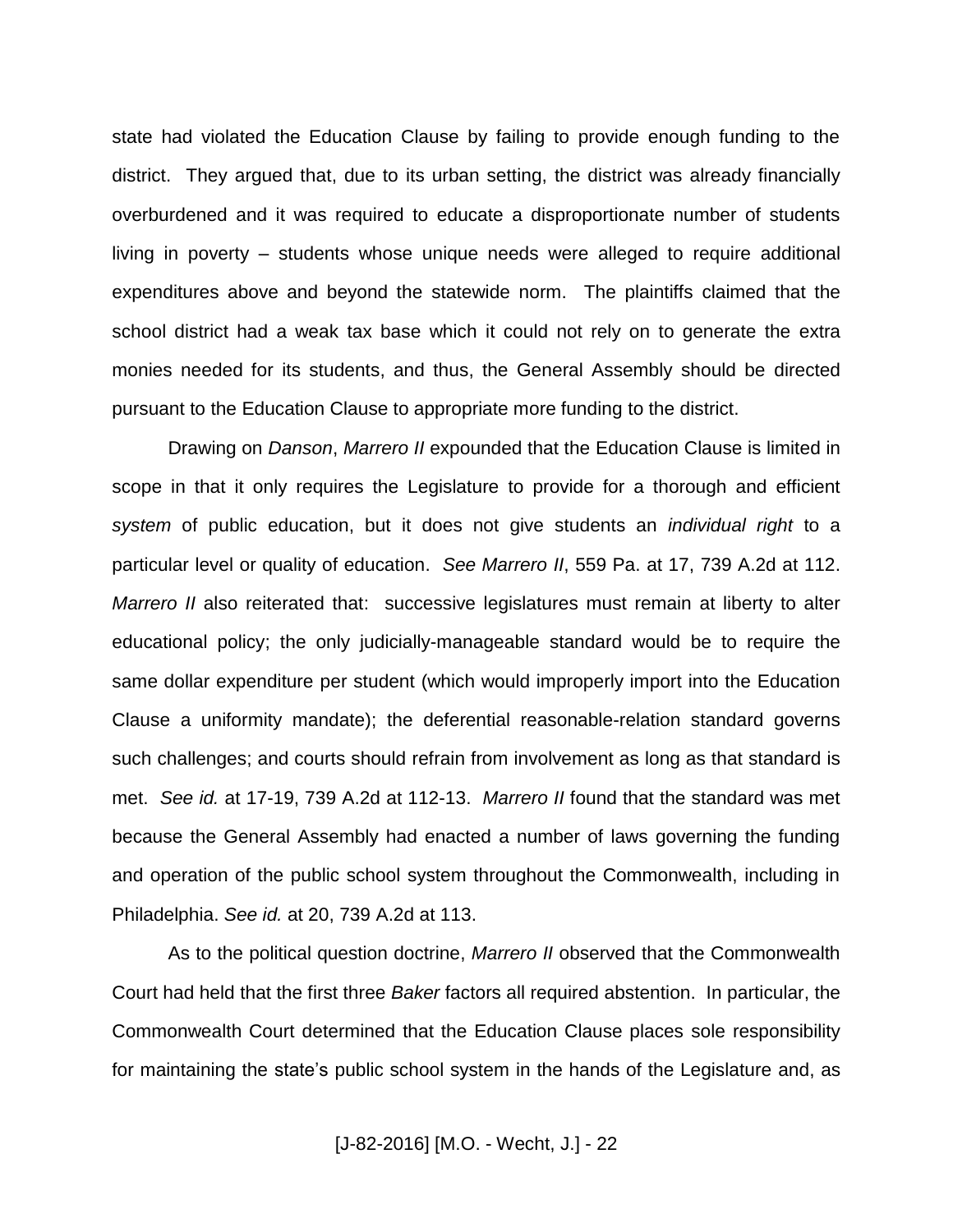such, questions relating to what constitutes an "adequate" education or how much funding is needed are exclusively within the General Assembly's purview and "are not subject to intervention by the judicial branch[.]" *Marrero I*, 709 A.2d at 965-66. As a consequence, the court found that "prominent on the surface of the case" was a "textually demonstrable constitutional commitment of the issue to" the Assembly, there was a "lack of judicially manageable standards for resolving" the claims, and it would be impossible to resolve them "without making an initial policy determination of a kind which is clearly of legislative, and not judicial, discretion." *Id.* at 966 (citations omitted).

Notably, this Court approved and, in effect, adopted these determinations as its own. *See Marrero II*, 559 Pa. at 19-20, 739 A.2d at 113-14 (stating the Commonwealth Court's reasoning "discloses no error, but rather a conscientious adherence to precedent"). In concluding, *Marrero II* quoted with approval from *Marrero I* as follows:

Thus, this court will not inquire into the reason, wisdom, or expediency of the legislative policy with regard to education, nor any matters relating to legislative determinations of school policy or the scope of educational activity. In short, as the [Pennsylvania] Supreme Court was unable to judicially define what constitutes a "normal program of educational services" in *Danson*, this court is likewise unable to judicially define what constitutes an "adequate" education or what funds are "adequate" to support such a program. *These are matters which are exclusively within the purview of the General Assembly's powers, and they are not subject to intervention by the judicial branch of our government*.

*Marrero II*, 559 Pa. at 20, 739 A.2d at 113-14 (quoting *Marrero I*, 709 A.2d at 965-66) (citation omitted, emphasis added); *see also Pa. Sch. Bds. Ass'n v. Commonwealth Ass'n of Sch. Adm'rs*, 569 Pa. 436, 461-62, 805 A.2d 476, 490-91 (2002) (rejecting an Education Clause challenge to a statute giving certain school administrators collectivebargaining rights because determining whether the statute would result in a failure to provide for a thorough and efficient system of education involved education-policy questions beyond the realm of the judiciary); *Reichley v. N. Penn Sch. Dist.*, 533 Pa.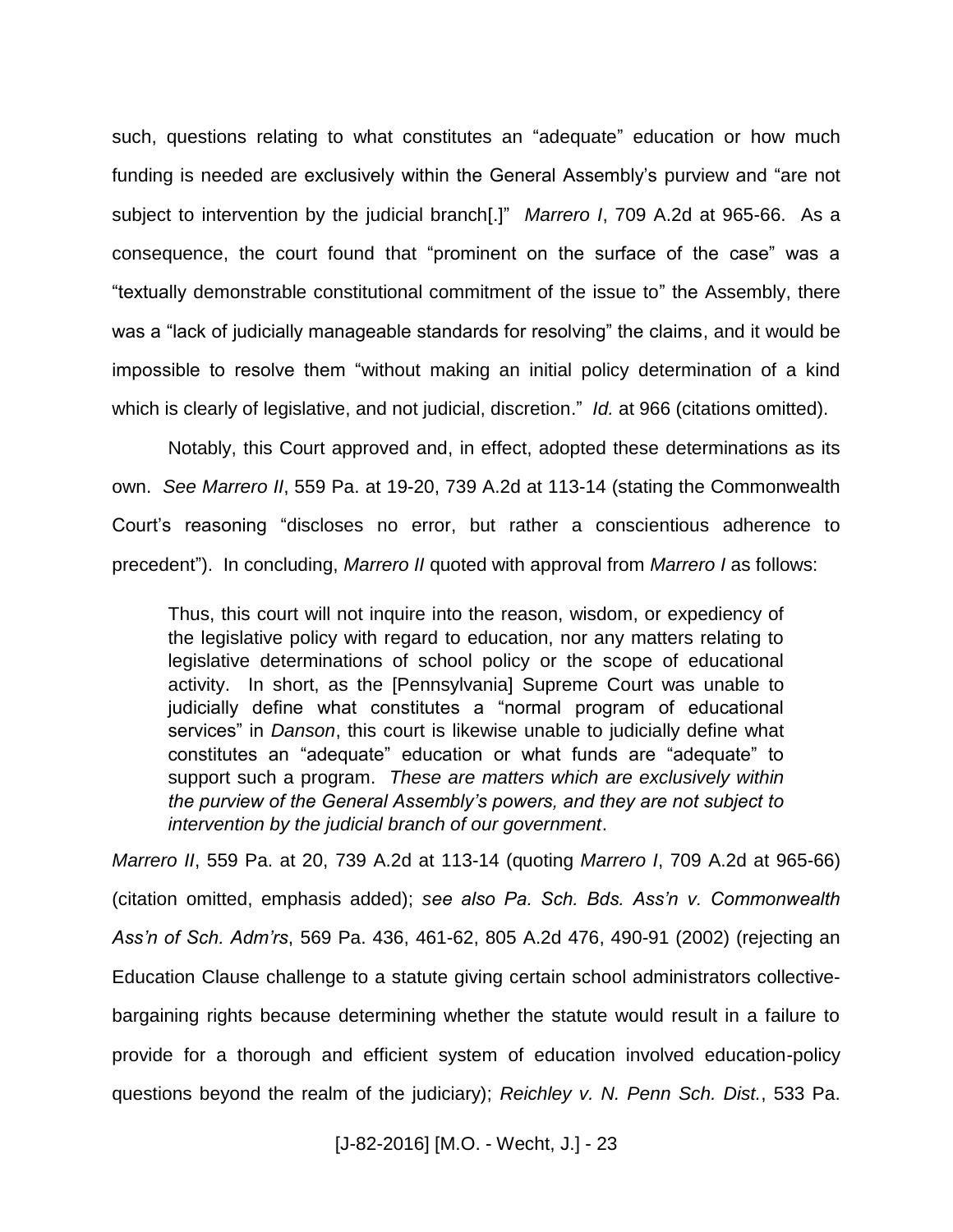519, 529, 626 A.2d 123, 129 (1993) (same as to an Education Clause challenge to a Public Employee Relations Act provision allowing labor strikes by teachers and other professional school employees). *See generally Ehret v. Sch. Dist. of Kulpmont*, 333 Pa. 518, 525, 5 A.2d 188, 192 (1939) (noting that under the Education Clause the Legislature is "empowered to determine what is 'efficient' in school management"). *But cf. Sch. Dist. of Phila. v. Twer*, 498 Pa. 429, 435, 447 A.2d 222, 225 (1982) (clarifying that courts are competent to review administrative interpretations of school-related legislation within the context of the Assembly's Education Clause responsibilities).

#### **A. The "thorough and efficient" requirement and justiciability**

As can be seen from the brief history given above, the justiciability of claims asserting that the legislative scheme governing the amount and distribution of state public-education funding works an Education Clause violation is now well-trodden territory in Pennsylvania. There have been repeated pronouncements by this Court over eight decades that future Legislatures cannot be bound by a present judicial view of what constitutes a thorough and efficient system of public education. *Accord* 78 C.J.S. *Schs. & Sch. Dists.* §6 ("[A school] system may be changed, or one system substituted for another, as often as the legislature deems it necessary or expedient so to do."). When the Legislature adopts statewide academic standards, it bases its decisions on intensive scientific, fiscal, and practical considerations, as well as evolving political values. Because the General Assembly is institutionally better suited to understand and respond to those concerns than the judiciary, academic standards, which necessarily must change over time, do not provide a judicially manageable mechanism for oversight. In light of the reasoning and holdings reflected in *Danson*, *Marrero*, *Pennsylvania School Boards Association*, and *Reichley*, moreover, it is now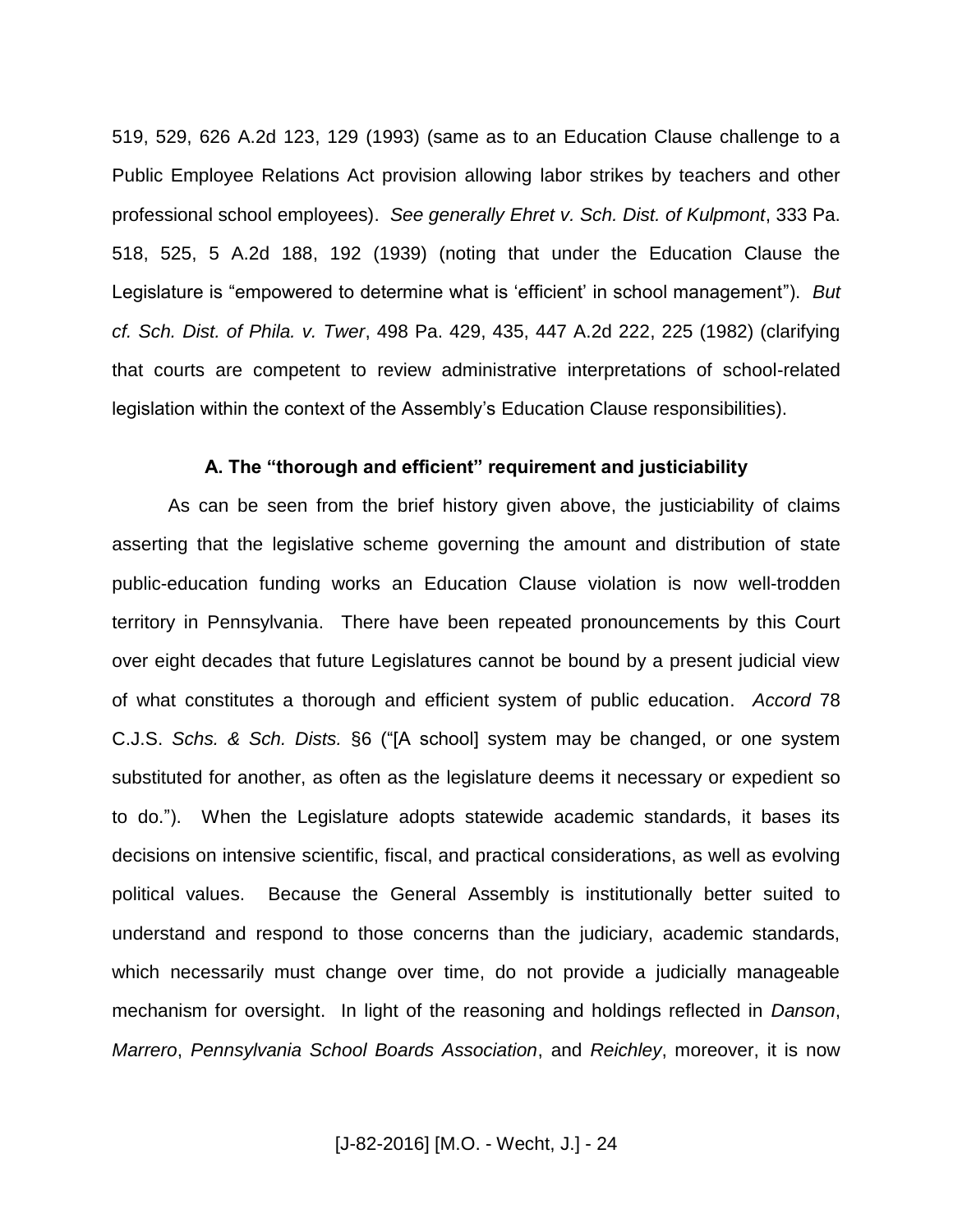established that Education Clause claims generally raise political questions to be resolved through the political process.<sup>15</sup>

Nevertheless, Plaintiffs seek to distinguish *Danson* and *Marrero II* primarily on the basis that those decisions only found the issue before the Court non-justiciable under the specific facts alleged, whereas here, the *Baker* factors militate in favor of merits review since standards have now emerged – in the form of statewide academic performance goals and the costing-out study – by which to measure whether the General Assembly has fulfilled its duties under the Education Clause. Thus, as noted, Plaintiffs argue that the components of an adequate education have now been supplied legislatively and administratively, and that the costing-out study indicates the cost of providing all schoolchildren in Pennsylvania with a constitutionally-adequate education.

Initially, I would find Plaintiffs' reading of *Danson* and *Marrero II* unduly narrow. As reflected in the above-quoted passage, *Marrero II* clarified that the judiciary is not in a position to determine what constitutes an "adequate" education or how much money is needed to support a system capable of giving all schoolchildren in the state an opportunity to obtain one; these issues are within the exclusive province of the legislative branch. *See Marrero II*, 559 Pa. at 20, 739 A.2d at 113-14. As for *Danson*, that decision emphasized that, even if the judiciary could foresee future needs and "define the specific components of a thorough and efficient education," it would lack judicially-manageable standards to enforce legislative compliance because the only available measurement would be the dollar amount spent per pupil, whereas the education which students receive depends on other factors, including the way money is

 $15$  My conclusion in this regard is limited to the issue of justiciability and should not be understood as suggesting the Education Clause is permissive rather than mandatory.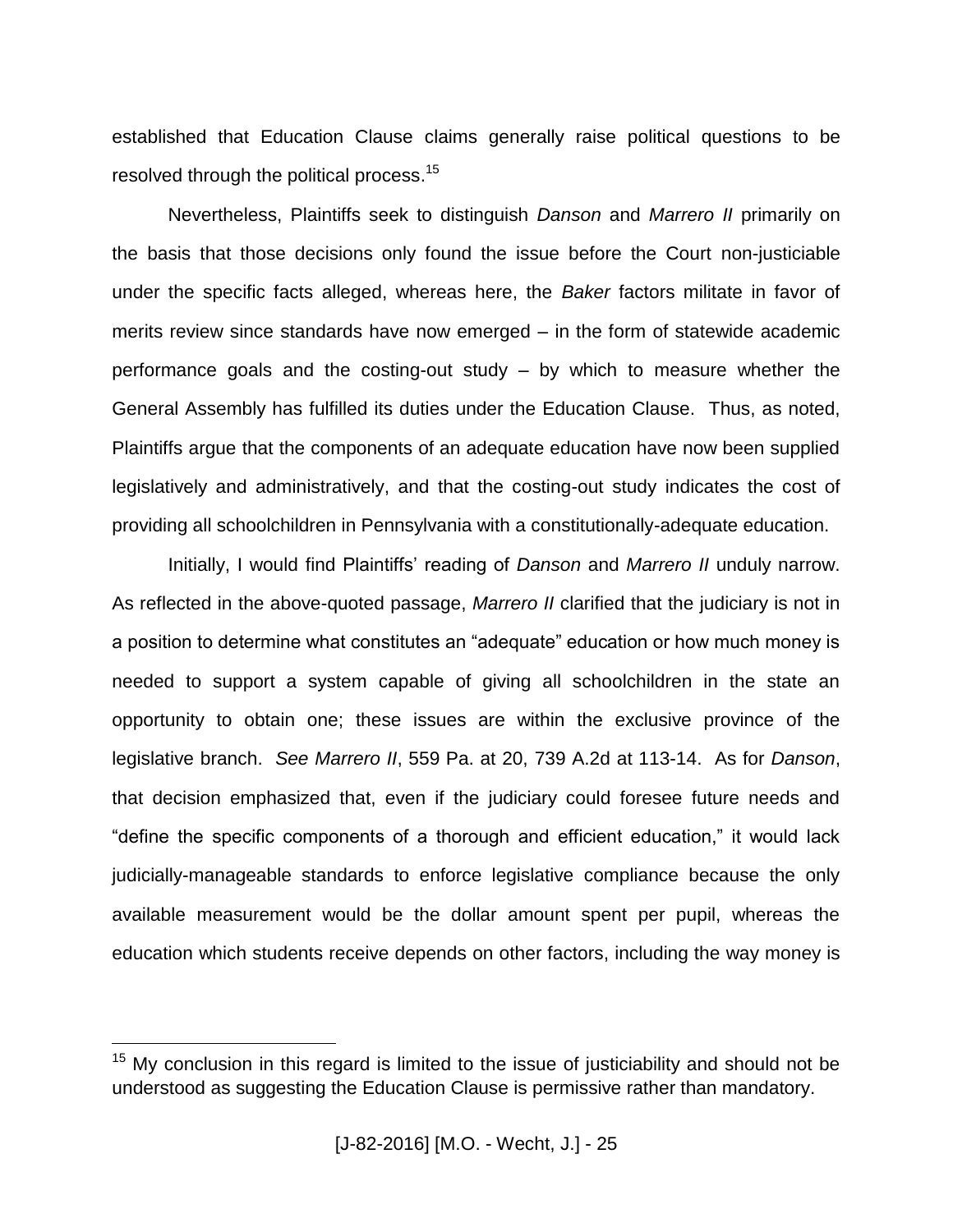spent and the manner in which the purchased resources are utilized. *Danson*, 484 Pa. at 427, 399 A.2d at 366 (internal quotation marks omitted).

To the extent Plaintiffs' position rests on the concept that legislative and administrative action in setting academic goals, implementing standardized tests, and commissioning a costing-out study can operate to create judicially-enforceable constitutional standards, I find such a premise problematic. The difficulty becomes apparent when one considers *how* these measures may translate into a judicial litmus capable of determining whether the Legislature's funding scheme, at a particular point in time, complies with the Education Clause. One possibility would be to constitutionalize the academic standards in place when the Petition was filed. This would mean overlaying the PSSA, Keystone, and Common Core targets onto the Education Clause as part of its substantive mandate. Such a holding would be in tension with the precept that future legislatures are always free to adopt new educational methodologies and alter their conception of what constitutes a thorough and efficient system of education. For their part, Petitioners clarify that this is not what they are requesting. *See* Reply Brief for Appellants at 12.

Another option – the one Plaintiffs do propose, *see id.* at 12-14 – is to conclude that, whenever the General Assembly and relevant state administrative bodies establish academic standards and associated assessment vehicles, those items reflect such entities' "current pronouncement of what a thorough and efficient system of public education should teach students[.]" *Id.* at 12 (internal quotation marks omitted). While this is certainly more plausible than the first option, judicial enforcement on such terms has multiple conceptual difficulties. It would read too much into legislative and administrative actions. Absent some indication by the political branches, it cannot be assumed that they view such items as reflecting the constitutional *minimum* (as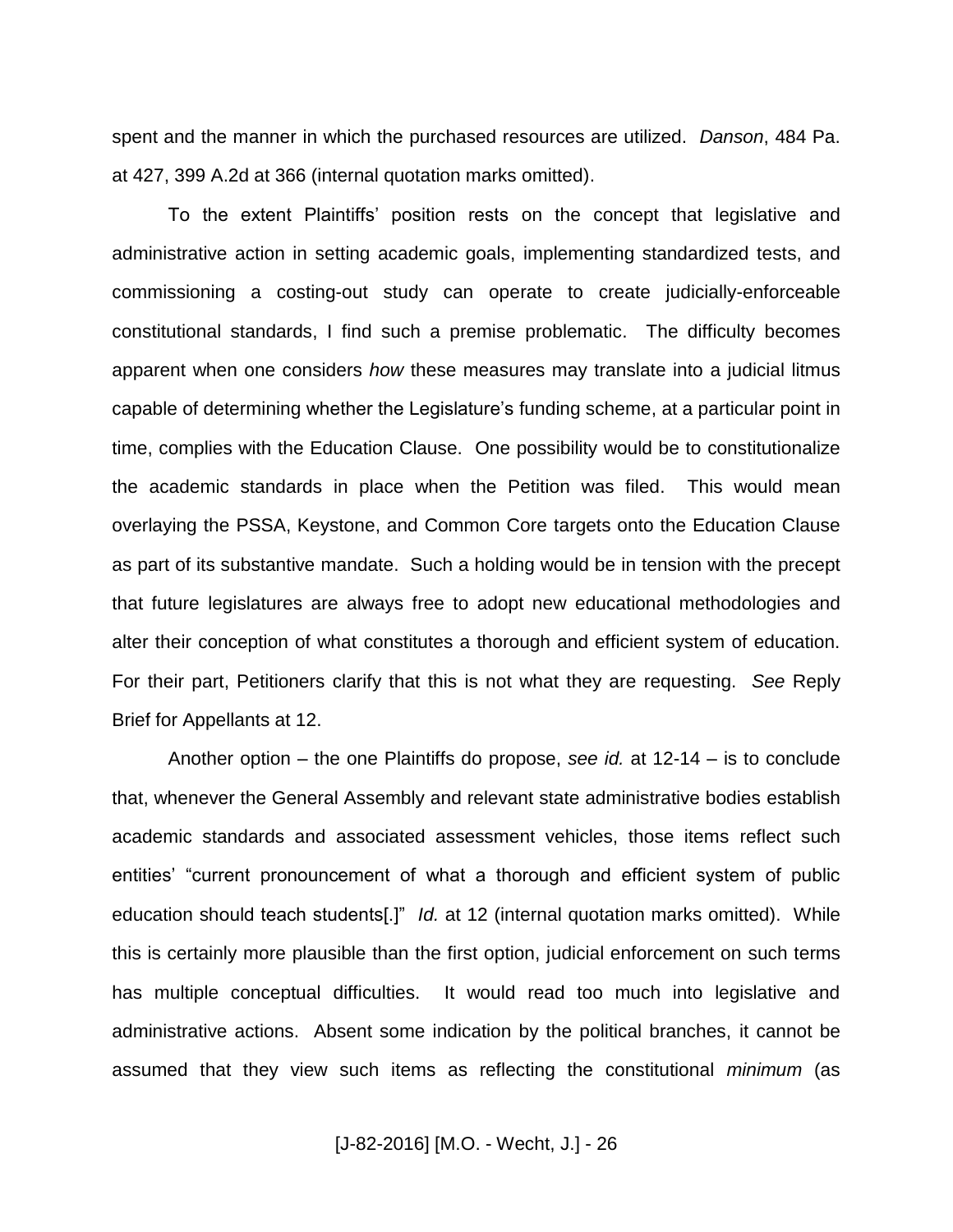opposed to, for example, a system significantly exceeding that minimum). Thus, a holding along these lines would ascribe constitutional significance to educational policy decisions made at a specific time. *But cf. Idaho Schs. for Equal Educ. Opportunity v. Evans*, 850 P.2d 724, 734 (Idaho 1993) (upon examination of educational standards promulgated by the executive branch of the state government, holding that the standards' requirements as to textbooks, facilities, transportation, and instructional programs "are consistent with our view of thoroughness").

Neither the Education Clause, nor any other constitutional provision, indicates that standards set forth legislatively or administratively are to be viewed as subsuming a constitutional dimension. The Clause states in full: "The General Assembly shall provide for the maintenance and support of a thorough and efficient system of public education to serve the needs of the Commonwealth." PA. CONST. art. III, §14. This may be compared with other state charters, some of which expressly constitutionalize standards set forth by law or regulation. *See* OR. CONST. art. VIII, §8(1) ("The Legislative Assembly shall appropriate in each biennium a sum of money sufficient to ensure that the state's system of public education *meets quality goals established by law* . . .." (emphasis added)); VA. CONST. art. VIII, §1, 2 (requiring the legislature to maintain a system of free schools with "high quality" educational programs, and specifying that quality standards are to be "determined and prescribed from time to time by the Board of Education, subject to revision only by the General Assembly"); *cf.* MISS. CONST. art. VIII, §201 (directing that the legislature provide for the maintenance of "free public schools upon such conditions and limitations as the Legislature may prescribe").

Unlike these provisions, our own Education Clause does not tether the required funding scheme to legislative or administrative "quality goals," "conditions," or "quality standards," nor does it otherwise contain descriptors beyond the adjectives "thorough"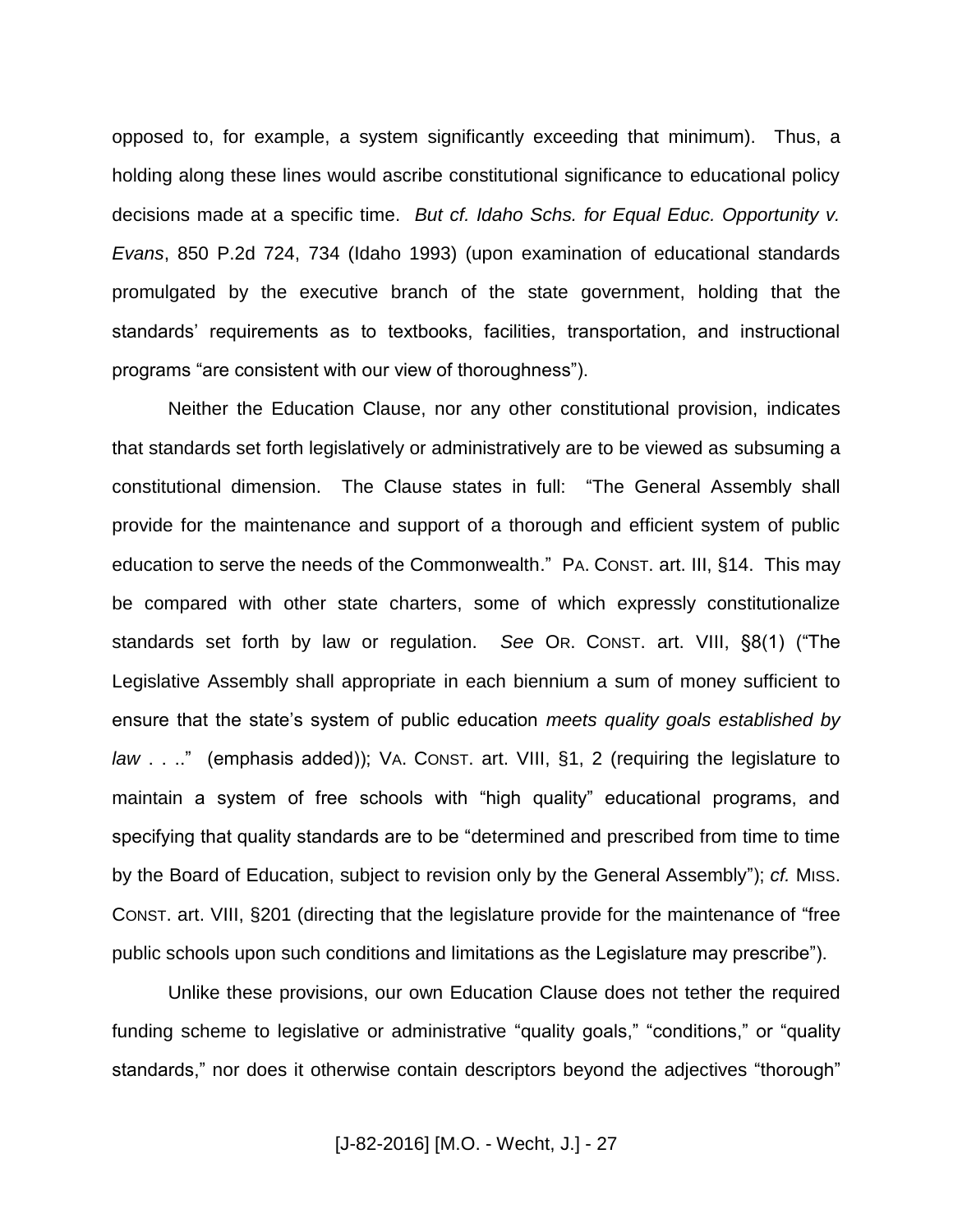and "efficient." *See Neb. Coal. for Educ. Equity & Adequacy v. Heineman*, 731 N.W.2d 164, 180 (Neb. 2007) (interpreting the "paucity of standards" in Nebraska's education clause as reflecting the framers' "intent to commit the determination of adequate school funding solely to the Legislature's discretion, greater resources, and expertise"). Thus, although some other jurisdictions have relied on legislatively-devised benchmarks to provide constitutional content, *see, e.g.*, *Montoy v. State*, 120 P.3d 306, 309 (Kan. 2005), I believe this would read more into the Clause than the framers intended.

Another analytical difficulty involves the assumption that educational outcomes reflect the Assembly's efforts in providing for a thorough and efficient system. A range of student scores will inevitably be reflected on standardized tests, and overall achievement levels will inevitably vary by district. Sound reasoning dictates that student performance is determined, at least in part, by intangible factors such as parental support, a school environment conducive to learning, teacher quality, peer pressure, and effective administration. *See City of Pawtucket v. Sundlun*, 662 A.2d 40, 59 (R.I. 1995) ("Recent studies have indicated that educational achievement by students is most clearly a function of parental involvement, not necessarily increased spending." (footnote omitted))*; cf. Rodriguez*, 411 U.S. at 42-43, 93 S. Ct. at 1302 (remarking on the controversy surrounding the correlation between spending and educational quality).<sup>16</sup> Although additional funding may help, within this context it seems possible for the Legislature to fulfill its duty to "provide for" the maintenance and support of a thorough and efficient system and still be left with a system that underperforms due to

<sup>16</sup> *See generally Danson*, 484 Pa. at 427, 399 A.2d at 366 ("It must indeed be obvious that the same total educational and administrative expenditures by two school districts do not necessarily produce identical educational services. The educational product is dependent upon many factors, including the wisdom of the expenditures as well as the efficiency and economy with which available resources are utilized.").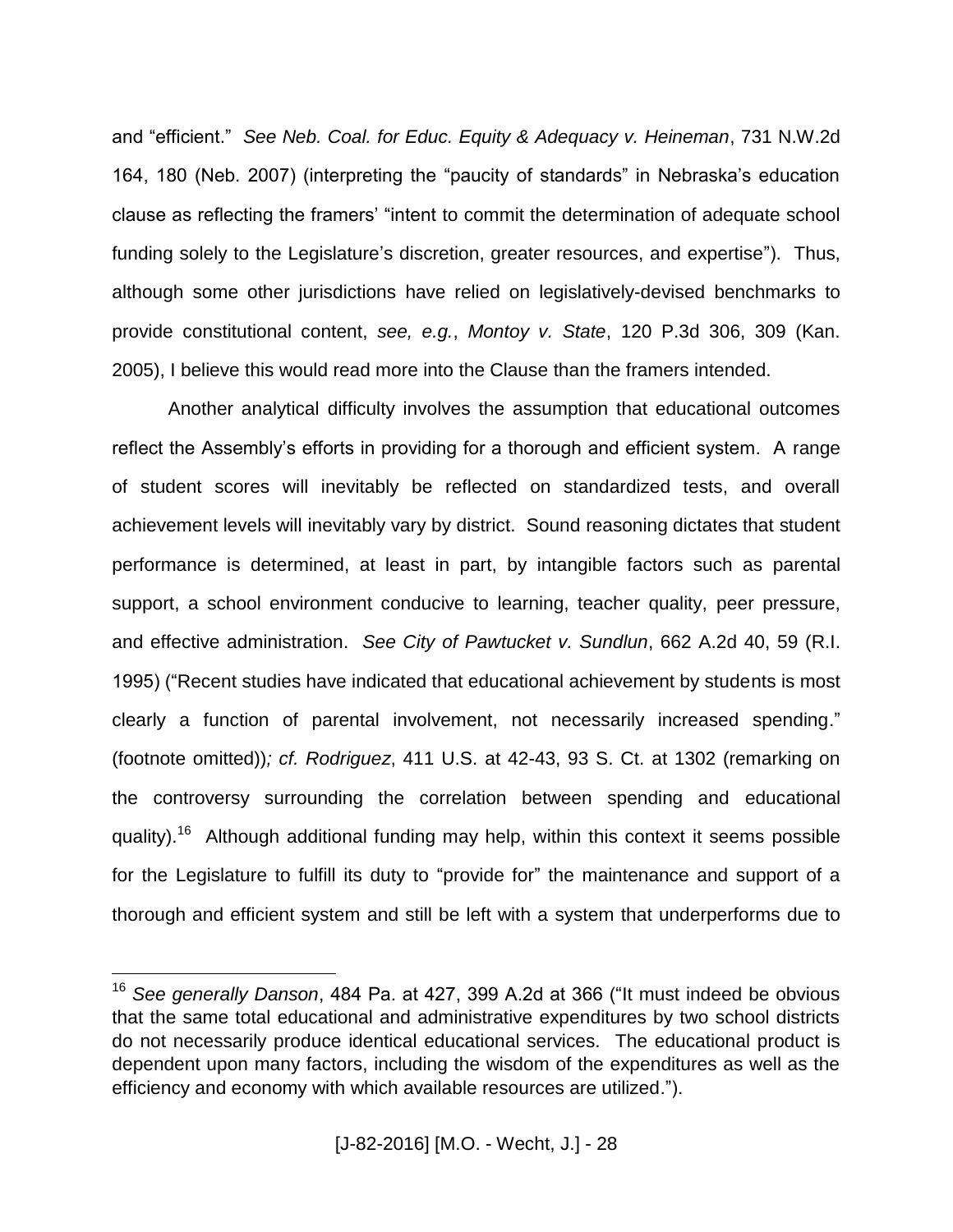intractable social factors rather than constitutionally inadequate funding. Thus, to measure constitutional compliance (aside from mandating uniform per-pupil spending), Pennsylvania courts would have to account for these types of influences and determine whether identified performance shortfalls are due to inadequate funding or other factors beyond legislative control – a task it is ill-suited to perform.

To the extent accommodations in the standards are needed for districts with acute socioeconomic problems, the courts would need to engage in the legislative and administrative task of selecting acceptable threshold scores for each tested subject area as well as minimum district-wide proficiency rates based on a comprehensive picture of such conditions as they exist in each school district. Courts would also need to entertain debates concerning what is necessary, or merely optional, for an education to be considered adequate. *See generally Thompson v. Engelking*, 537 P.2d, 635, 656 (Idaho 1975) (Shepard, J., concurring) ("Arguments erupt at the drop of a hat as to what is or is not necessary in an educational system, what is or is not a frill . . . [; w]hat some denominate frills are asserted by others as necessary to the fullrounded education experience and enrichment of the future life of our children.") The judicial branch lacks the wherewithal to resolve these kinds of disputes. *See* Michael Heise, *The Courts, Educational Policy, & Unintended Consequences*, 11 CORNELL J.L. & PUB. POL'Y 633, 654 (2002) (hereinafter *Unintended Consequences*) ("Courts are structurally illequipped to make the sometimes delicate policy tradeoffs incident to the school finance enterprise."); *Comm. for Educ. Rights v. Edgar*, 672 N.E.2d 1178, 1193 (Ill. 1996) ("[T]he question of whether the educational institutions and services in Illinois are 'high quality' is outside the sphere of the judicial function."). Additionally, and as the highest court of one of our sister states has expressed,

there are a multitude of policy decisions that go into state funding decisions, including consideration of federal mandates, the school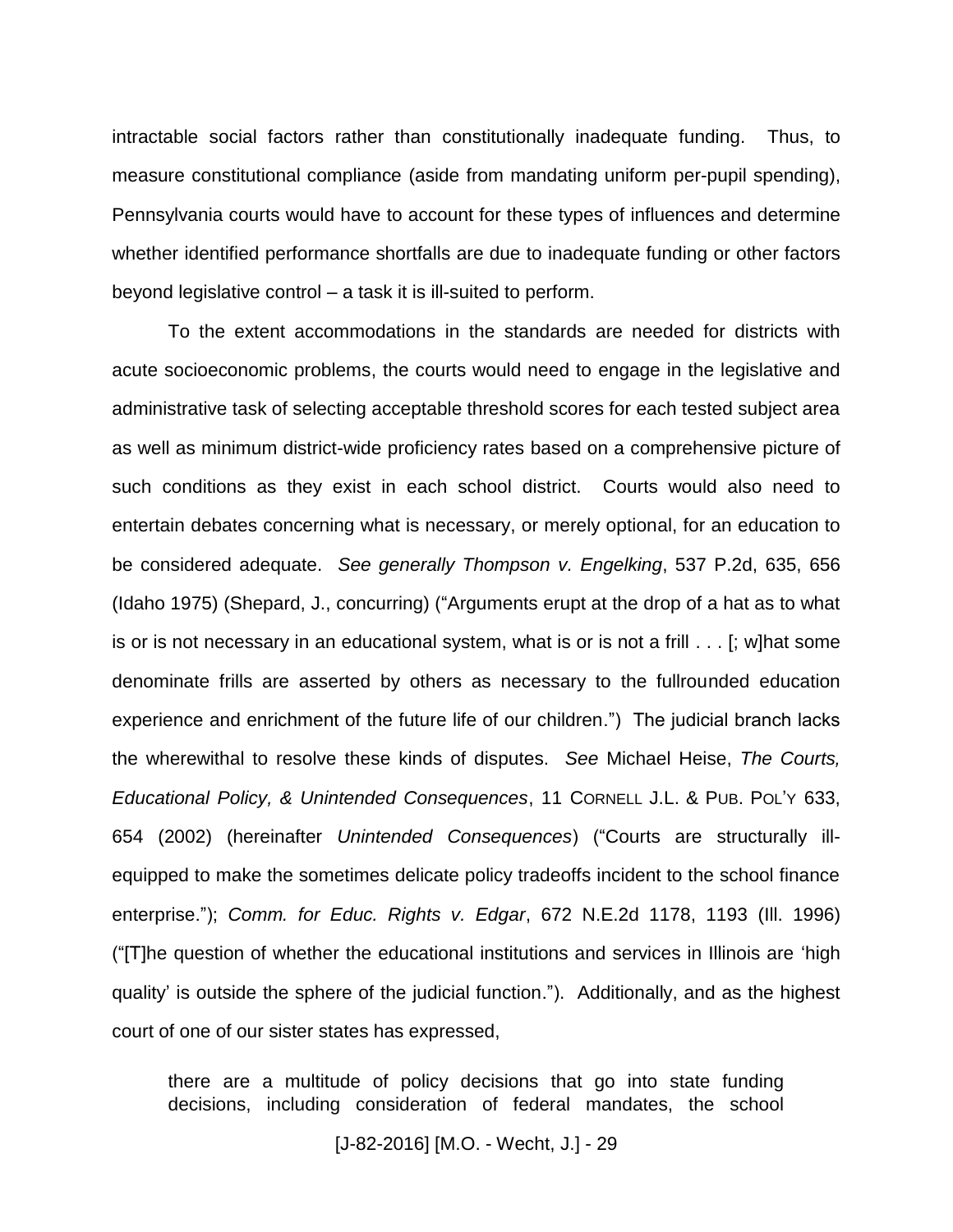district's local efforts and ability to support its schools, and the State's ability to provide funding. In brief, it is beyond our ken to determine what is adequate funding for public schools.

## *Heineman*, 731 N.W.2d at 181.

 $\overline{a}$ 

To the degree the costing-out study is claimed to have already taken into account the pertinent social, administrative, and other components and resolved these types of issues – thereby relieving the judiciary of any responsibility save directing the government to fund school districts at the levels reflected in the study – the Petition alleges that the study demonstrates the per-pupil cost of an education permitting students to meet the established performance standards. *See* Petition ¶¶3, 6, 12, 120, 121, 124, 126. As explained, however, those performance objectives cannot simply be equated with constitutional norms in relation to thoroughness and efficiency.

Plaintiffs' suggested approach has practical drawbacks as well. It would give rise to a situation in which a finding of unconstitutionality could be remedied by a lowering of the achievement parameters without altering the educational program being delivered. Relatedly, it could incentivize the political branches to set targeted proficiency levels artificially low, or dispense with them entirely, as a means of narrowing their legal exposure and avoiding judicial intervention. *See Unintended Consequences*, 11 CORNELL J.L. & PUB. POL'Y at 657-58 (referring to this phenomenon as "policymaking chill" and positing that "[r]ational assessments of otherwise desirable [education] policies could plausibly change if the effective cost of such a policy reaches the levels suggested by recent [judicial] finance decisions" in other states where the court used present educational standards as a baseline for determining constitutionally-required funding levels).<sup>17</sup> In this regard, and as noted, nothing in the text or history of the

 $17$  Plaintiffs contend it is unrealistic to suppose the legislative body would lower or eliminate statewide standards "to avoid its constitutional obligations." Reply Brief for Appellants at 13 n.8. Plaintiffs overlook that the Legislature may do so to free itself from (continued…)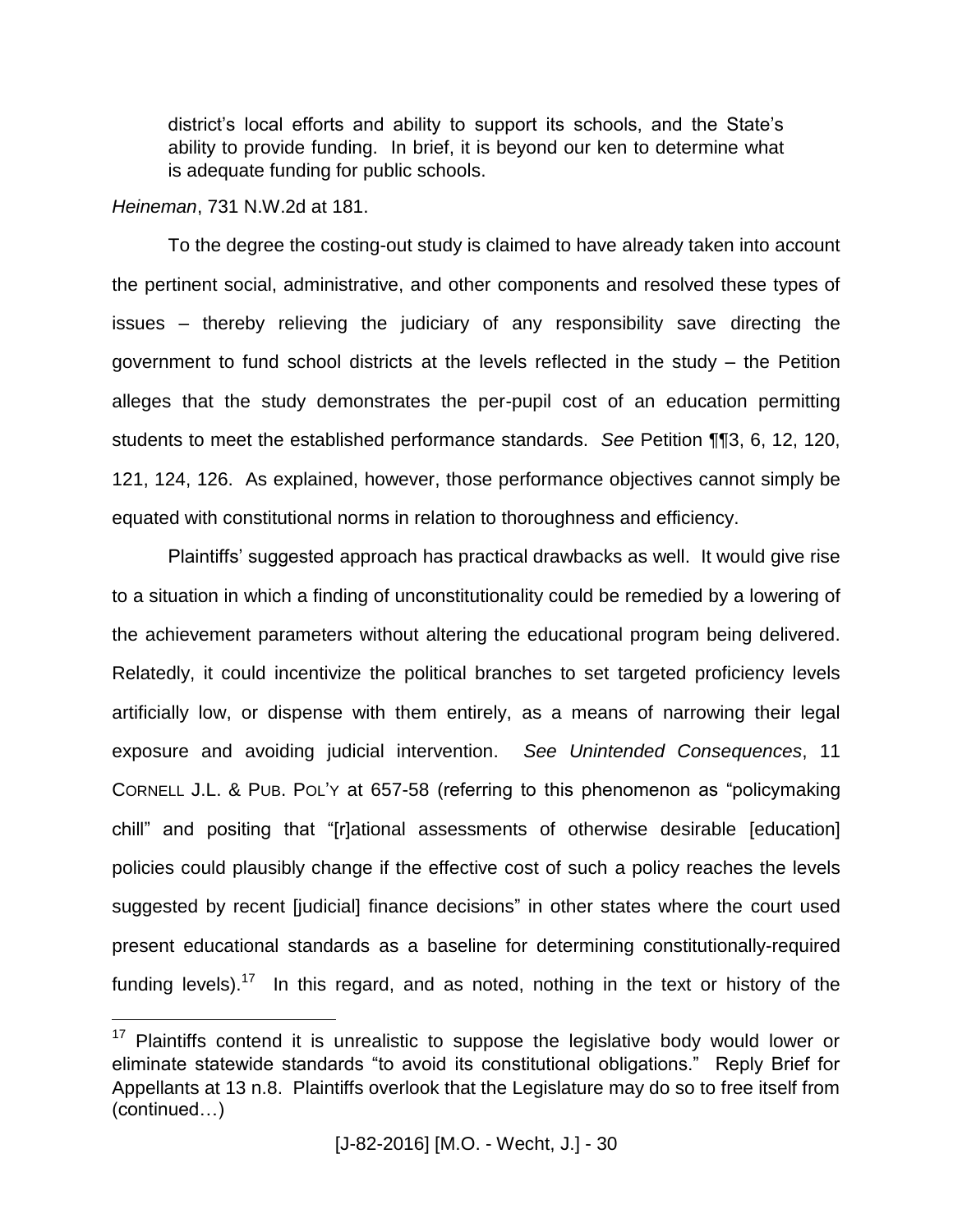Education Clause commands that the General Assembly enact statewide academic achievement standards or require school districts to administer standardized tests provided by the state. The approach suggested by Plaintiffs might thus do little to enforce Education Clause compliance and could ultimately prove counterproductive.

Finally, it should not be overlooked that any declaration that the Legislature is in violation of the Education Clause would have little practical effect absent judicial monitoring to ensure compliance with judicial directives. This circumstance is reflected in Plaintiffs' prayer for relief, in which they ask that the Commonwealth Court "[r]etain continuing jurisdiction over this matter until such time as [it] has determined that [Defendants] have, in fact, fully and properly fulfilled its orders." Petition ¶322. The judicial branch would then become entangled in ongoing school-funding litigation, requiring continuing oversight of a co-equal branch of government, *see, e.g.*, *Claremont Sch. Dist. v. Governor*, 794 A.2d 744, 760 (N.H. 2002) (noting that the parties had availed themselves of the court's continuing jurisdiction, resulting in eight subsequent state supreme court opinions in nine years), which, in turn, would be in tension with the separation-of-powers doctrine. *See Okla. Educ. Ass'n v. State*, 158 P.3d 1058, 1066 (Okla. 2007) (expressing that the plaintiffs' request to have the court monitor and oversee the legislative body would cause the court to invade that body's power to determine policy); *Ex Parte James*, 836 So. 2d 813, 819 (Ala. 2002) (*per curiam*) ("[A]ny

<sup>(…</sup>continued)

judicial oversight as it attempts to fulfill its obligations, or that it may ultimately conclude as a policy matter that standardized testing is counterproductive. *See* Lisa Kelly, *Yearning for Lake Wobegon: The Quest for the Best Test at the Expense of the Best Education*, 7 S. CAL. INTERDISC. L.J. 41, 42, 64-79 (1998) (arguing that a focus on standardized test results harms educational outcomes and deepens racial and class differences in academic achievement).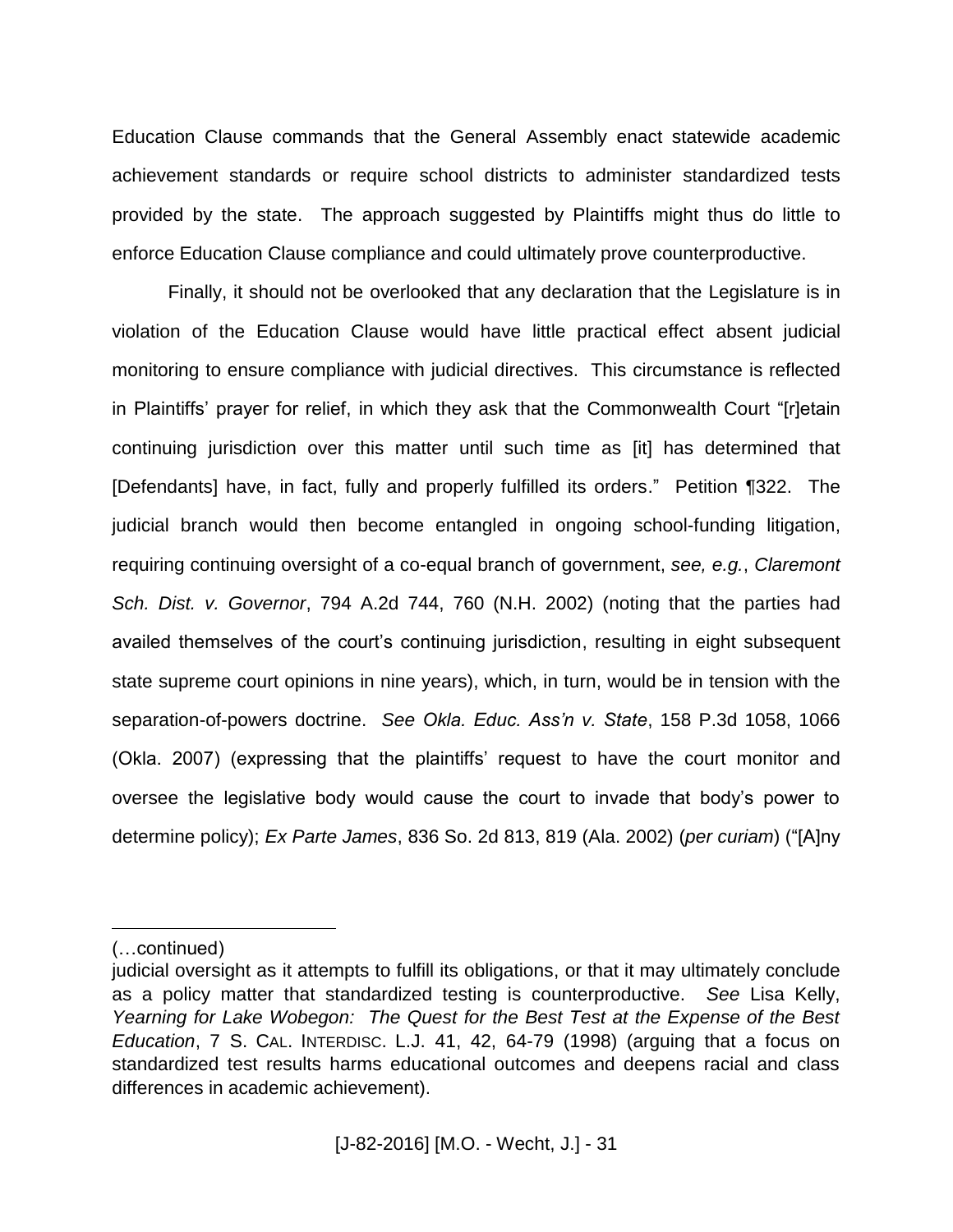specific remedy that the judiciary could impose would, in order to be effective, necessarily involve a usurpation of that power entrusted exclusively to the Legislature.").

Upon review of similar disputes leading to protracted judicial oversight and litigation in other jurisdictions, I find resonance in the Nebraska Supreme Court's description that "[t]he landscape is littered with courts that have been bogged down in the legal quicksand of continuous litigation and challenges to their states' school funding systems." *Heineman*, 731 N.W.2d at 183; *see also id.* at 182-83 (discussing the difficulties encountered by courts in Arkansas, Kansas, Texas, Alabama, and New Jersey); *Sundlun*, 662 A.2d at 63 (expressing that the New Jersey Supreme Court's attempt to define what constitutes a "thorough and efficient" education has plunged that tribunal into a "morass," and concluding that the "volume of litigation [in New Jersey] and the extent of judicial oversight provide a chilling example of the thickets that can entrap a court that takes on the duties of a Legislature").

Accordingly, I believe we should continue to view the concept of an adequate education attainable via a thorough and efficient system as being a function of educational policy choices made by the Legislature and involving public policy concerns which are properly the domain of legislative discretion. *Accord Edgar*, 672 N.E.2d at 1191. Consistent with our precedent, therefore, I would hold that such matters are "exclusively within the purview of the General Assembly's powers, and they are not subject to intervention by the judicial branch of our government." *Marrero II*, 559 Pa. at 20, 739 A.2d at 114 (internal quotation marks and citation omitted).

#### **B. The reasonable-relation standard**

As outlined above, the parties differ over whether the present education-funding legislation bears a "reasonable relation" to the provision of a thorough and efficient system of education. A review of the reasonable-relation standard as it developed for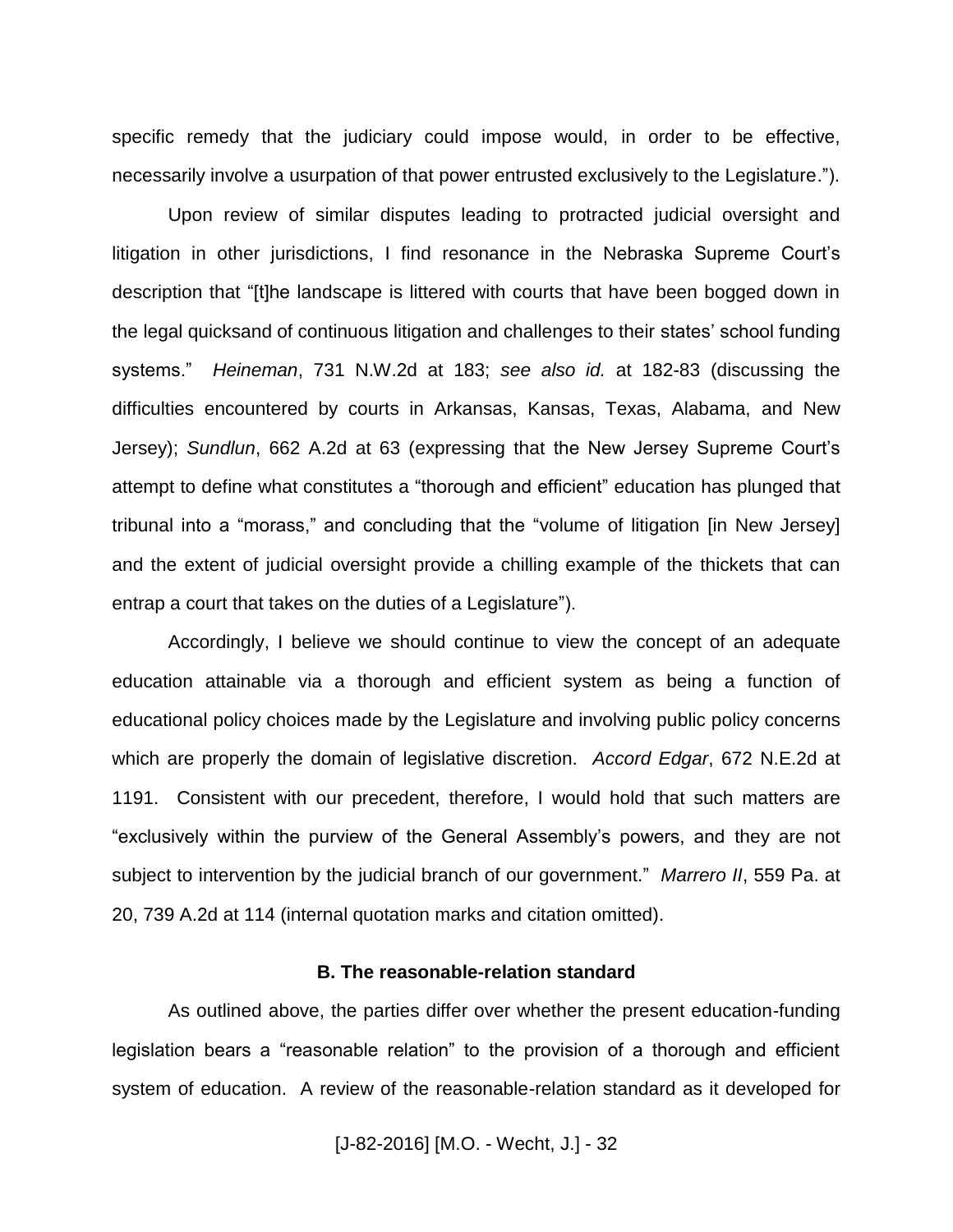Education Clause purposes reveals that its purpose has become distorted. In its phrasing it is similar to the "rational basis" standard applied in the equal protection and due process contexts – which pertains to whether a legislative classification is rationally related to the advancement of a legitimate state interest. The Court has indicated, however, that the reasonable-relation standard is even more deferential as it is only concerned with whether the legislation "relates to the *purpose* of" the Education Clause "without regard to the *way* the legislature has chosen to fulfill" that purpose. *Reichley*, 533 Pa. at 527, 626 A.2d at 128 (emphasis added).

Thus, beginning in *Danson* and continuing through *Marrero II*, the Court has employed the reasonable-relation litmus as a minimal test of legislative purpose – that is, to assess whether a conceptual or logical connection exists between the legislative scheme and the implementation of a statewide system of education. *See, e.g.*, *Danson*, 484 Pa. at 427, 399 A.2d at 367. Further, the Court has never invalidated an educationfunding scheme on the grounds that it failed the reasonable-relation test. *Marrero II*, for example, held that the Legislature had satisfied the standard by enacting a number of laws directly relating to the operation and funding of the state's public school system. It did not undertake any analysis of whether the particular funding scheme was likely to make the system "thorough and efficient," as it considered that question to be political in nature and unsuitable to judicial determination. *See Marrero II*, 559 Pa. at 17-20, 739 A.2d at 112-14. Applied in this way, the reasonable-relation standard amounts to virtually no standard at all because any legislative scheme purportedly enacted to discharge the General Assembly's obligations under the Education Clause – including the School Code, *see Burger v. Bd. of Sch. Dirs. of McGuffey Sch. Dist.*, 576 Pa. 574, 584, 839 A.2d 1055, 1061 (2003) – will pass scrutiny regardless of whether a thorough and efficient system exists in reality or in name only.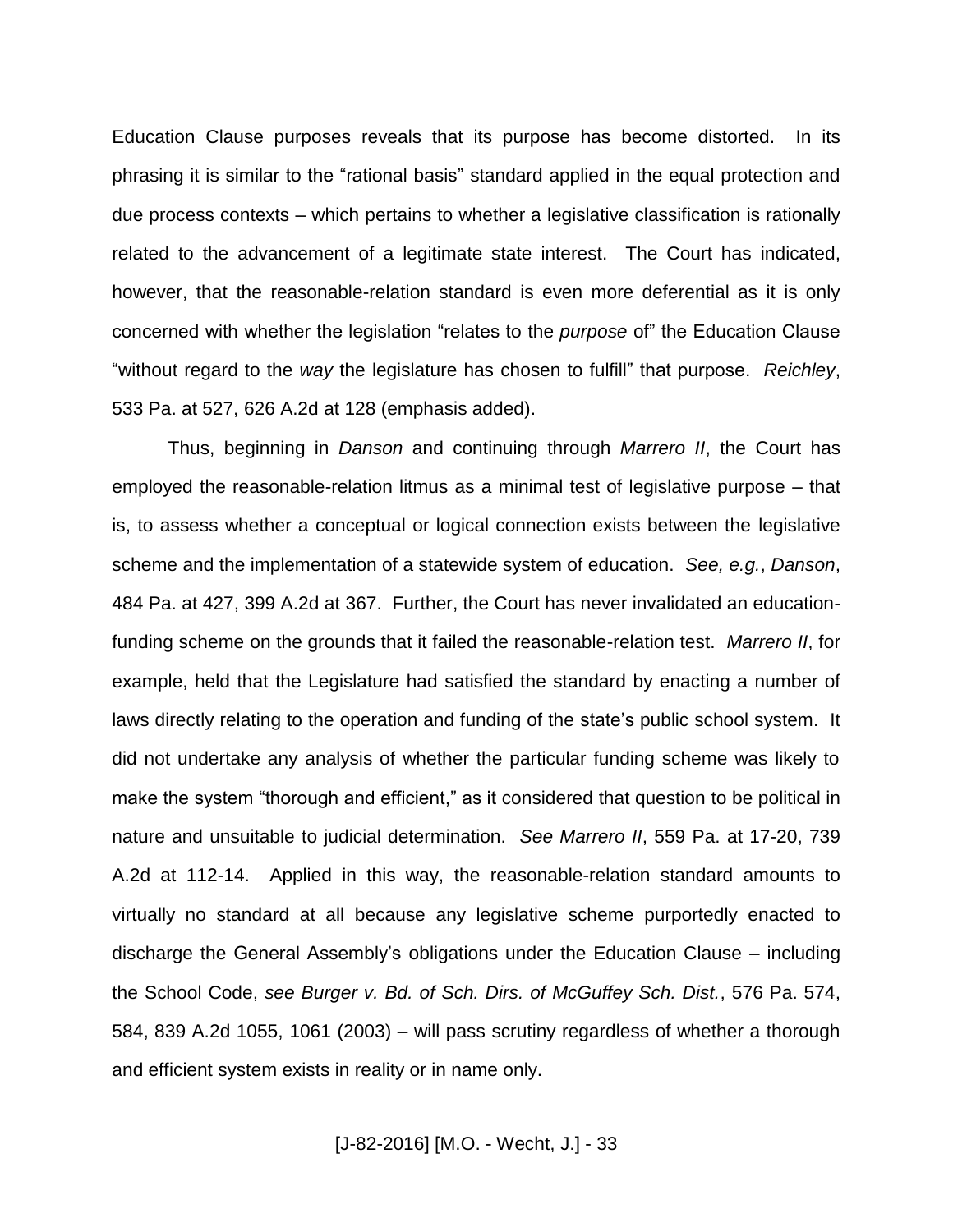This state of affairs raises doubts about whether the reasonable-relation standard was intended to be used in such a fashion. It is thus helpful to inquire how the standard originated in the Education Clause context and ascertain whether its later use comports with its initial purpose.

As discussed, *Teachers' Tenure Act* – the seminal case in this regard – involved a challenge to the Tenure Act based on a contention that the enactment impaired contractual obligations. *See Teachers' Tenure Act*, 329 Pa. at 223 & n.8, 197 A. at 352 & n.8 (quoting PA. CONST. art. I, §17 ("No . . . law impairing the obligation of contracts . . . shall be passed.")). The Court discussed the "power" conferred upon the Legislature by the Education Clause and determined that the Tenure Act was valid because it bore a "reasonable relation" to the purpose for which that power was given. *Id.* at 223-25, 197 A. at 352-53. *Teachers' Tenure Act*, in other words, used the reasonable-relation standard to assess whether the challenged legislation fell within the scope of legislative authority, not whether it fulfilled legislative obligations.<sup>18</sup>

The same dynamic was at work in *Reichley*. In that matter, the trial court found that labor strikes tend to disrupt public education. As a consequence, the trial court invalidated a portion of the Public Employee Relations Act permitting such strikes. Relying on the reasonable-relation standard, this Court reversed. The Court concluded that, because the legislation was aimed at resolving injurious labor disputes, it bore a reasonable relation to legislative authority as granted under the Education Clause.

This type of evaluation is not limited to the education arena. It has also been undertaken to evaluate whether a state statute constitutes an appropriate exercise of the state's police powers. To be a valid exercise, the act must bear a "rational relation

 $18$  By assigning a duty to the General Assembly, the Education Clause "both empowers and obligates." *Neely v. W. Orange-Cove Consol. Indep. Sch. Dist.*, 176 S.W.3d 746, 778 (Tex. 2005) (internal quotation marks and citation omitted).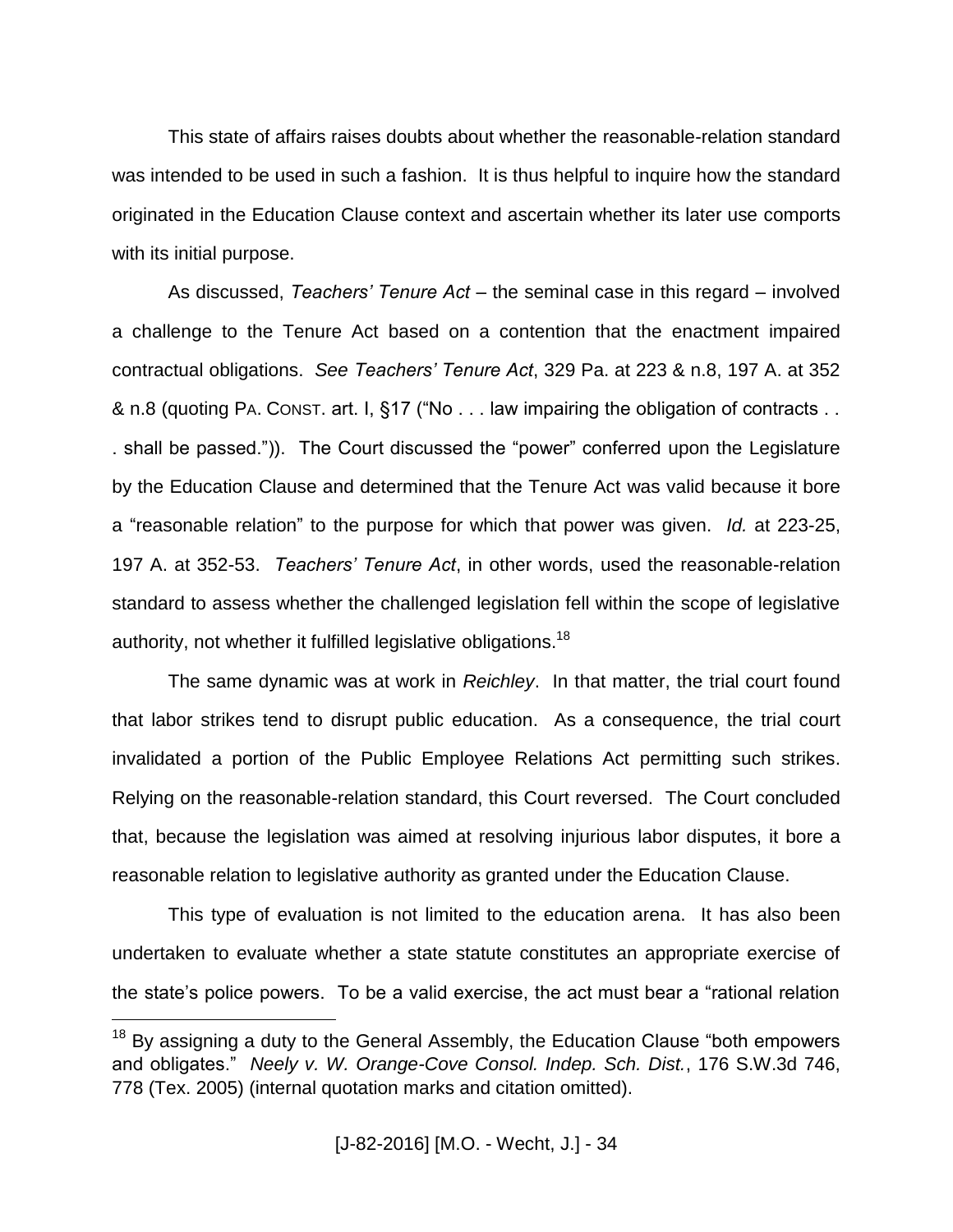to public safety, health, morals or general welfare[.]" *Appeal of Rolling Green Golf Club*, 374 Pa. 450, 454, 97 A.2d 523, 525 (1953) (internal quotation marks and citation omitted); *see also Price v. Smith*, 416 Pa. 560, 562-63, 207 A.2d 887, 888 (1965) (same as to local ordinances).

The federal cases are similar. In *National Railroad Passenger Corp. v. Boston & Maine Corp.*, 503 U.S. 407, 112 S. Ct. 1394 (1992), a taking accomplished pursuant to a federal statute was permissible so long as it was "rationally related" to a public use as required under the Fifth Amendment. *Id.* at 422, 112 S. Ct. at 1404 (quoting *Hawaii*  Hous. Auth. v. Midkiff, 467 U.S. 229, 240-41, 104 S. Ct. 2321, 2329-30 (1984)).<sup>19</sup> More recently, the Supreme Court noted that, "in determining whether the Necessary and Proper Clause grants Congress the legislative authority to enact a particular federal statute, we look to see whether the statute constitutes a means that is rationally related to the implementation of a constitutionally enumerated power." *United States v. Comstock*, 560 U.S. 126, 134, 130 S. Ct. 1949, 1956 (2010); *see also id.* at 134-35, 130 S. Ct. at 1956-57 (citing cases). *See generally Kennedy v. Mendoza-Martinez*, 372 U.S. 144, 211, 83 S. Ct. 554, 589 (1963) (Stewart, J., dissenting) ("As with any other exercise of congressional power, a law which imposes deprivation of citizenship, to be constitutionally valid, must bear a rational relationship to an affirmative power possessed by Congress under the Constitution.").

In summary, then, the reasonable-relation test was not designed to evaluate whether a branch of state government has fulfilled its constitutional obligations. It was

<sup>19</sup> *See also United States v. Clark*, 435 F.3d 1100, 1114 (9th Cir. 2006) (same as to Commerce Clause); *SEPTA v. PUC*, 826 F. Supp. 1506, 1520-21 (E.D. Pa. 1993) (same); *cf. Wisconsin v. City of N.Y.*, 517 U.S. 1, 19, 116 S. Ct. 1091, 1101 (1996) (evaluating whether administrative action was constitutional by asking whether it was reasonably related Congress's constitutionally-conferred authority).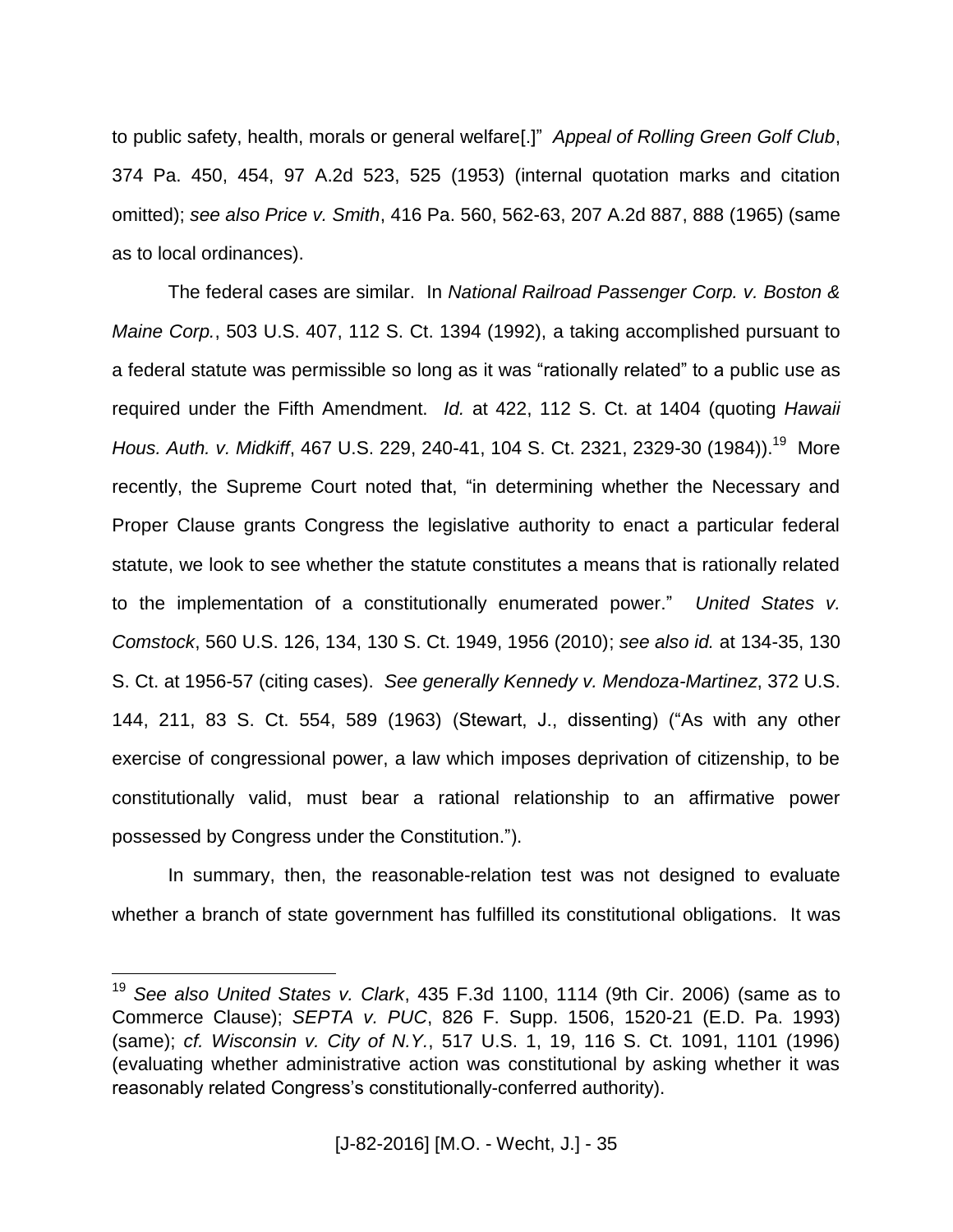wrongly applied in this way in *Danson* and *Marrero II*, and the experience of those cases teaches that the standard has little efficacy as means of enforcing legislative obligations in any event. Instead, the litmus, when applied properly, is utilized to ascertain whether the government has the authority to legislate, or otherwise act, in the manner subject to challenge, as reflected in *Teachers' Tenure Act*, *Reichley*, and federal cases such as those discussed above.

In the present controversy, the substance of Plaintiffs' allegations is that the political branches have not acted sufficiently to fulfill their duties, not that they have acted beyond the authority assigned to them by the state charter. The parties' opposing arguments concerning whether the reasonable-relation standard is currently satisfied are therefore misplaced. I would thus conclude that any present reference to the reasonable-relation standard cannot provide an independent basis for relief.

#### **III. The Equal Protection Clause Claim**

Plaintiffs also contend that the Commonwealth Court erred in holding that their equal protection claim was barred under the political question doctrine. They note that, although *Danson* denied relief on such a claim, its analysis reflects a merits disposition based on the challengers' failure to assert gross disparities in funding among school districts. Plaintiffs argue they, by contrast, allege that these types of disparities exist because poorer school districts have a pronounced disadvantage in raising local revenue as compared to wealthier ones notwithstanding that the former often have higher tax rates. They note that their ability to boost local taxes is impeded further by a dearth of high-value properties combined with limitations on yearly property tax increases imposed pursuant to the Taxpayer Relief Act. *See* Brief for Appellants at 21.

More generally, Plaintiffs offer that education-related equal protection challenges are ordinarily justiciable because courts are able to discern from the established method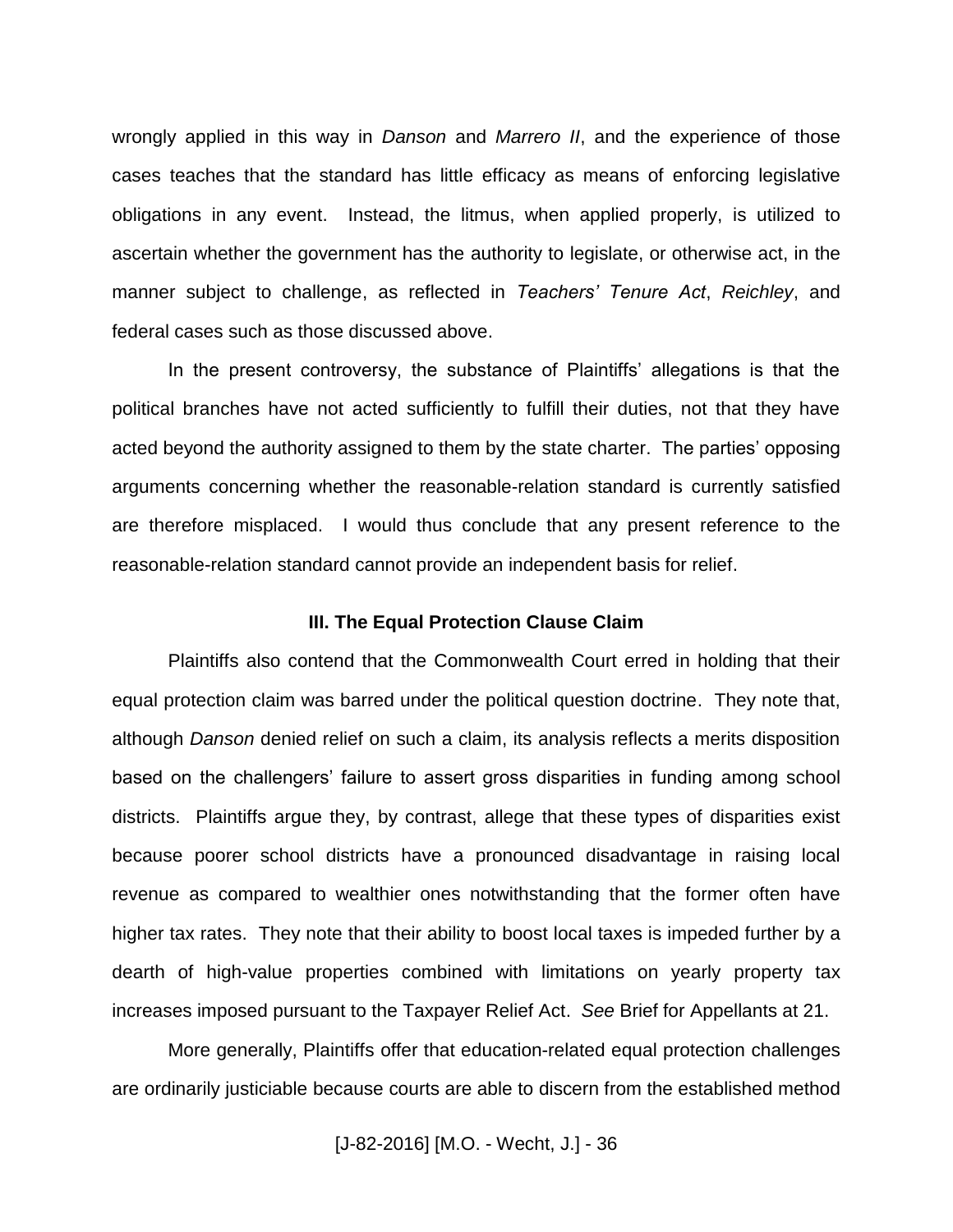of raising and distributing funds whether less-affluent school districts are subject to inferior treatment as compared to wealthier ones. They continue that this may be accomplished without delving into questions of funding "adequacy" or otherwise implicating the *Baker* factors. As an example, Plaintiffs suggest a hypothetical example in which the state arbitrarily allocates a higher sum to wealthy districts than to poor ones. *See* Brief for Appellants at 23. Therefore, Plaintiffs contend that *Marrero II*'s focus on determining what constitutes an adequate education and appropriate funding for such an education is immaterial to the present issue. They add that, in any event, the political question doctrine is disfavored where a claim involves an alleged infringement of individual rights – here, the right to receive an education. *See id.* at 23- 24, 43-44; Reply Brief for Appellants at 8 n.5, 20 (quoting *Sch. Dist. of Wilkinsburg v. Wilkinsburg Educ. Ass'n*, 542 Pa. 335, 343, 667 A.2d 5, 9 (1995) (stating that, under the Education Clause, public education is a "fundamental right" in Pennsylvania)). Finally, Plaintiffs reference decisions from other states in which an education-funding equal protection challenge was sustained on its merits. *See* Brief for Appellants at 25.

The Executive Defendants respond that Plaintiffs' Equal Protection Clause claim is intertwined with their Education Clause claim. They assert, as well, that the Petition's allegations do not support Plaintiffs' contention that determining what constitutes an adequate education is unnecessary within the equal protection context; they state that such allegations are, instead, framed in terms of an equal opportunity to obtain an "adequate" education. More generally, the Executive Defendants maintain that the framers considered the potential for inequalities between school districts, but they specifically rejected uniform funding in favor of local control. Thus, the Executive Defendants reason that it would be illogical to hold that the Equal Protection Clause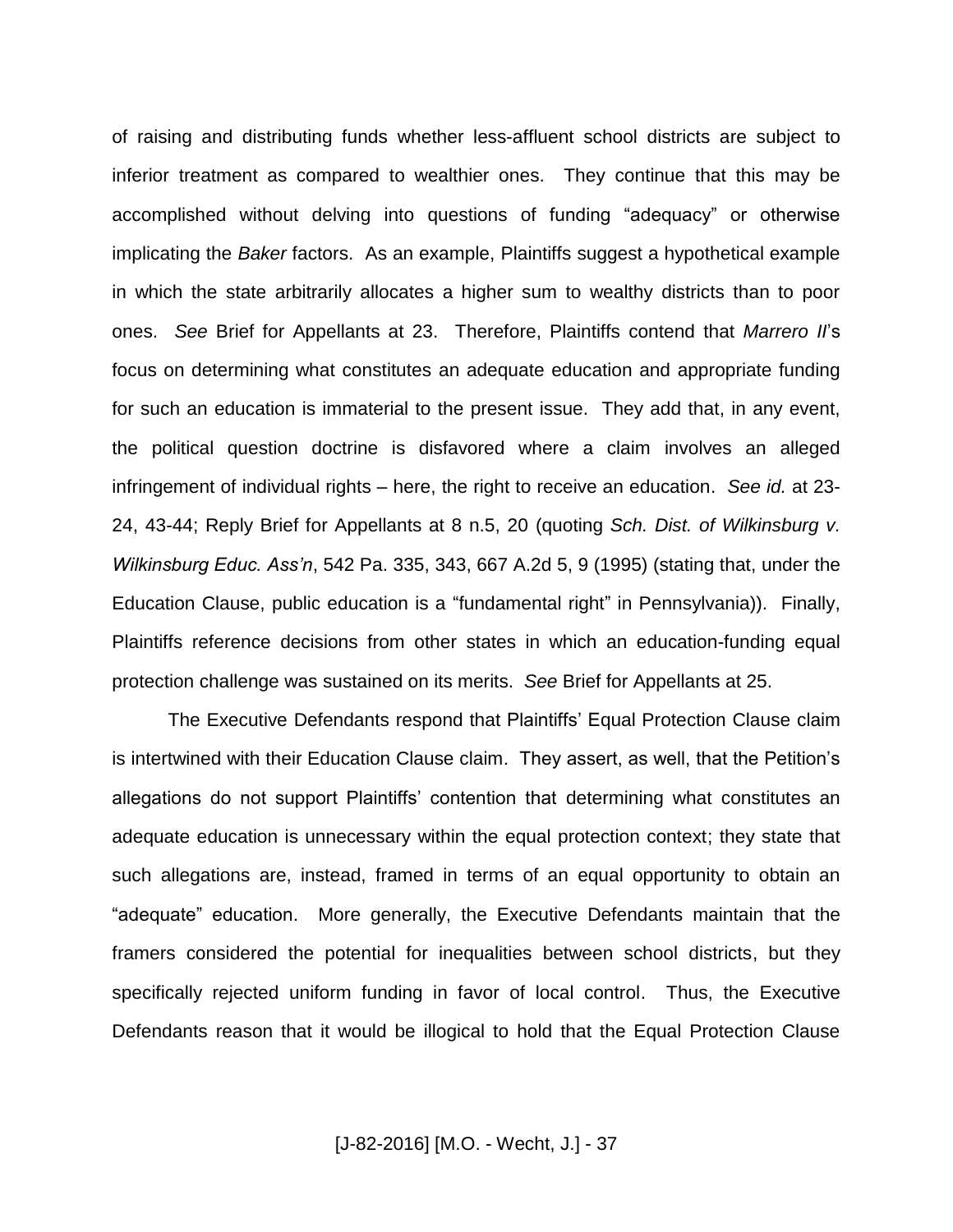"forbids what the Education Clause was specifically designed to permit[.]" Brief for Executive Appellees at 32.

They also contend that Plaintiffs misconstrue *Danson*, which held that the appellants failed to state a justiciable cause of action without distinguishing between the Equal Protection and Education Clause claims raised. They remark, moreover, that no authority exists for Plaintiffs' position that the political question doctrine does not apply to equal protection claims, noting that *Baker* itself involved an equal protection challenge. Lastly, as to whether education is a fundamental right, the Executive Defendants argue that the statement to this effect in *Wilkinsburg* is mere *dicta*. They observe that the *Wilkinsburg* Court did not reach the merits of the issue raised in that dispute, which involved a challenge to a school board's authority to enter into a contract with a private company; the Court instead simply held that the trial court had erred by issuing a preliminary injunction without first holding an evidentiary hearing.

The Legislative Defendants also disagree with Plaintiffs as regards the *Danson* decision, suggesting that its holding – that the judiciary may not intrude upon an education funding scheme that bears a reasonable relation to complying with the Education Clause – applies to Plaintiffs' equal protection claim. As well, they disagree that *Danson* reached the merits of the question raised, observing that *Danson*, like the Commonwealth Court in the present matter, dismissed the case on preliminary objections. They also raise several alternative arguments, asserting, for example, that the equal-protection claim is conceptually deficient because it fails to identify a statutory classification. *See* Brief for Legislative Appellees at 44-52.

Plaintiffs' argument is not based on the Fourteenth Amendment's Equal Protection Clause, but on Article III, Section 32 of the state charter. That section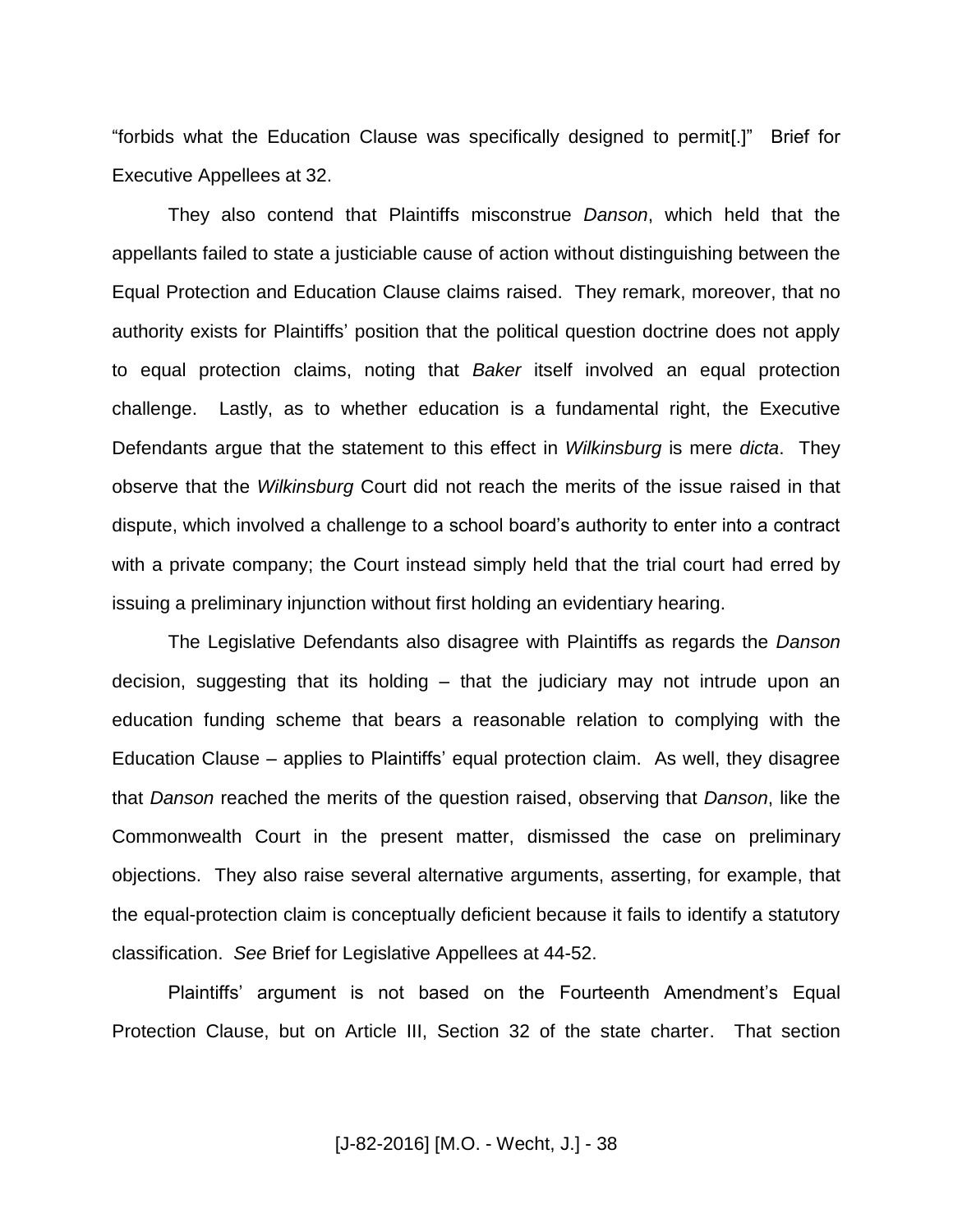prohibits special laws regulating the affairs of school districts. *See* PA. CONST. art. III, §32(1); *see also supra* note 4.<sup>20</sup>

Pennsylvania courts do not, as a rule, decline to reach the merits of Section 32 based challenges to laws regulating education. *See, e.g.*, *W. Mifflin Area Sch. Dist. v. Zahorchak*, 607 Pa. 153, 164-65, 4 A.3d 1042, 1049 (2010) (sustaining an Article III, Section 32 challenge to a state law enacted to aid a single school district); *Harrisburg Sch. Dist. v. Zogby*, 574 Pa. 121, 141, 828 A.2d 1079, 1091 (2003) (rejecting, on its merits, an Article III, Section 32 challenge to an act designed to aid a small, but open, class of school districts). Here, Plaintiffs' contention does not rest on Section 32's preclusion of special laws as such. Instead, it is based on the provision's more general guarantee, as developed through judicial interpretation, that the citizens of this state enjoy equal protection under the law. *See Pa. Tpk. Comm'n v. Commonwealth*, 587 Pa. 347, 363, 899 A.2d 1085, 1094 (2006). In this sense, although Plaintiffs' position is not expressly based on federal equal protection guarantees, it is similar to an equalprotection claim brought under the Fourteenth Amendment. *See supra* note 4.

In reference to such claims, where the challenged governmental action does not restrict "fundamental" or "important" rights and does not burden a suspect or a quasisuspect classification, it does not violate the Equal Protection Clause as long as it is rationally related to a legitimate governmental interest. *See Small*, 554 Pa. at 615, 722 A.2d at 672. However, if a statutory classification disadvantages a suspect class or

 $20$  Article I, Sections 1 and 26 have been identified as constituting the other equal protection provisions of the Pennsylvania Constitution. *See Klein v. SERS*, 521 Pa. 330, 344-45, 555 A.2d 1216, 1223 (1989). Here, however, Plaintiffs rely only on Article III, Section 32.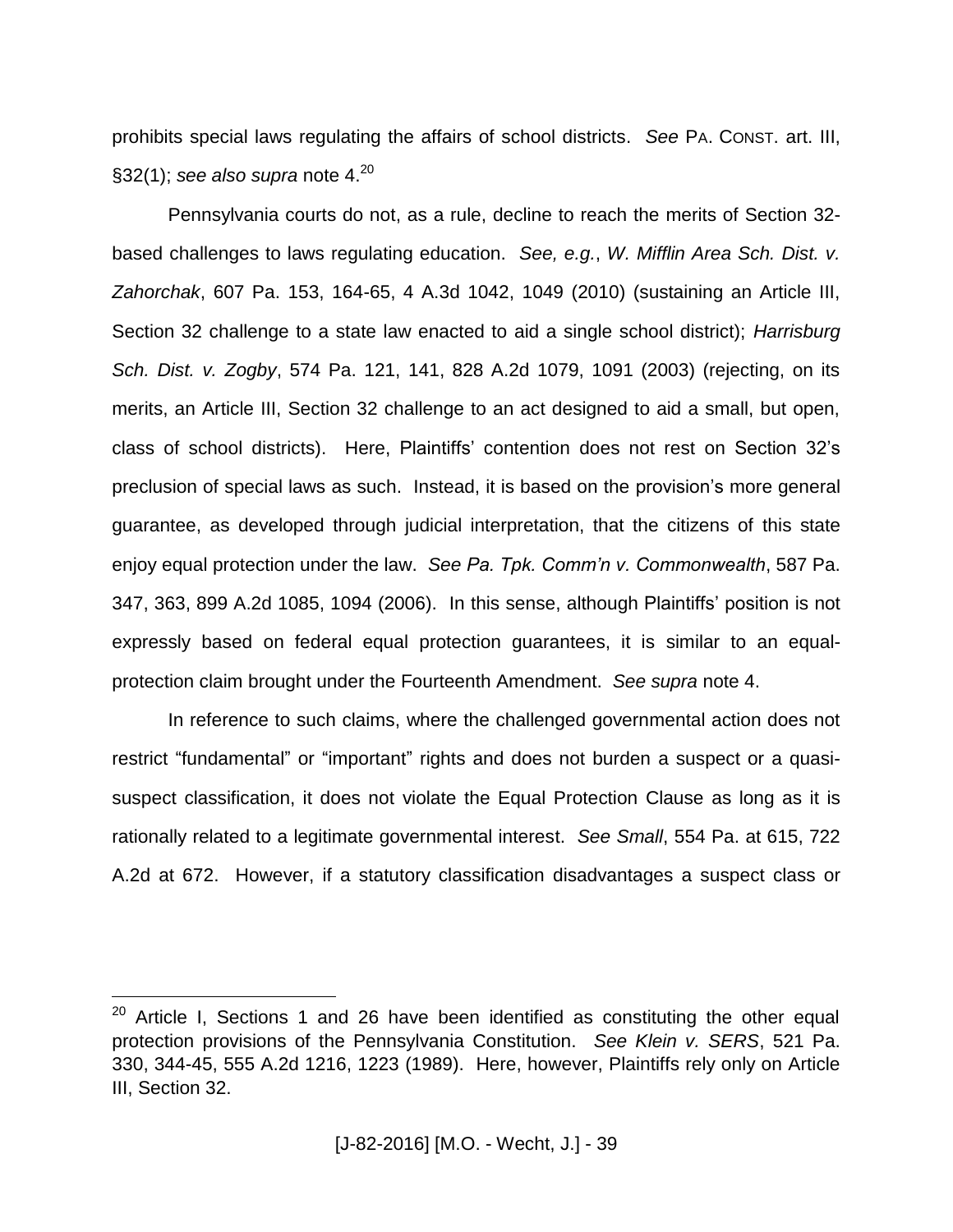burdens a fundamental right, it will only be sustained if it survives strict scrutiny. *See Smith v. Coyne*, 555 Pa. 21, 29, 722 A.2d 1022, 1025 (1999). 21

## **A. The fundamental-right/strict-scrutiny argument**

Plaintiffs' argument implicates two conceptual bases for equal protection scrutiny. The first rests on the premise that education is a fundamental constitutional right which has been unduly burdened by insufficient funding; thus, any statutory classification must be subjected to strict scrutiny. Regardless of whether Plaintiffs' description of education as a "fundamental" right is valid in a general or colloquial sense, from a legal perspective – that is, in terms of the applicable level of judicial scrutiny – it cannot be supported. As this Court observed in *Danson*, the *Rodriguez* Court specified that

the key to discovering whether education is 'fundamental' is not to be found in comparisons of the relative societal significance of education as opposed to subsistence or housing. Nor is it to be found by weighing whether education is as important as the right to travel. Rather, the answer lies in assessing whether there is a right to education explicitly or implicitly guaranteed by the Constitution.

*Rodriguez*, 411 U.S. at 33, 93 S. Ct. at 1297. *Rodriguez* continued that education is not among the rights expressly protected by the United States Constitution, and that its "undisputed importance" cannot alone supply a "basis for saying it is implicitly so protected." *Rodriguez*, 411 U.S. at 35, 93 S. Ct. at 1297; *see also Plyler v. Doe*, 457

<sup>&</sup>lt;sup>21</sup> Under strict scrutiny a classification must be narrowly tailored to a compelling state interest. *See D.P. v. G.J.P.*, \_\_\_ Pa. \_\_\_, \_\_\_, 146 A.3d 204, 210 (2016). Classifications which are "quasi-suspect" (sometimes referred to as "sensitive"), trigger an intermediate level of review in which the classification must be substantially related to an important government interest. *See Commonwealth v. Bell*, 512 Pa. 334, 344-45, 516 A.2d 1172, 1178 (1986) (summarizing the three levels of scrutiny under Pennsylvania law).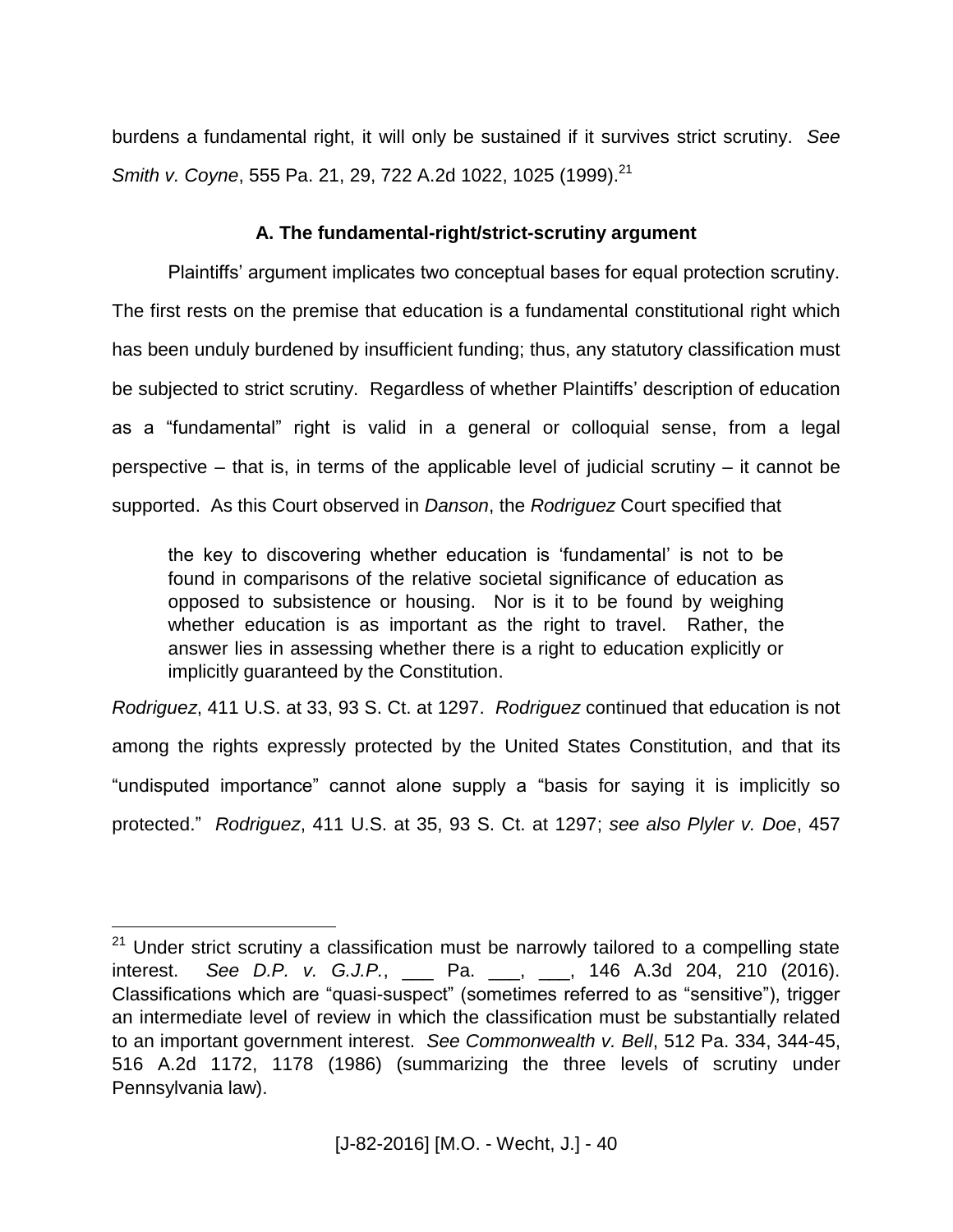U.S. 202, 223, 102 S. Ct. 2382, 2398 (1982) (acknowledging that education is not a fundamental right under the federal Constitution).

Similarly, Article I of the Pennsylvania Constitution, known as the Declaration of Rights, enumerates various rights and freedoms as being inherent to mankind, including life, liberty, property, and reputation. *See* PA. CONST. art. I, §1; *see also id.* §§3-10 (listing other rights such as religious freedom, the right to vote, trial by jury, freedom of expression, freedom from unreasonable searches and seizures, and rights associated with criminal defendants).<sup>22</sup> Article I rights are carved out of the government's general powers, *see id.* §25, and, being inherent, they are secured rather than bestowed by the Constitution. *See Driscoll v. Corbett*, 620 Pa. 494, 511, 69 A.3d 197, 208 (2013). 23

Although there cannot be any doubt that education is of vital social importance to the Commonwealth of Pennsylvania, from a *constitutional* standpoint the Education Clause stands on a different footing in terms of individual rights. The text of that clause lacks any language indicating that a right to education is either granted to the people or inherent to mankind. *Cf. Robinson Twp.*, 623 Pa. at 607, 83 A.3d at 927 (noting that the Legislature's Article III duties are "limited fundamentally" by the rights "reserved to the people" in Article I). Also, Article I does not itself mention education, nor does any other aspect of the state charter suggest that a free public education was intended by the framers to be a fundamental right. It is not within this Court's purview to declare it so based on our own estimation of its critical social importance. *See generally Rodriguez*,

 $22$  This list is not meant to be exclusive.

 $23$  I do not mean to suggest that any and all burdens upon Article I rights must be justified by a compelling state interest. *See generally Robinson v. Cahill*, 303 A.2d 273, 282 (N.J. 1973) (criticizing the concept that the burdening of fundamental rights as defined in *Rodriguez* should always invoke strict scrutiny).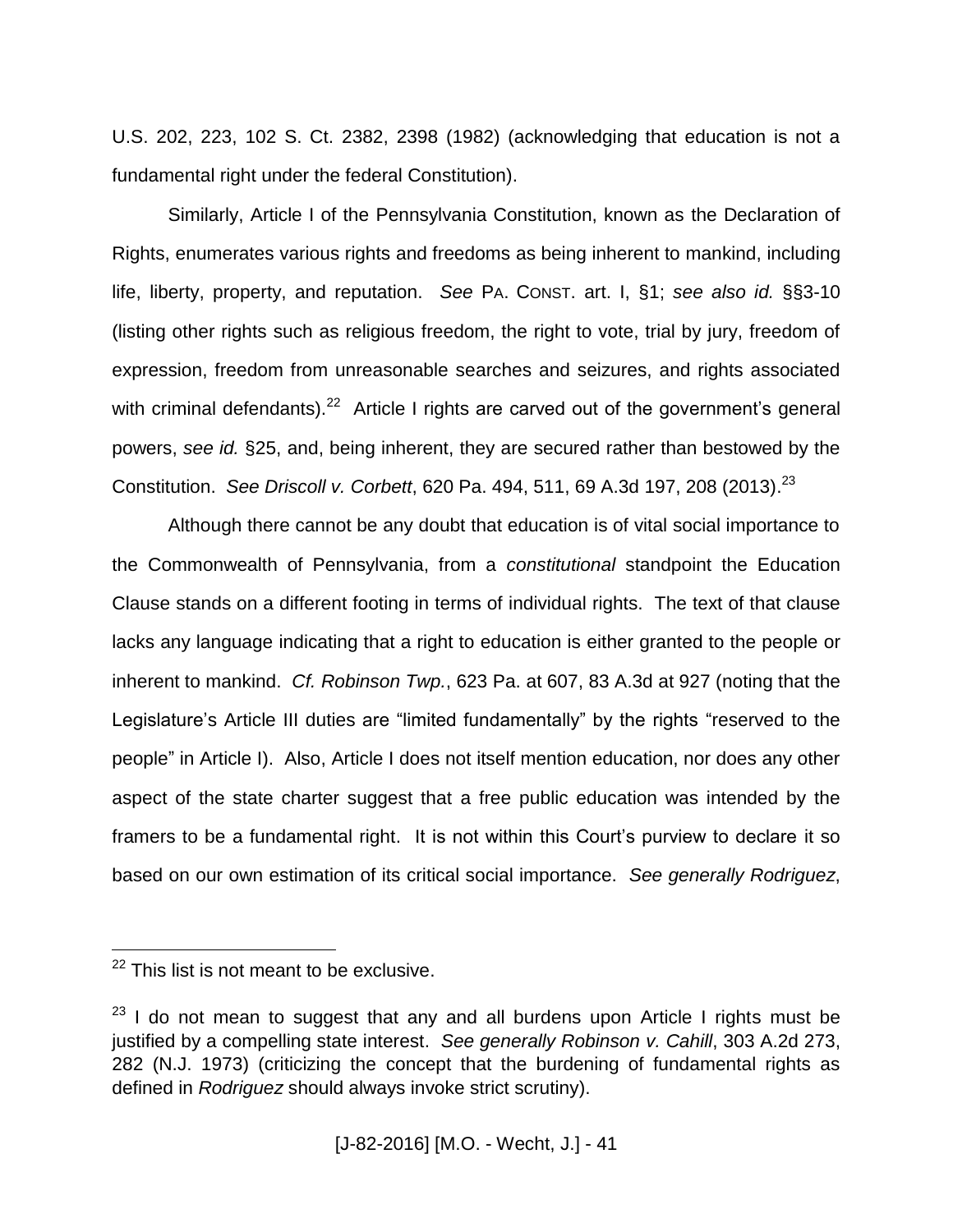411 U.S. at 33, 93 S. Ct. at 1297 ("It is not the province of this Court to create substantive constitutional rights in the name of guaranteeing equal protection[.]").

Moreover, *Marrero II* stated expressly that the Education Clause does not confer individual rights upon students, but rather, imposes a duty on the Legislature. *See Marrero II*, 559 Pa. at 17, 739 A.2d at 112. Thus, to the extent an individual right to public education exists in Pennsylvania, it is statutorily conferred and, as such, "it is limited by statutory provisions." *Lisa H. v. State Bd. of Educ.*, 67 Pa. Cmwlth. 350, 356, 447 A.2d 669, 673 (1982), *aff'd per curiam*, 502 Pa. 613, 467 A.2d 1127 (1983); *accord* 24 P.S. §13-1301. Notably, there is no present claim before this Court that a statutory violation has occurred.

As for the tension between *Marrero II* and *Wilkinsburg*, the former rejected an explicit request for a declaratory judgment stating that the Education Clause confers an individual right to a thorough and efficient system of education. *See Marrero I*, 709 A.2d at 958. Thus, in *Marrero II* the constitutional issue was joined and a holding was reached. By contrast, *Wilkinsburg*'s indication that education constitutes a fundamental right comprised *dicta* unsupported by authority. <sup>24</sup> I would now disapprove that statement and hold, consistent with *Marrero II*, that the Education Clause imposes an

 $24$  As the Executive Defendants observe, individual rights in education were not at issue in *Wilkinsburg*. The underlying dispute related to whether a school board could contract with a private company to operate a school. The issue directly before the Court was whether an evidentiary hearing was needed before a preliminary injunction could issue in favor of the plaintiff union. A responsive opinion which garnered majority support clarified that, per the doctrine of constitutional avoidance, the Court's ruling was limited to remanding for such a hearing so that any statutory or constitutional questions which may arise could be resolved by the common pleas court on a developed record. *See Wilkinsburg*, 542 Pa. at 346, 667 A.2d at 10 (Zappala, J., concurring). Finally, the only purpose served by the majority's *sua sponte* declaration that education is a fundamental right was to bolster its directive that, on remand, the best interests of the students should serve as the polestar of the county court's ultimate decision as to whether to grant the union's request for a preliminary injunction.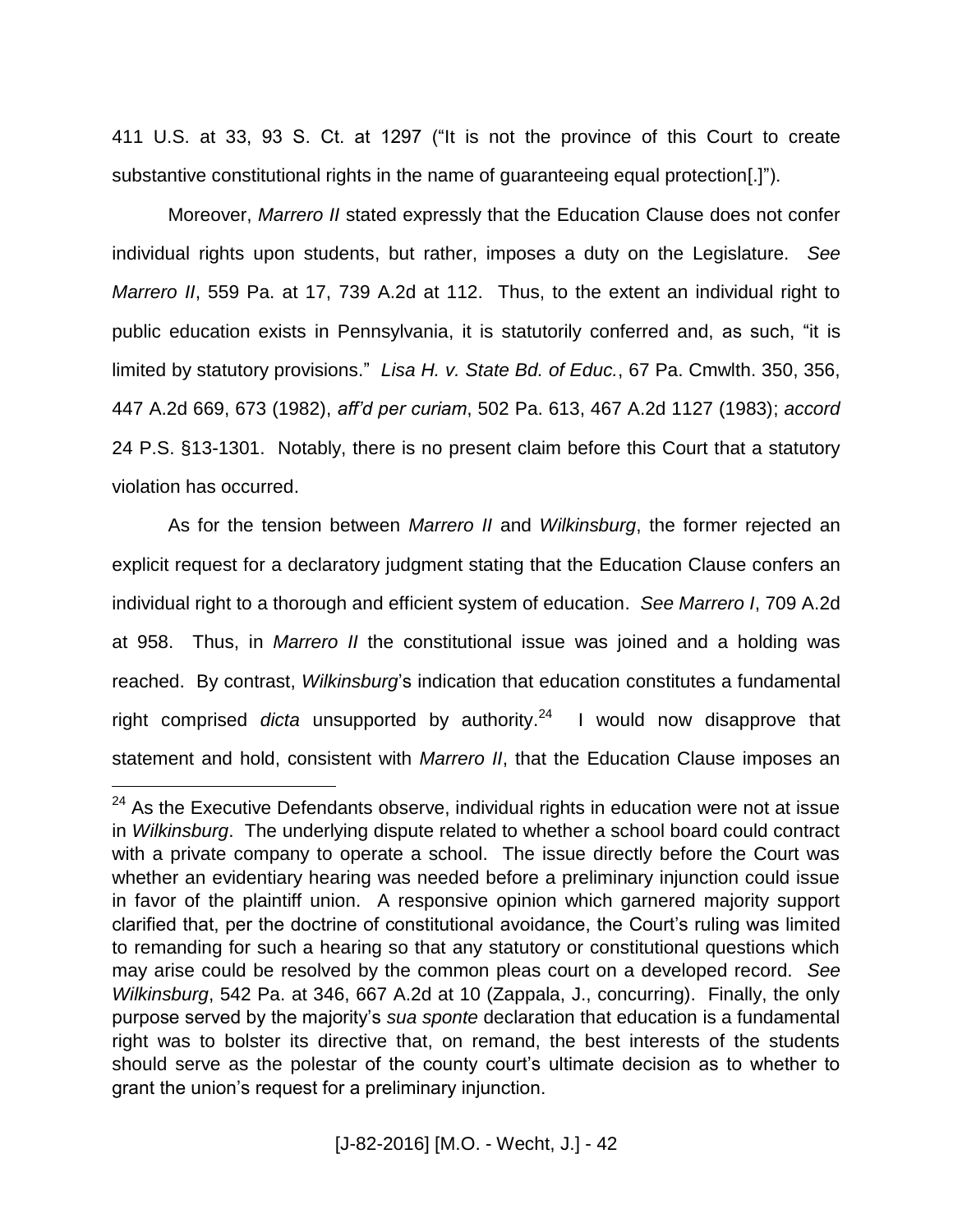obligation on the Legislature, but it does not confer a fundamental constitutional right upon individuals capable of triggering strict scrutiny within an equal protection context.<sup>25</sup>

Moreover, Plaintiffs do not assert that the government has burdened a suspect class. *See D.P.*, \_\_\_ Pa. at \_\_\_ n.8, 146 A.3d at 210 n.8 ("Strict scrutiny is separately triggered under the Equal Protection Clause if the legislation employs a suspect classification."). The Petition's averments suggest that, to the extent a class exists, it is comprised of a number of low-wealth school districts which are unable to raise as much money through taxation as other school districts. *See, e.g.*, Petition ¶287 (alleging that the 2011 funding cuts and dependence on local taxes have disproportionately impacted the state's 50 poorest districts). Thus, the purported class is based on wealth and geography. *See id.* ¶8 (alleging that the funding system violates equal protection "because it turns the caliber of public education into an accident of geography").

These types of identifying characteristics do not give rise to a suspect or quasisuspect classification. *See Small*, 554 Pa. at 615 nn.14-15, 722 A.2d at 672 nn.14-15

<sup>25</sup> *Accord, e.g.*, *Lujan v. Colo. State Bd. of Educ.*, 649 P.2d 1005, 1016-19 (Colo. 1982); *McDaniel v. Thomas*, 285 S.E.2d 156, 166-67 (Ga. 1981); *Bd. Of Educ. of Cincinnati Sch. Dist. v. Walter*, 390 N.E.2d 813, 817-19 (Ohio 1979); *cf. Kukor v. Grover*, 436 N.W.2d 568, 579 (Wis. 1989) (determining that an "equal opportunity for education" is a fundamental right under the state's education clause, but holding that the state's education funding system was subject to rational basis review); *Skeen v. State*, 505 N.W.2d 299, 313 (Minn. 1993) (similarly finding that education is a fundamental right under the state charter and, while strict scrutiny should apply "in determining whether the legislature has met a student's fundamental right to a general and uniform *system* of public schools, a lesser standard, such as a rational basis test, should apply to the determination of whether the *financing* of such a system is 'thorough and efficient.'"). *But see, e.g.*, *Washakie Cnty. Sch. Dist. No. 1 v. Herschler*, 606 P.2d 310, 333-35 (Wyo. 1980) (expressing that because education is a fundamental right under the state constitution, the government's funding scheme must satisfy strict scrutiny); *Pauley v. Kelley*, 255 S.E.2d 859, 878 (W. Va. 1979) (same); *Seattle Sch. Dist. No. 1 of King Cnty. v. State*, 585 P.2d 71, 91 (Wash. 1978) (same where the state charter prioritized education over other legislative obligations by expressly making it the legislature's "paramount duty").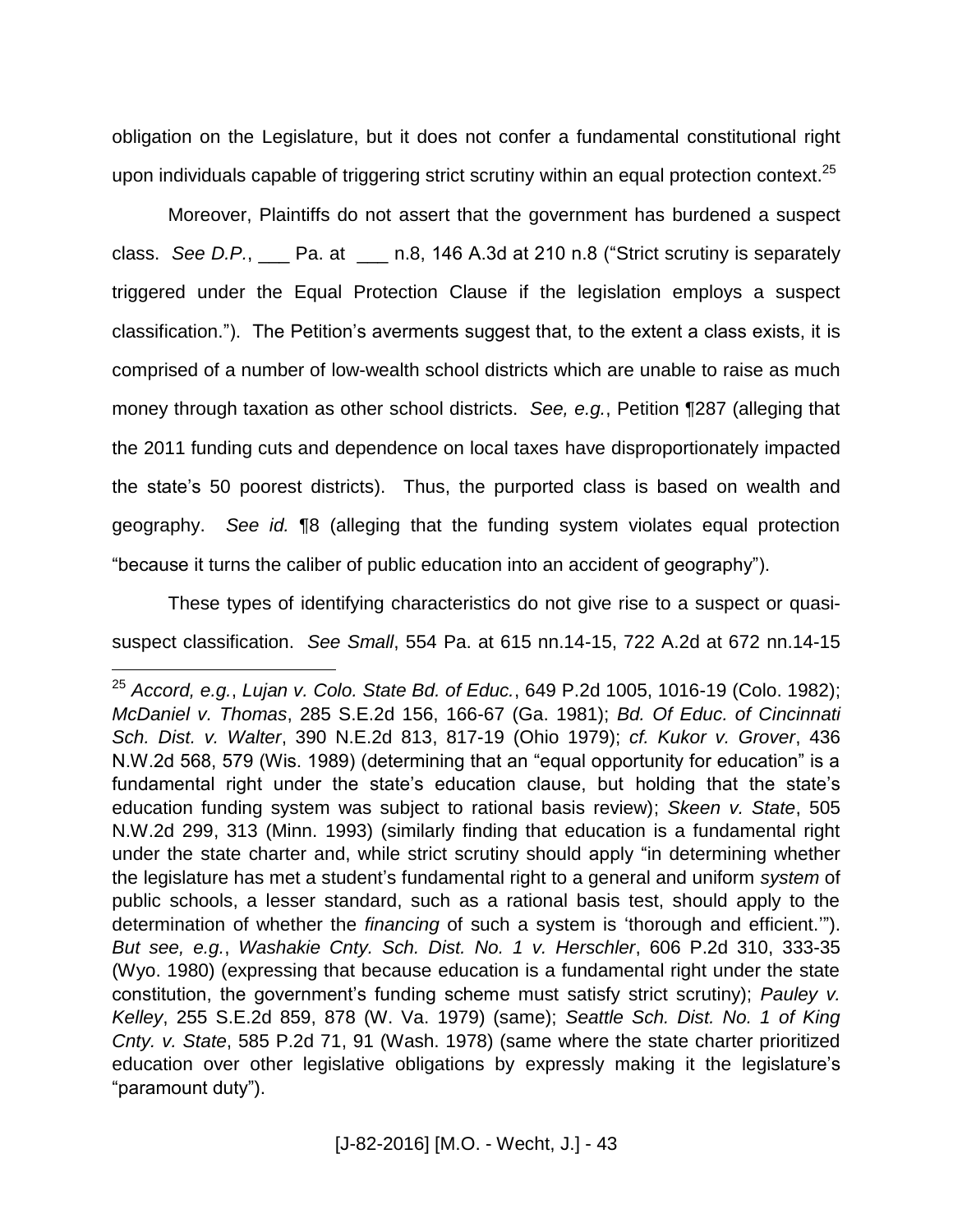(observing that suspect classes are race, national origin, and, for state-law purposes, alienage, and that quasi-suspect classes are gender and legitimacy). Because no fundamental right or suspect class is involved, I would conclude that Plaintiffs cannot prevail on their contention that, to be valid, the purported classification must survive strict scrutiny, *i.e.*, be justified by a compelling government interest and be narrowly tailored to serve that interest.

#### **B. The no-rational-basis argument**

In the alternative, Plaintiffs maintain that, even if strict scrutiny does not apply, the manner in which the Legislature funds public education fails the more deferential rational basis test because it is arbitrary and irrational. *See* Petition ¶305 (describing the "levels and allocation" of state public-school funding as "irrational, arbitrary, and not reasonably calculated to ensure that all Pennsylvania school children have access to an adequate education"). Under the rational-basis framework, the question is whether the legislative classification is rationally related to the promotion of a legitimate state interest. *See Kramer v. WCAB (Rite Aid)*, 584 Pa. 309, 335, 883 A.2d 518, 534 (2005). *See generally* Brief for Appellants at 26 (implying that the school funding scheme does not "serve[] a legitimate government interest").

Although, as noted, there is no *per se* rule against reaching the merits of an Article III, Section 32 challenge to state laws regulating education, I agree with Defendants' suggestion that, here, the claim is intertwined, or "enmeshed," with the Education Clause claim. Brief for Legislative Appellees at 24 n.9; *see also* Brief for Executive Appellees at 31 (asserting that the two claims cannot be "disentangled"). The Supreme Court has recognized that an equal protection claim is not justiciable if, in substance, it is enmeshed with "political question elements" which cause claims under a separate constitutional provision to implicate the political question doctrine. *Baker*, 369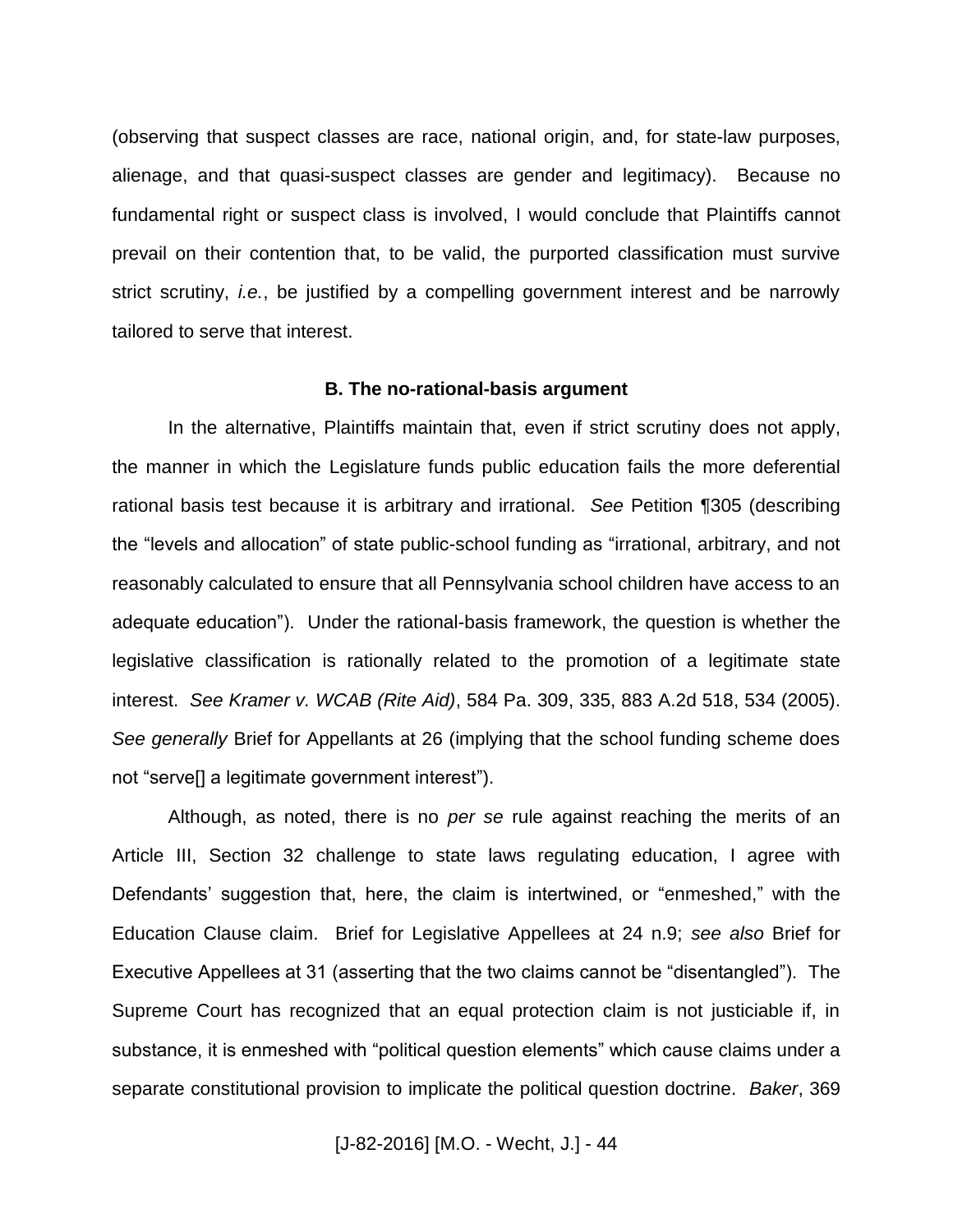U.S. at 227, 82 S. Ct. at 715. For its part, *Baker* held that the one-man-one-vote equalprotection claim raised in that matter was not enmeshed with the political question elements involved in a cause of action brought under the Article IV, Section 4, known as the Guaranty Clause. *See* U.S. CONST. art. IV, §4 (guaranteeing to each state a republican form of government); *Baker*, 369 U.S. at 232, 82 S. Ct. at 718. *Baker* noted, however, that 50 years earlier the Court did recognize such an entanglement in *Pacific States Telephone & Telegraph Co. v. Oregon*, 223 U.S. 118, 32 S. Ct. 224 (1912).

In *Pacific States*, a corporation challenged a tax levied by popular initiative, a process that had been included in the Oregon charter via constitutional amendment several years earlier. The company claimed that the initiative process itself was contrary to the Guaranty Clause, and that as such, the tax violated several other constitutional rights, including the right to equal protection. The Supreme Court denied relief. It expressed that the latter contention rested on a preliminary finding that the initiative procedure violated the Guaranty Clause, which in turn implicated a nonjusticiable claim. As a consequence, the equal protection cause of action was deemed non-justiciable. *See id.* at 150-51, 32 S. Ct. at 231. *See generally Cantor v. Supreme Court of Pa.*, 353 F. Supp. 1307, 1316-17 (E.D. Pa. 1973) (comparing the analyses in *Baker* and *Pacific States*).

A review of the Petition here indicates that the averments relating to equal protection are framed in terms of whether the students in poorer school districts have been denied an equal opportunity to obtain an "adequate" education. *See* Petition ¶¶8, 13, 94, 262, 290-92, 308-10, 313-14, 317, 320-21. Addressing that question requires a prior agreement that the premise – that the lower total expenditures per student in the poorer districts were depriving the students in those districts of an adequate education – is susceptible of judicial determination. Given my earlier conclusion that the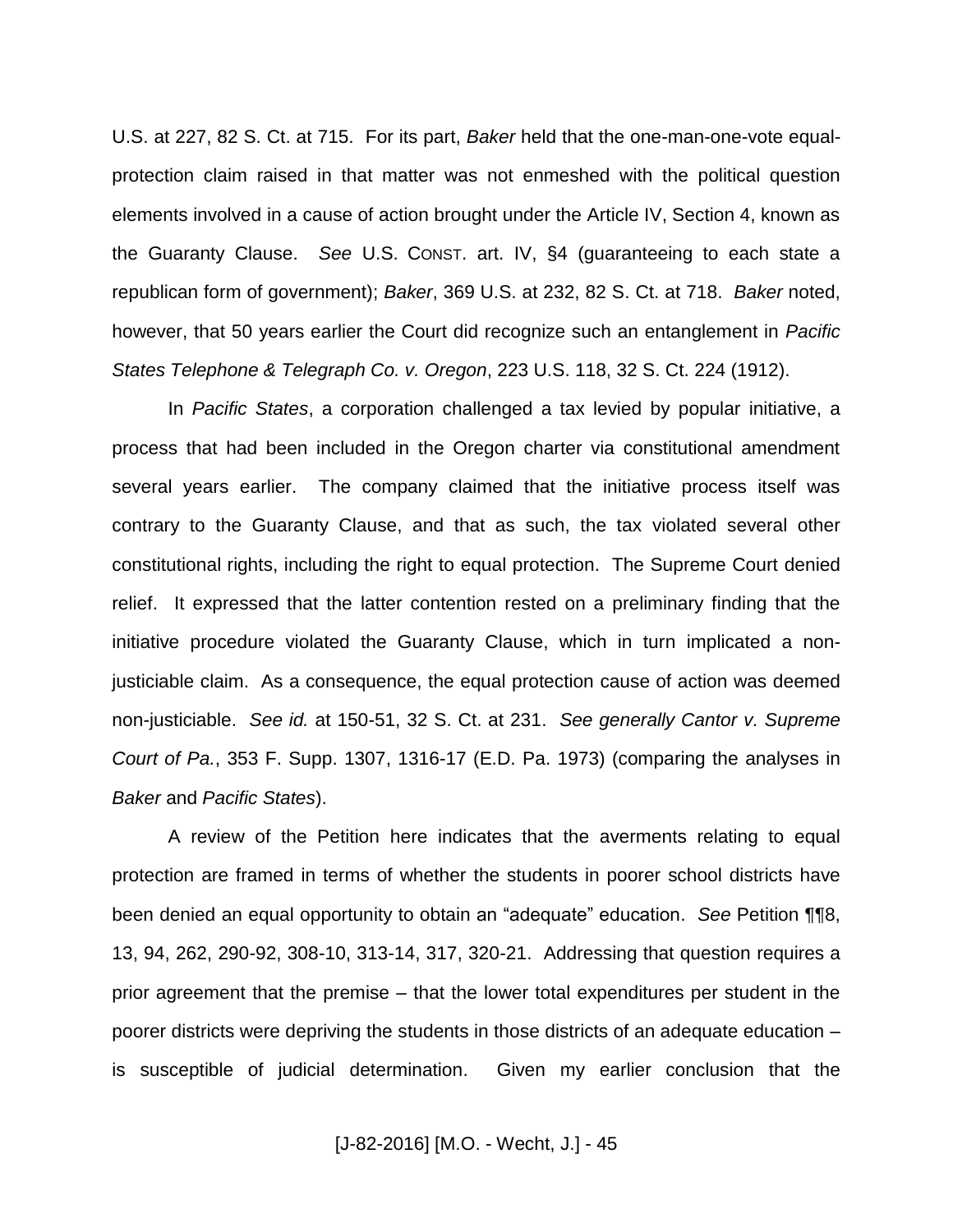ascertainment of what constitutes a constitutionally adequate education is a matter of public policy left to the political branches and lies outside the realm of the judiciary, I would find that, as in *Pacific States*, the equal-protection claim as stated here is enmeshed with the initial, non-justiciable, claim.

Still, Plaintiffs argue that, regardless of the wording in the Petition, their equal protection argument, in fact, rests solely on disparities in funding as between poorer and wealthier districts, and not on the premise that students in poorer districts are failing to receive an "adequate" education. They suggest the alleged equal protection violation arises solely from the fact that poorer school districts have less total education funding, meaning students in those districts are receiving an inferior education. *See* Brief for Appellants at 22. Also, according to Plaintiffs, the complained-of funding discrepancies are due to legislative choices because, under state law, the overall funding arrangement relies heavily on local taxes.<sup>26</sup> For the sake of decision, I would afford Plaintiffs the benefit of any doubt on this question and consider their equal protection claim on the terms they now advance. Stated thus, the question is justiciable and its substance can be analyzed without reference to the concept of educational adequacy.

Legislation duly enacted by the General Assembly enjoys a strong presumption of validity. It will only be declared void if it clearly, palpably, and plainly violates the Constitution. Any doubts about its validity are resolved in favor of a finding of constitutionality. *See Commonwealth v. Bullock*, 590 Pa. 480, 487, 913 A.2d 207, 211-

<sup>&</sup>lt;sup>26</sup> Plaintiffs argue that the General Assembly is to blame for the additional reason that that body draws school district boundaries and decides what types of properties, business transactions, and services may be locally taxed. S*ee* Petition ¶289. The Supreme Court has rejected an identical argument. *See Rodriguez*, 411 U.S. at 53-54, 93 S. Ct. at 1307 (noting that the existence of local government units requires the drawing of arbitrary boundaries, and the amount of taxable wealth within those boundaries will invariably differ, fluctuate, and depend on the decisions of actors other than state officials, including local officials, local residents, and private enterprises).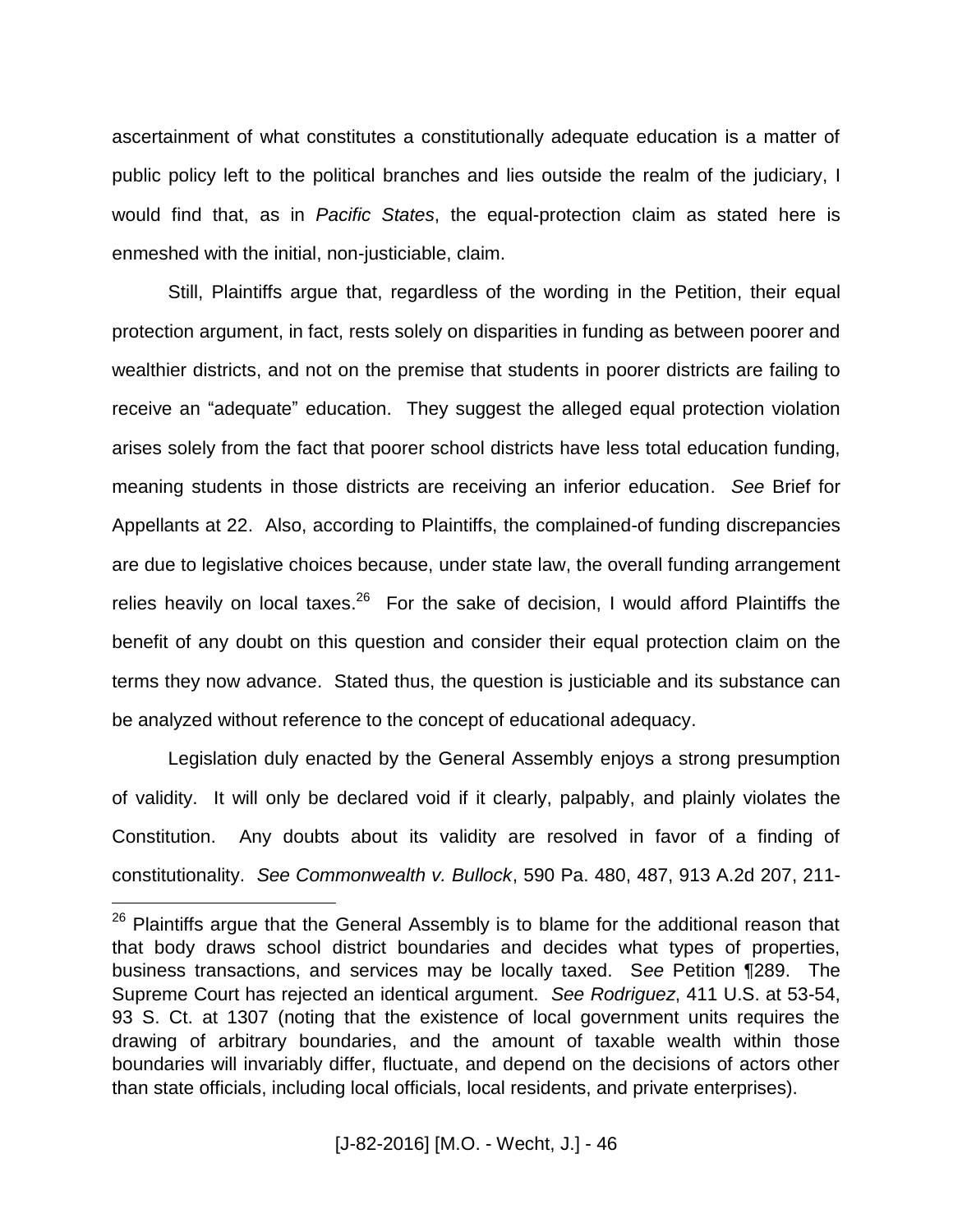12 (2006). The overall question for purposes of a Defendants' demurrer is whether the Petition's averments are legally sufficient to state a claim for relief. *See* Pa.R.C.P. No. 1028(a)(4); *Mazur v. Trinity Area Sch. Dist.*, 599 Pa. 232, 240, 961 A.2d 96, 101 (2008). As applied here, the issue is whether such averments identify a statutory classification which bears no rational relationship to a legitimate state interest.

As discussed, the classification identified in the Petition involves geography and wealth. It consists of a group of school districts which have a diminished ability to raise local revenues as compared to wealthier districts. If the school financing arrangement were to discriminate against these districts, for example, by allocating less state money to them due to their lower wealth (as in the hypothetical example Plaintiffs propose), such discrimination would clearly be unrelated to a legitimate government interest.

According to the Petition, however, the state uses a formula which provides *more* aid to poorer districts than to wealthier ones. *See* Petition ¶¶262-67. This is entirely rational: such districts need more aid than wealthier ones, and the provision of more money rationally relates to the legitimate governmental interest in lessening the funding disparity between the two groups of school districts and helping poorer districts with costs associated with disadvantaged students. While the Petition alleges that the state should provide even more aid than it currently does, *see* Petition ¶11 ("Although the state has made some effort to close that gap, contributing twice as much per student to Panther Valley as it did to Lower Merion, that still left Panther Valley with less than half the combined state and local funding of Lower Merion[.]"), the government's failure to do so does not suggest it is treating poorer districts in an inferior manner to wealthier ones or that its funding formula is not rationally to a legitimate state interest.

Insofar as the claim is based on the predicate that the statutory scheme depends too heavily on local tax revenue, our precedent and that of the United States Supreme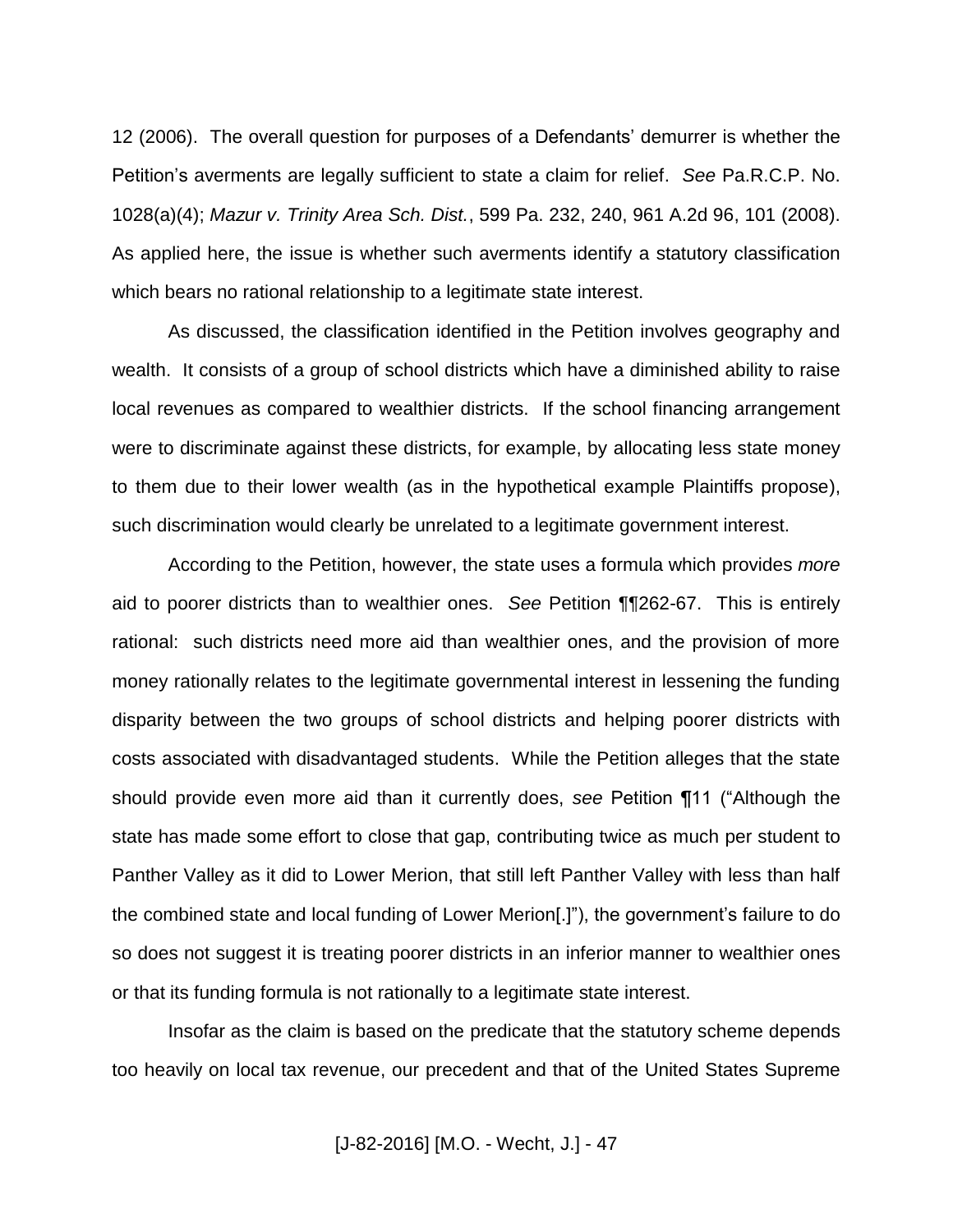Court establish that the government has a rational basis for relying to a large degree on such revenue as a means of conforming with the framers' intent to maintain local decisional authority over the affairs of school districts.<sup>27</sup> The Petition discounts such local authority as "illusory" under the current arrangement because poorer school districts do not control the standards to which their students are held or the amount of money at their disposal. Petition ¶¶9, 294. Such a contention, even if accepted as true, speaks to a circumstance – possibly a temporary one in light of recent legislation such as Act 35 – which does not undermine the validity of the state's overall interest in preserving such oversight at the local level. I do not disallow that some school districts, especially poorer ones, may be willing to sacrifice local control for more state funding. Again, however, such a circumstance, even if proved, would not speak to the legitimacy of the government's overall interest as it pertains to school districts generally.

I would conclude, then, that the averments in the Petition are legally insufficient to make out a viable cause of action under the Equal Protection Clause – and, consequently, that the Commonwealth Court acted properly in sustaining Defendants' demurrer to that count of the Petition.

<sup>27</sup> *See Danson*, 484 Pa. at 427, 399 A.2d at 367; *see also Wright v. Council of City of Emporia*, 407 U.S. 451, 469, 92 S. Ct. 2196, 2206 (1972) ("Direct control over decisions vitally affecting the education of one's children is a need that is strongly felt in our society[.]"); *Papasan v. Allain*, 478 U.S. 265, 284-85, 106 S. Ct. 2932, 2943-44 (1986) (acknowledging the state has a rational interest in accommodating two separate forces via a funding system involving local and state elements: society's desire that all children receive an education, and parents' desire that their own children receive the best affordable education); *Rodriguez*, 411 U.S. at 51-53 & n.109, 93 S. Ct. at 1306-07 & n.109 (explaining how local funding allows for the retention of local decision-making). *See generally Rodriguez*, 411 U.S*.* at 48-51 & nn.102-08, 93 S. Ct. at 1304-06 & nn.102-08 (discussing the history and importance of local decision-making in the publiceducation arena).